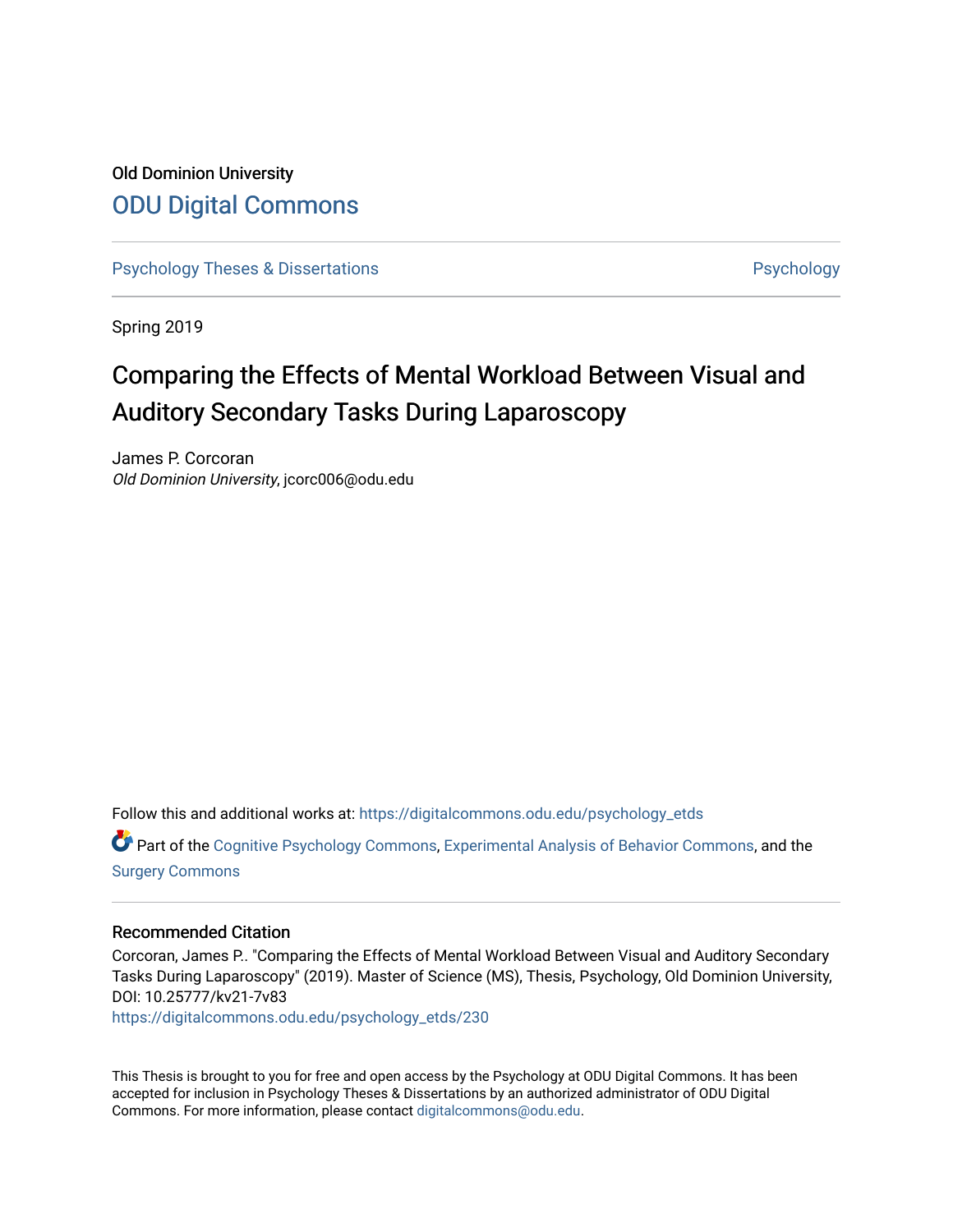# **COMPARING THE EFFECTS OF MENTAL WORKLOAD BETWEEN VISUAL AND AUDITORY SECONDARY TASKS DURING LAPAROSCOPY**

by

James P. Corcoran B.A. May 2008, College of William and Mary B.S. December 2014, Old Dominion University

A Thesis Submitted to the Faculty of Old Dominion University in Partial Fulfillment of the

Requirements for the Degree of

#### MASTER OF SCIENCE

#### **PSYCHOLOGY**

#### OLD DOMINION UNIVERSITY

May 2019

Approved by:

Mark W. Scerbo (Director)

Matt Judah (Member)

Yusuke Yamani (Member**)**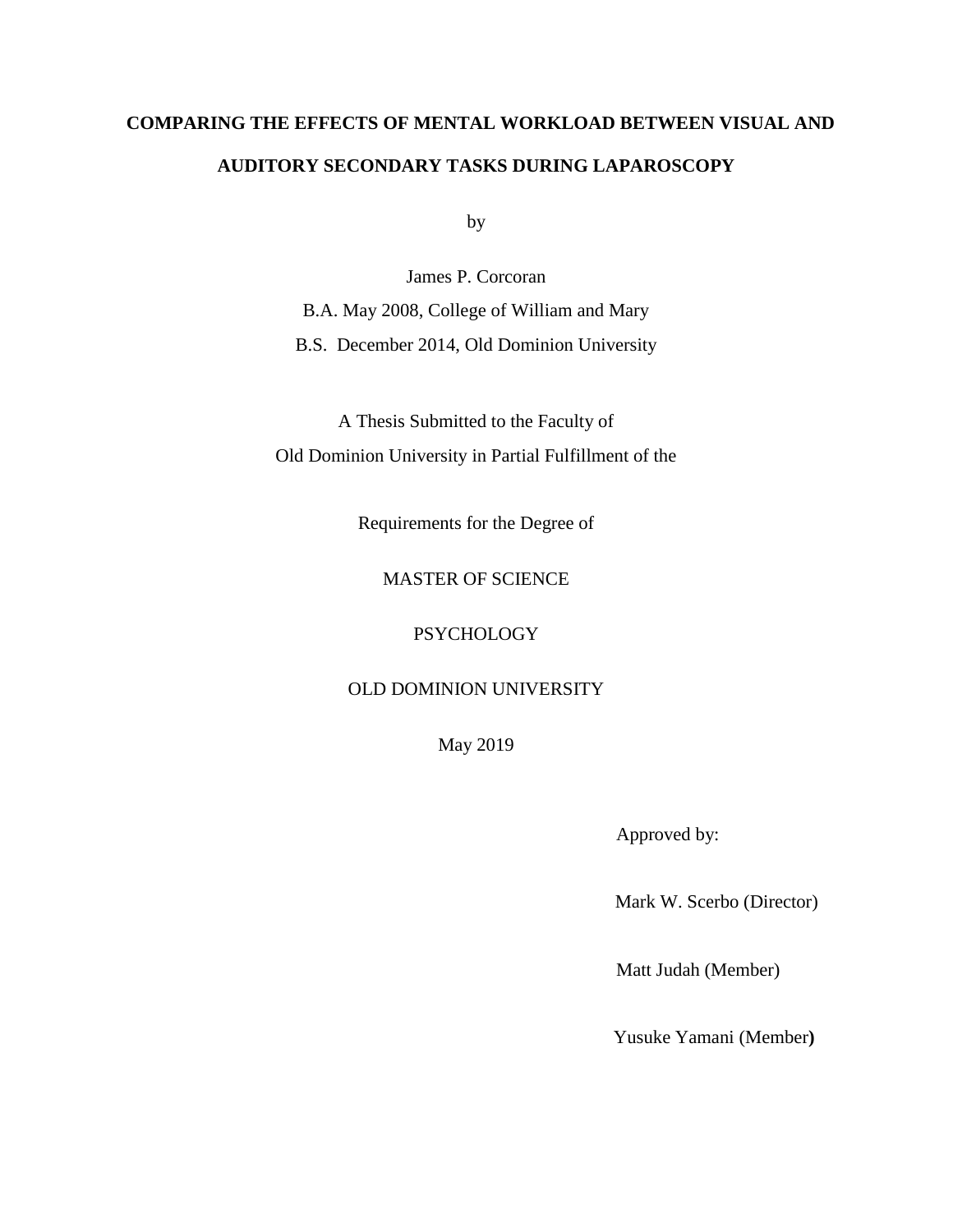#### **ABSTRACT**

#### COMPARING THE EFFECTS OF MENTAL WORKLOAD BETWEEN VISUAL AND AUDITORY SECONDARY TASKS DURING LAPAROSCOPY

James P. Corcoran Old Dominion University, 2019 Director: Dr. Mark W. Scerbo

The purpose of this study was to test Wickens' Multiple Resource Theory (MRT) by comparing performance and subjective workload on a visual-spatial secondary task with an auditory-spatial analog when paired with visual-spatial laparoscopic primary tasks. Two primary tasks were performed with a laparoscopic box trainer: a high workload task that consisted of transferring rings from one peg to another and a low workload task that consisted of grasping and placing large pencil erasers in a bowl. It was predicted that the visual-spatial secondary task would be more sensitive when paired with the laparoscopic primary task than the auditory analog. Findings from the study mostly supported this prediction. Proportion of correct detections and subjective workload scores indicated that the auditory-spatial task secondary task was less demanding than the visual-spatial task in high workload, dual task conditions. However, no significant differences were found for response time and false alarms. Overall, these results support the modality predictions of MRT under high workload conditions. Additionally, this study provides further evidence supporting the use of the visual-spatial, ball-and-tunnel task as a measure of workload during laparoscopic surgery.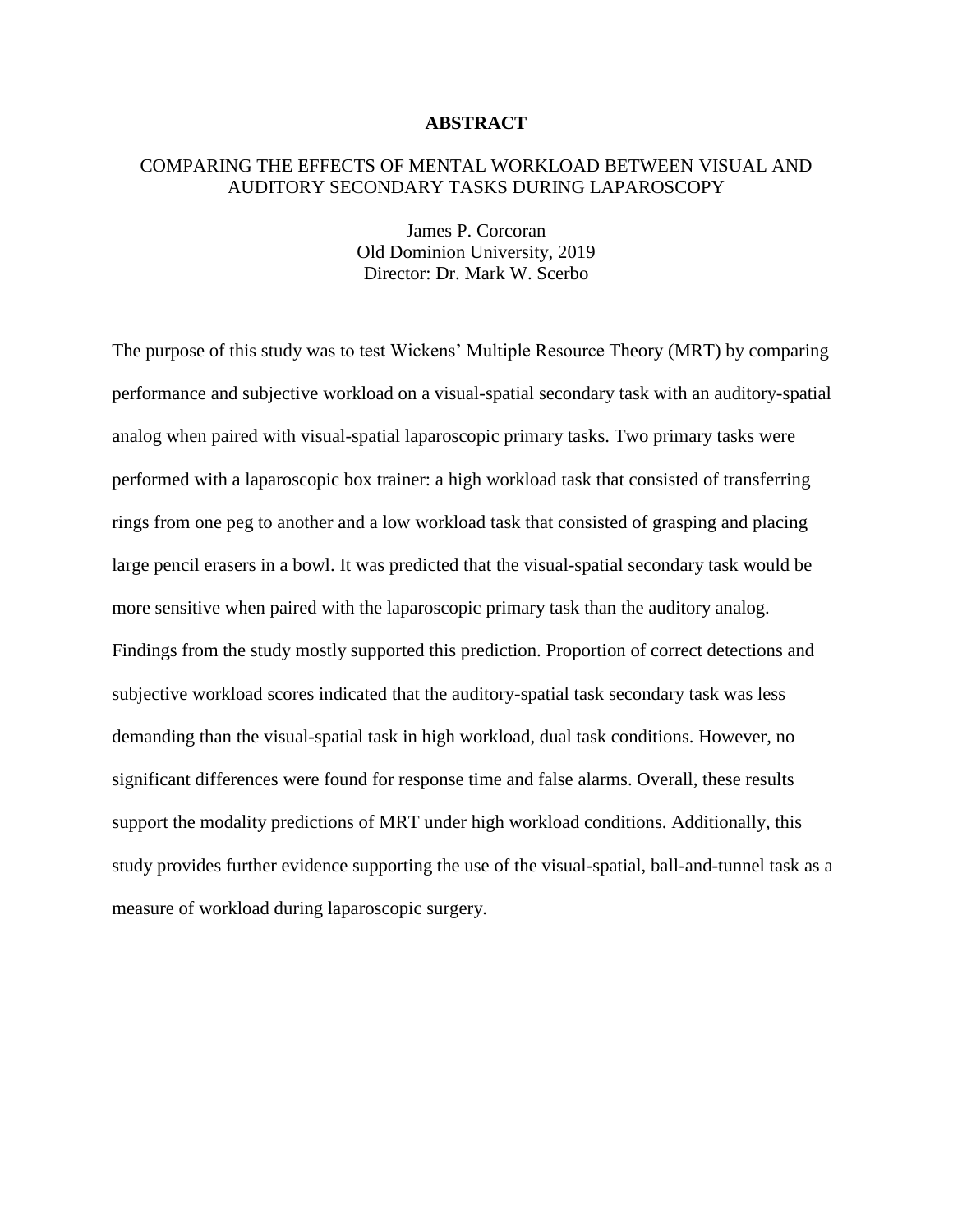Copyright, 2019, by James P. Corcoran, All Rights Reserved.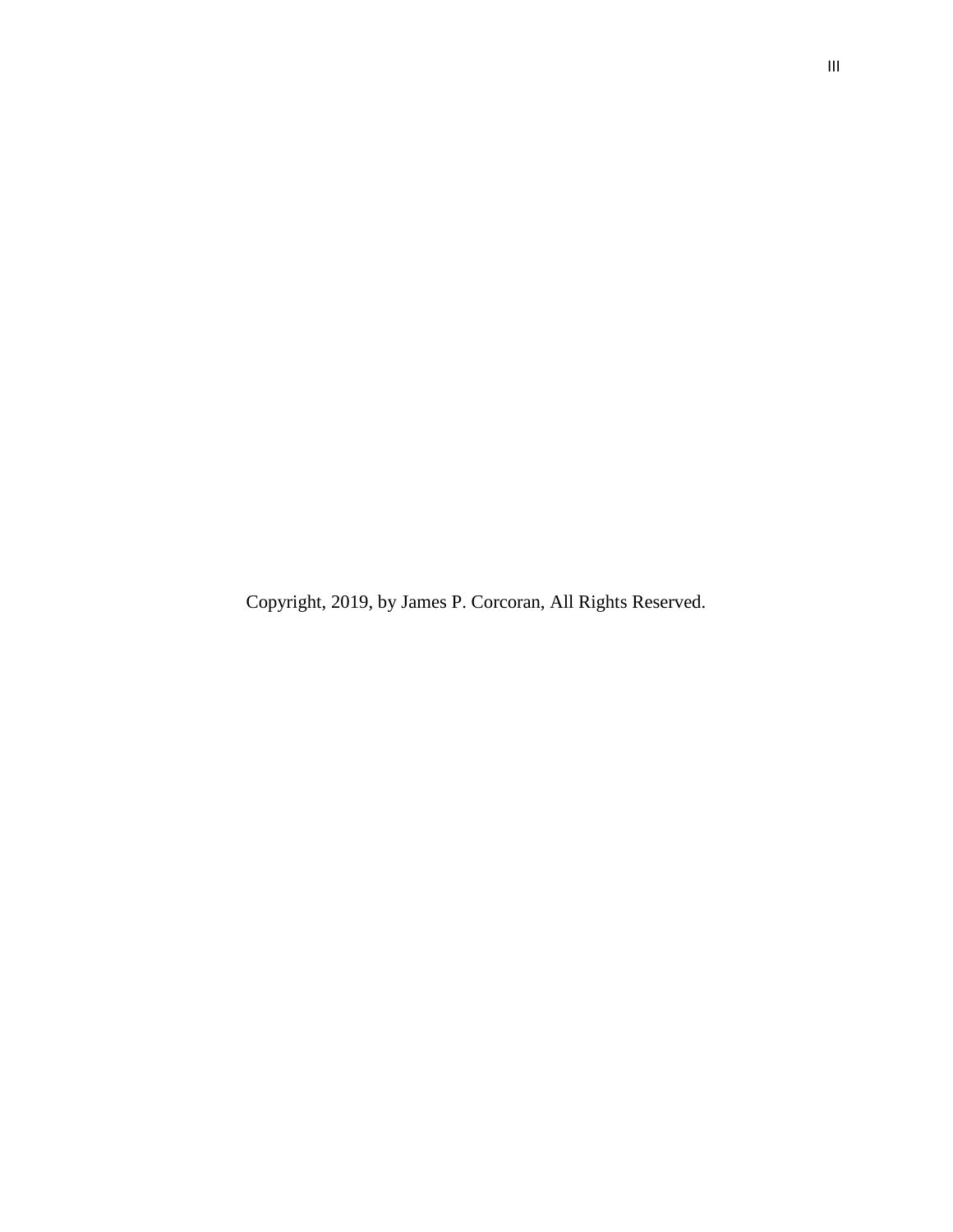In memory of my father, who taught me the importance of sticking things out regardless of how difficult circumstances may become.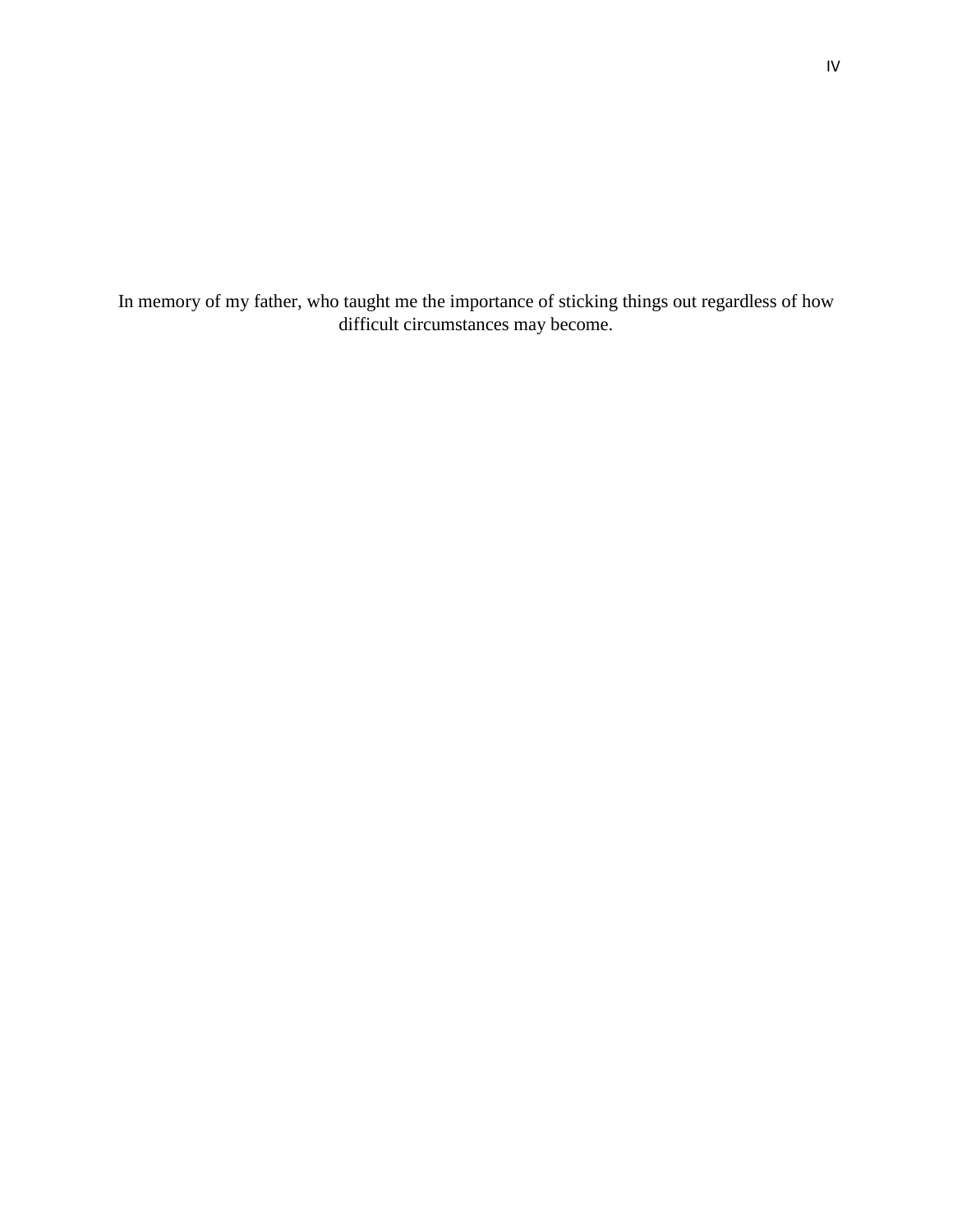#### ACKNOWLEDGEMENTS

First, I would like to thank Dr. Mark Scerbo for sticking with me and guiding me through the ups and downs of this process. I would also like to thank Dr. Chris Brill for allowing me to get my start in Human Factors in his lab. Last, I would like to thank Dr. Barbara Winstead for providing sound advice during some of the more difficult times.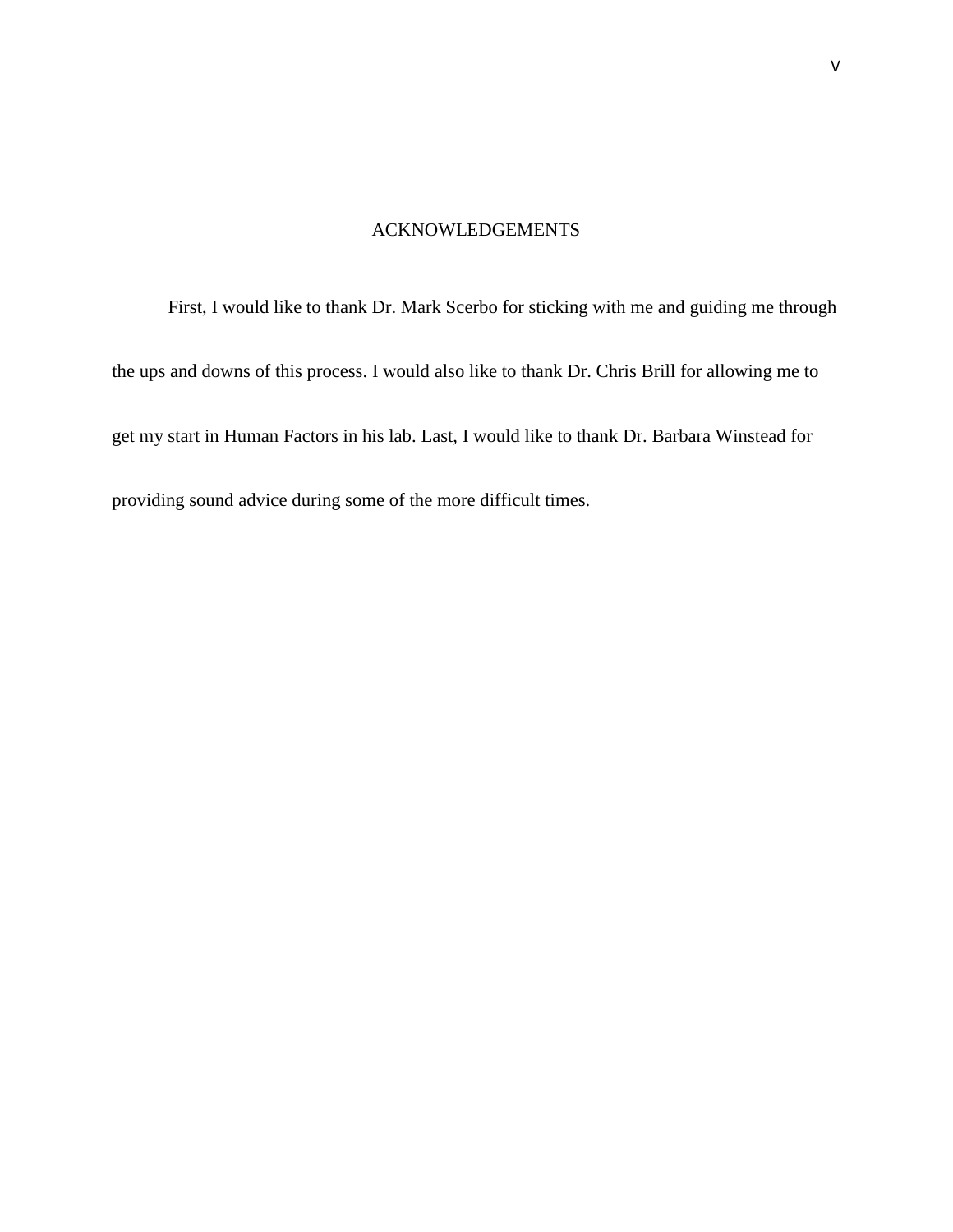## **TABLE OF CONTENTS**

| Page |
|------|
|      |

| Chapter |
|---------|
|         |
|         |
|         |
|         |
|         |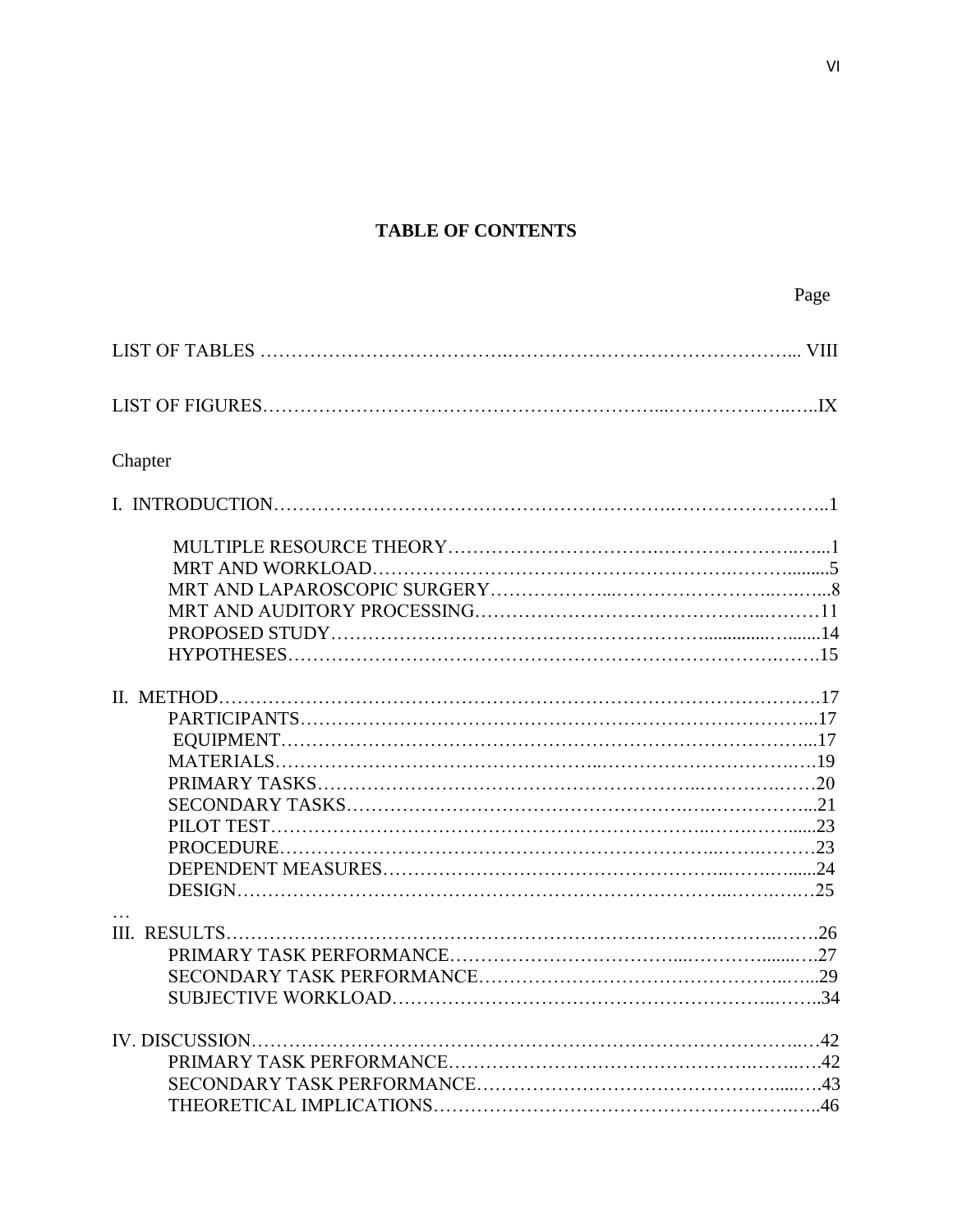| Page                  |
|-----------------------|
|                       |
|                       |
|                       |
| $\mathbf{B}$          |
| $\mathcal{C}_{\cdot}$ |
|                       |
|                       |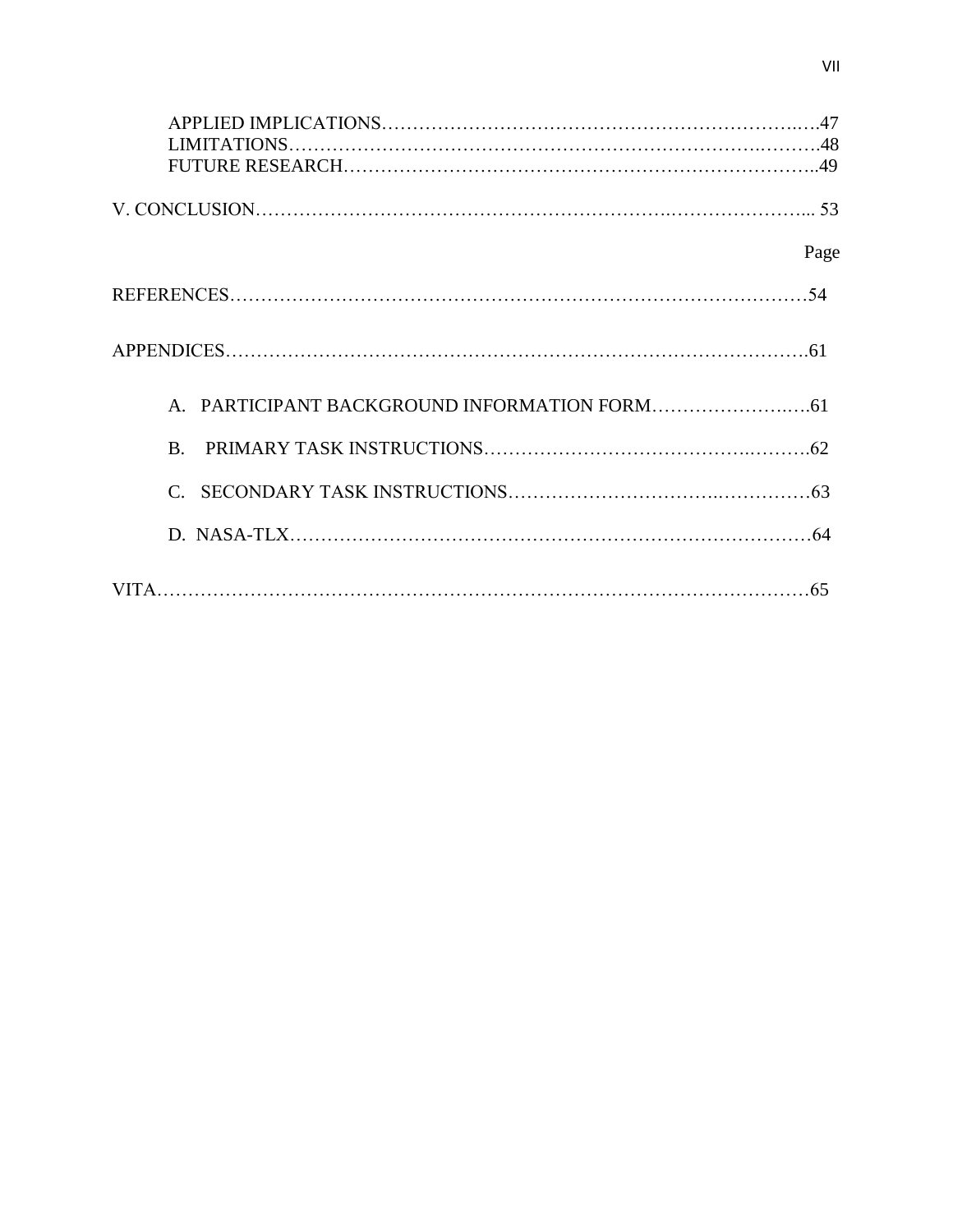## **LIST OF TABLES**

| Table | Page                                                                             |
|-------|----------------------------------------------------------------------------------|
|       | 1. Results of Analysis of Variance for Primary Task Performance: Successful      |
|       |                                                                                  |
|       | 2. Results of Analysis of Variance for Primary Task Performance: Drops28         |
| 3.    | Results of Analysis of Variance for Proportion of Correct Responses29            |
| 4.    | Pairwise Comparisons for Workload with Bonferroni Correction: Correct            |
|       |                                                                                  |
| 5.    |                                                                                  |
| 6.    |                                                                                  |
| 7.    |                                                                                  |
| 8.    | Pairwise Comparisons for Workload with Bonferroni Correction: Response Time33    |
| 9.    | Results of the Analysis of Variance for NASA-TLX Total Scores34                  |
|       | 10. Pairwise Comparisons for Workload with Bonferroni Correction: NASA-TLX       |
|       |                                                                                  |
|       |                                                                                  |
|       | 12. Results of Analysis of Variance for NASA-TLX Scale Scores38                  |
|       | 13. Pairwise Comparisons for Workload with Bonferroni Correction: Scale Scores39 |
|       |                                                                                  |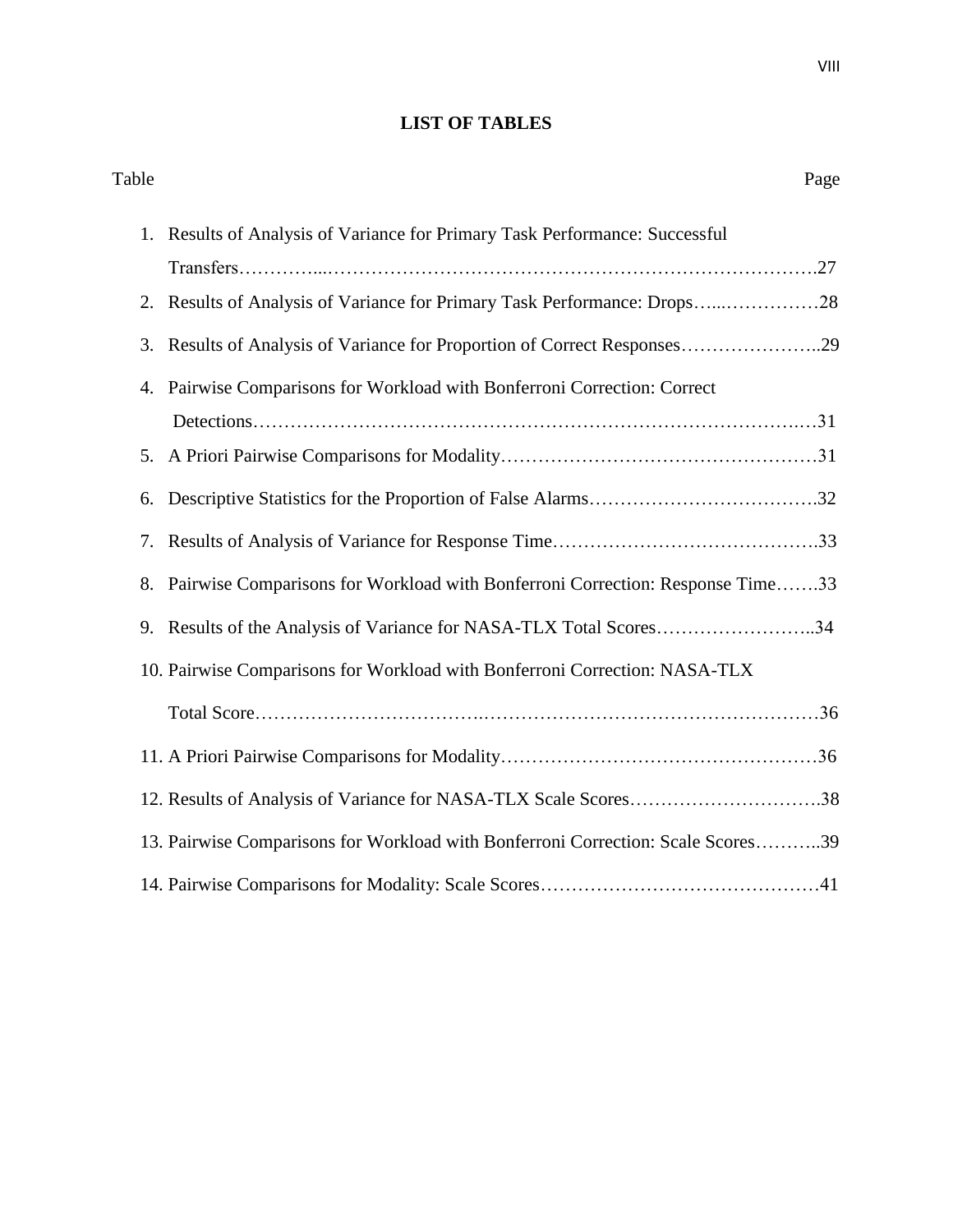## **LIST OF FIGURES**

| Figure                                                                       | Page |
|------------------------------------------------------------------------------|------|
|                                                                              |      |
|                                                                              |      |
|                                                                              |      |
| 4. Dual task condition with ball-and-tunnel task projected over peg transfer |      |
|                                                                              |      |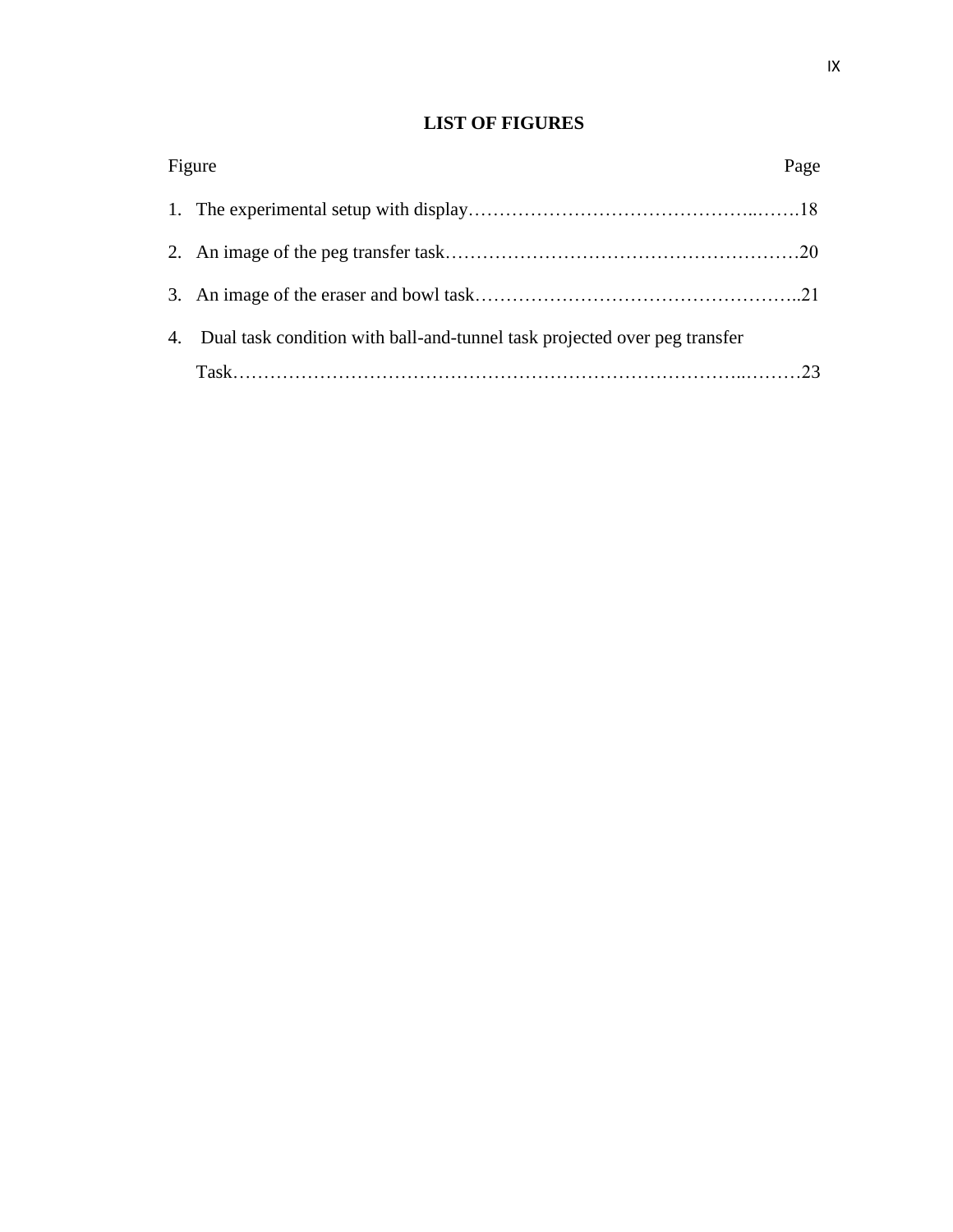#### **CHAPTER I**

#### **INTRODUCTION**

One of the primary areas of interest for human factors researchers is the relationship between task performance and cognitive resource consumption. In this case, cognitive resources may be understood as representations of working memory capacity. As attention and effort are required to perform a task, some portion of working memory is allocated to that end. When working memory is taxed beyond its limit, task performance declines. Over the years, several researchers have attempted to explain specifically how variations in task demand affect performance and describe the mechanisms underlying these processes. One approach that has come to the forefront of performance oriented human factors research is Multiple Resource Theory (MRT; Wickens, 1980; 2002; 2008). MRT posits that cognitive resources are drawn from separate resource pools depending on specific task attributes. The more that these attributes overlap, the greater a demand is placed on a single resource pool. This, in turn, can have a negative effect on performance.

#### *Multiple Resource Theory*

Wickens (1980) investigated the effects of time-sharing on multitasking performance. The primary focus of his initial 1980 study was to evaluate two existing explanations for the effects of time sharing: the hemisphere of processing approach and the modality of processing approach. The hemisphere of processing approach was based on the notion that resources were divided into the two hemispheres of the brain by the functions performed by unique anatomical areas (Kinsbourne & Hicks, 1978). In contrast, the modality of processing approach was based on the idea that resource pools are divided into discrete categories by encoding and response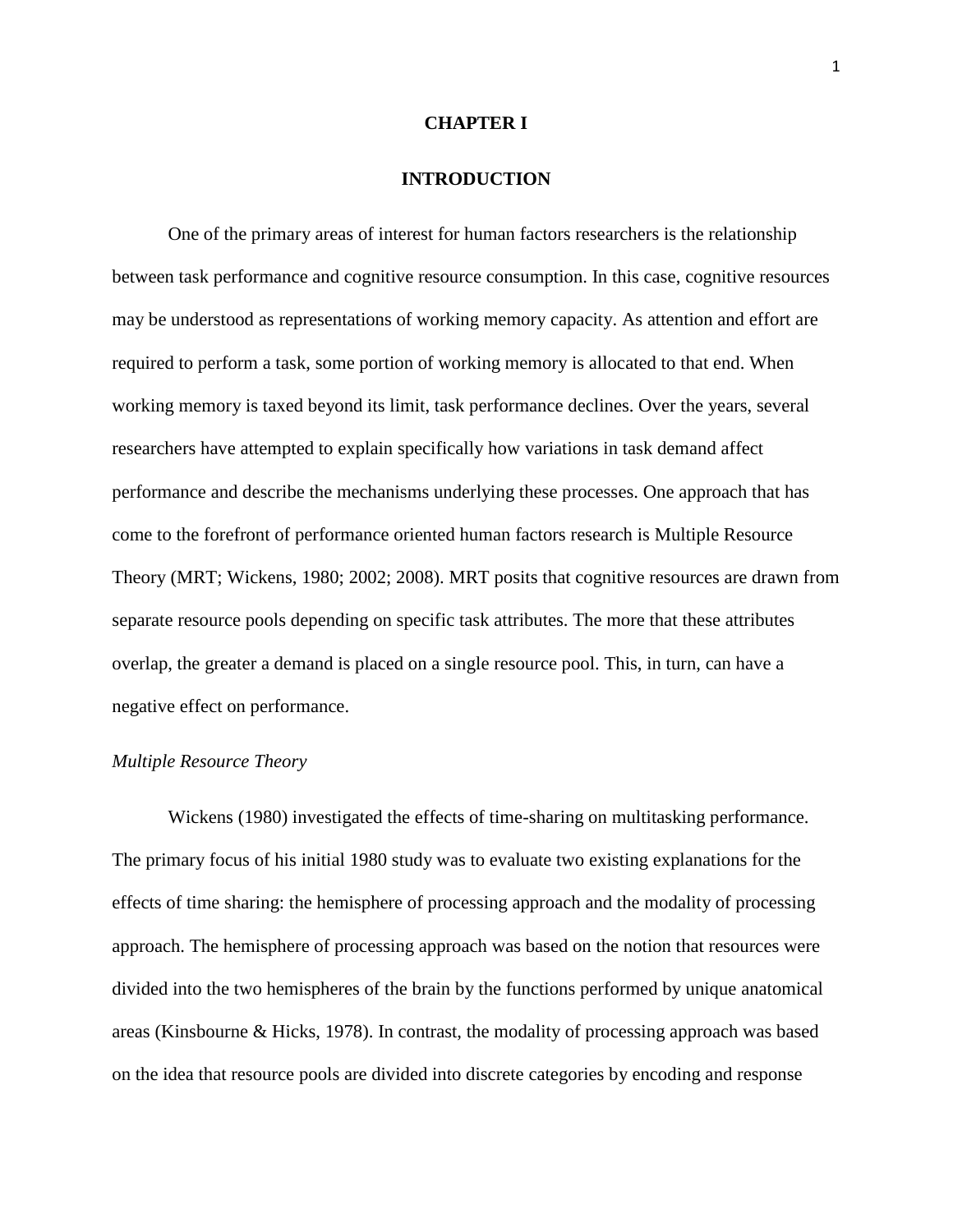modality. Wickens (1991) argued against the inclusion of the hemisphere approach for two reasons. First, although there was clear evidence for resource distribution between hemispheres, the division of resources could not be considered orthogonal, meaning that there was some degree of overlap. Second, the hemisphere approach treated each hand as a separate resourcedefined response channel. This would mean that a response involving both hands would consume resources from two independent resource pools. Instead, Wickens (1991) argued that a codebased approach in which the use of both hands drew from a single spatial resource system better described the division of resources.

Wickens' (2002) current multiple resource model is comprised of four dimensions: stages, modalities, channels, and codes. In the model each dimension contains two discrete levels. For the stage dimension, the first level is the perceptual/cognitive stage at which resource consumption is due to processing and organizing information. The second is the response stage at which the execution of a decision is the primary cause of resource expenditure. This suggests that perceiving and organizing information relies on a separate resource pool than responding. However, it should be noted that a decrement in performance may occur when elements of the perceptual and response stages overlap (Liu & Wickens, 1992).

The second dimension is comprised of a dichotomous split between the auditory and visual modalities. MRT predicts that cross-modal time-sharing results in better task performance than intramodal time-sharing (Wickens, 1993). The underlying assumption of the theory is that each modality has its own resource pool. Therefore, performance should be better when timesharing tasks are split between the modalities because the tasks are drawing from two separate resource pools.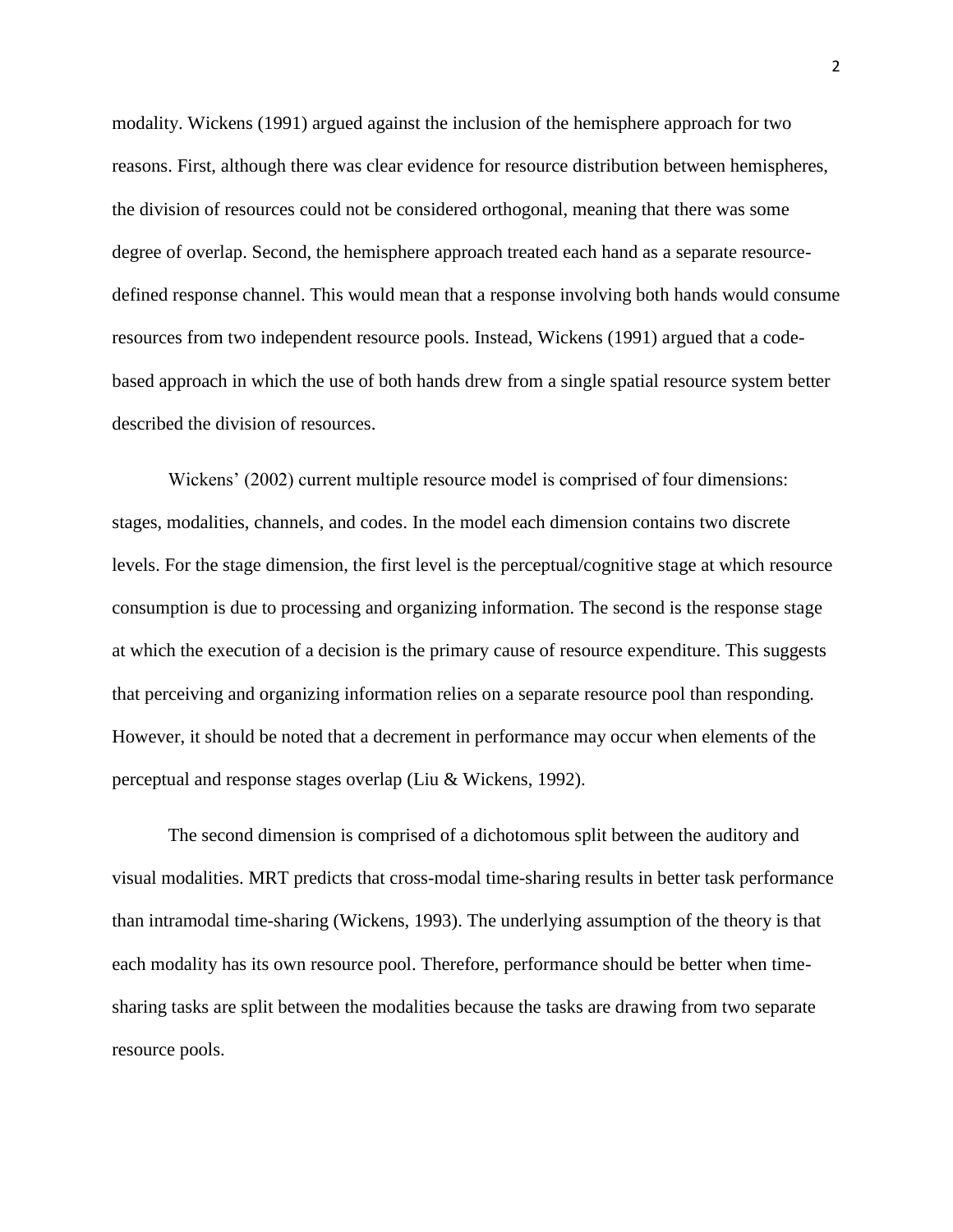The visual modality is divided further into two levels consisting of a focal channel associated with foveal vision and an ambient channel for processing information in the periphery. As would be expected for foveal vision, the focal channel is primarily used to process detailed information and patterns to which an individual is attending. The ambient channel is primarily used for orienting and movement through an environment (Weinstein & Wickens, 1992). The separation between these two channels is most apparent in a human's ability to move about a space while simultaneously attending objects within that space. The channel dimension is also of importance when evaluating MRT because it explains how two visual tasks may be performed simultaneously with minimal effects on performance.

The fourth dimension, coding, may also be understood in terms of processing methods. Codes are organized dichotomously into spatial and verbal categories. Spatial coding is reserved for tasks related to location and distance while verbal coding is associated with linguistic processes. Codes are important because they account for performance effects when there is minimal overlap among the stages, modalities, and channels dimensions. For example, it is difficult to read and listen to a person talk simultaneously without sacrificing performance on one or both tasks. Although one is a visual task and one is auditory, both are verbal. When evaluating MRT it is important to select task codes to ensure that the correct comparison is made. Performance outcomes from the combination of a visual-spatial task and an auditoryverbal task would likely be significantly different from those of a combination of visual-spatial and auditory spatial task.

Since the introduction of MRT, several researchers have used the theory to predict outcomes in performance in studies requiring shared attention (Burke et al., 2006; Crawford, Watson, Burmeister, & Sanderson, 2002; Sarter, 2007). Most of these studies have dealt with the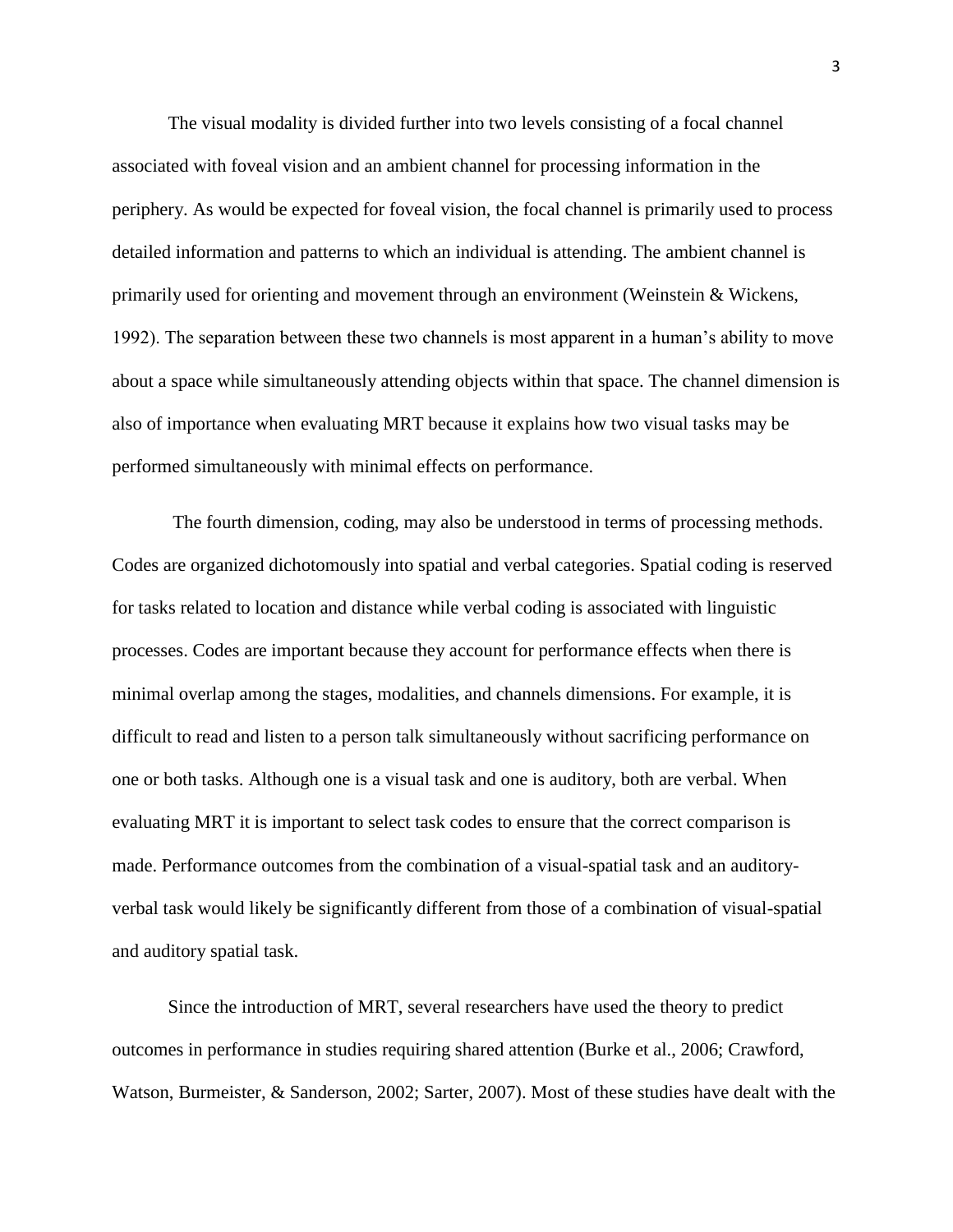design and use of multimodal displays. In one example, Crawford and colleagues (2002) evaluated time-sharing performance using multimodal displays in an anesthesiology context. They had anesthesiologists monitor common operating room scenarios and respond to "probes" in which they verbally reported information about different indices regarding the patient's status. In one condition the physiological information was completely sonified (i.e., conveyed through changes in the acoustic characteristics of the signal), while in three other conditions one or more devices required visual attention. In the conditions with visual displays, participants had to shift their visual attention between the patient and the visual display. However, in the sonified condition, visual attention remained directed toward the patient. The results indicated that the anesthesiologists performed better when they monitored the patient visually and physiological status information was presented using the sonified auditory display.

Burke and colleagues (2006) performed a meta-analysis using 43 studies of multimodal feedback to see how well the results of multimodal display research fit the predictions of the MRT framework. In general, the researchers found that the addition of auditory or tactile feedback to a visual task improves performance. The conclusion that multimodal feedback leads to better performance across a wide range of studies provides support for the predictive ability of MRT. However, the authors also suggested more research was needed to better understand the effects of varying levels of task demand on performance during multimodal tasks. In addition, this meta-analysis did not differentiate between types of auditory displays leaving exploration of that topic to future research. In addition to expanding knowledge surrounding MRT, some researchers have compared the theory with competing ideas.

Numerous studies have provided support for MRT and it is typically considered the preeminent theory concerning the division of cognitive resources in human factors applications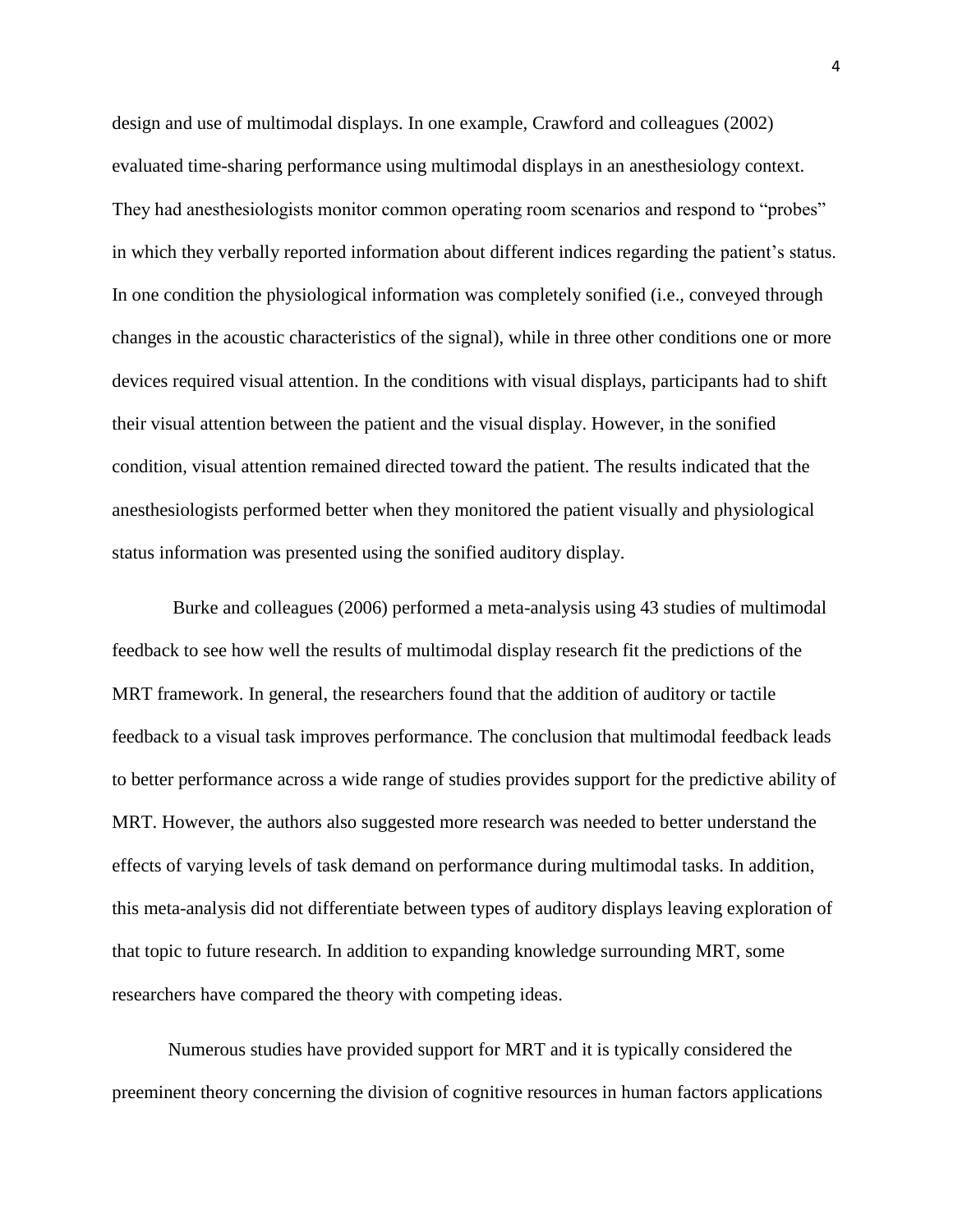(Burke et al., 2006; Sarter, 2007). However, there have been alternative theories. Paulson and Friedman (1988) challenged MRT with undifferentiated resource theory (URT). Boles and Law (1998) compared MRT and URT and their conclusions mostly supported MRT taking issue only with its dichotomous structure. One way to further test MRT is to evaluate each of its dimensions through constructs for which well-defined metrics already exist. One construct of importance concerning the multiple resource model is workload.

#### *MRT and Workload*

MRT is not a theory of workload; however, workload is a key factor when accounting for the resource expenditure side of Wickens' (2008) model*.* Workload as it applies to MRT may be defined as a construct which describes the relationship between task demand and cognitive resource depletion (Hart & Staveland, 1988). When portions of a task or multiple tasks are divided across the multiple dimensions of the model, MRT predicts that cognitive demand will be distributed among different types of information processing. In turn, this reduces the total demand on any one processing area thereby reducing workload. This reduction in workload may account for improvements in performance (Wickens, 2008). This means that workload is a primary means of explaining how MRT is used to make predictions about performance.

There are several methods for measuring workload; however, the efficacy of a particular measure should be determined using several criteria (Carswell, Clarke, & Seales, 2005; O'Donnell & Eggemeier, 1986). The first of these criteria is sensitivity. For a measurement to be considered adequately sensitive it must be able to differentiate among varying levels of workload. By possessing this property, a sensitive measure allows researchers to isolate and compare the resource demands associated with particular sets of tasks.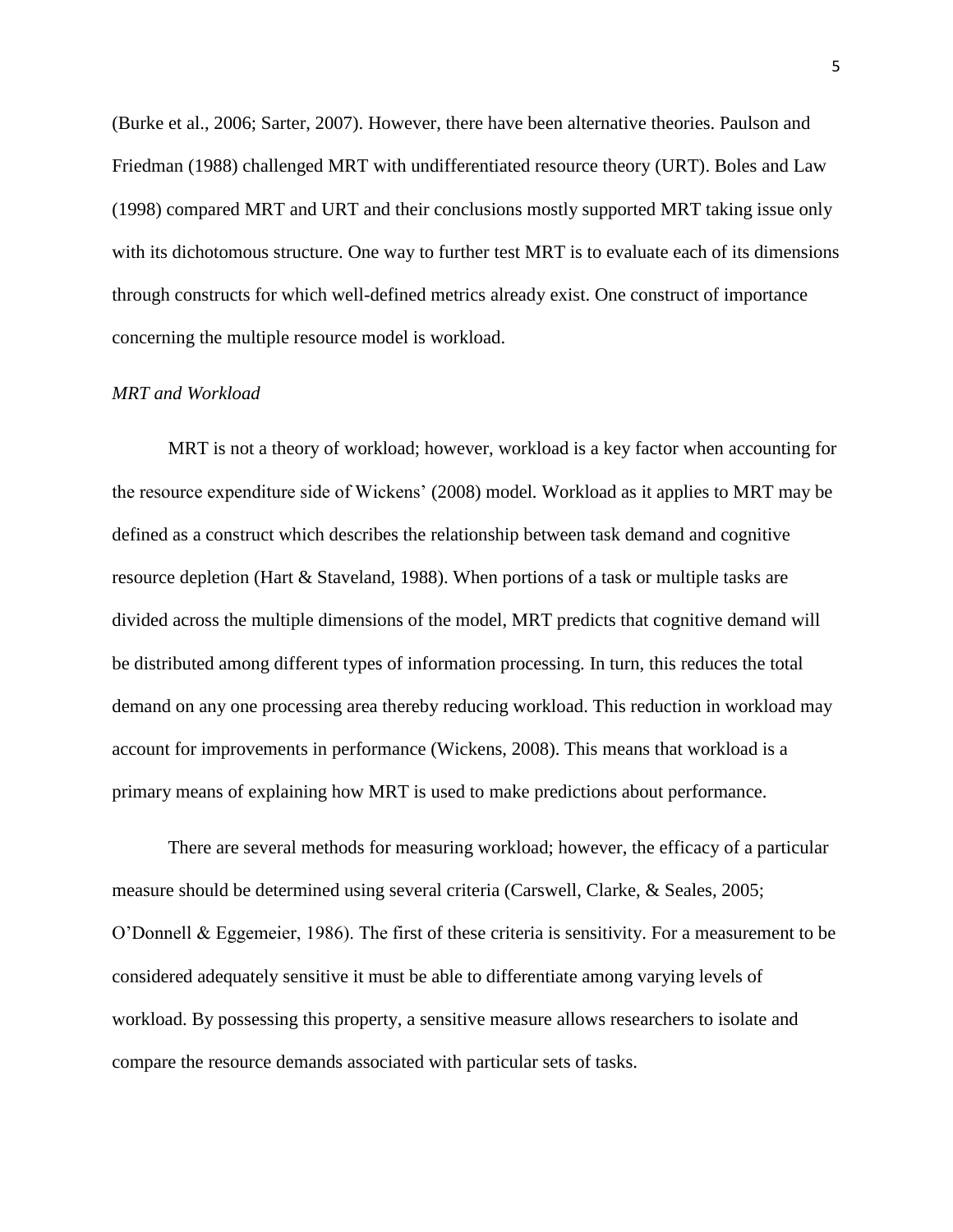A second characteristic is diagnosticity. A measure must match the particular resource pool associated with a specific task. Furthermore, researchers should avoid using techniques that involve measurement across multiple resource pools. Failing to do so may result in an inability to differentiate between specific resources and global mental workload. Another related criterion is selectivity. This refers to the ability of a measure to remain unaffected by extraneous variables. This property may also be understood as resistance to the effects of confounding variables (Carswell, 2005).

Intrusiveness refers to the degree to which a measurement technique interferes with the primary task. Similarly, ease of use must be considered. Ease of use refers to the amount of resources (i.e., time, money, training) needed to obtain the measurement. The final criterion is operator acceptance. It is important that participants are comfortable with the measurement technique involved. As with most experimental criteria there is no single, optimal combination that may be viewed as a standard for use. Instead, the relative importance of these criteria should be considered when evaluating or comparing different measurement techniques or instruments for specific research questions.

Approaches to measuring workload which can be divided into three classes: psychophysiological, performance-based, and subjective. Psychophysiological measures of workload record changes in some aspect of a subject's physiological state in response to task demands (O'Donnell & Eggemeier, 1986; Wierwille & Connor, 1983; Young & Stanton, 2004). Subjective workload measures are generally presented in the form of surveys or rating scales in which participants are asked report the level of demand they felt while performing the task (Reid & Nygren, 1988; Young & Stanton, 2004). The primary advantage of subjective workload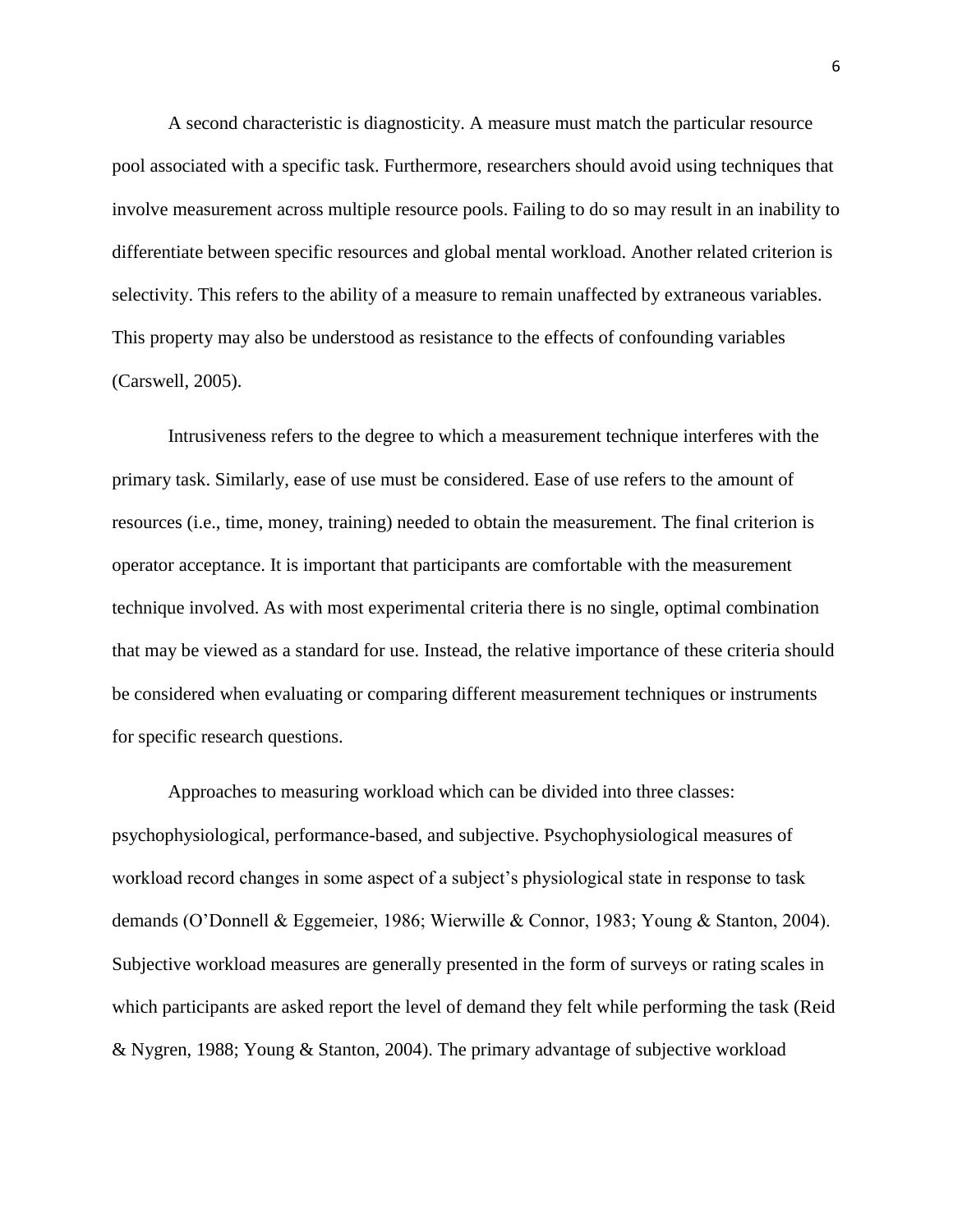measures is that they are easily administered and can be used to measure workload across a variety of tasks (Stanton, Salmon, Walker, Baber, & Jenkins, 2005).

One of the most commonly used subjective workload measures among human factors researchers is the National Aeronautics and Space Administration Task Load Index (NASA-TLX; Hart, 2006; Hart & Staveland, 1988). The NASA-TLX is comprised of six subscales (mental demand, physical demand, temporal demand, effort, performance, and frustration level) scored on a scale of 0 to 20. Since its adoption, the NASA-TLX has provided researchers with a flexible, inexpensive, measure of workload that can be administered with minimal training (Hart, 2006).

The last category of measurement is based on task performance. Performance-based measures are divided into two categories: primary and secondary. Primary task measurements record an individual's performance during a task of interest. These performance measurements should directly reflect the level of demand placed on the participant by the primary task alone. Task demand is often a reflection of task difficulty or complexity. However, it may also be manipulated in other ways such as imposing time constraints for task completion. On the other hand, secondary task measurements are often used in conjunction with primary tasks. Secondary task performance is an index of workload obtained through the addition of another task performed simultaneously with the primary task (O'Donnell & Eggemeier, 1986).

The theoretical basis for the use of secondary tasks relies on the concept that primary tasks require a certain amount of cognitive resources. The cognitive resources that remain unused are then available to an individual for performing an additional task (Eggemeier, Wilson, Kramer, & Damos, 1991). Demanding primary tasks should consume more resources thereby leaving little in reserve for additional tasks. The inclusion of a secondary task should have a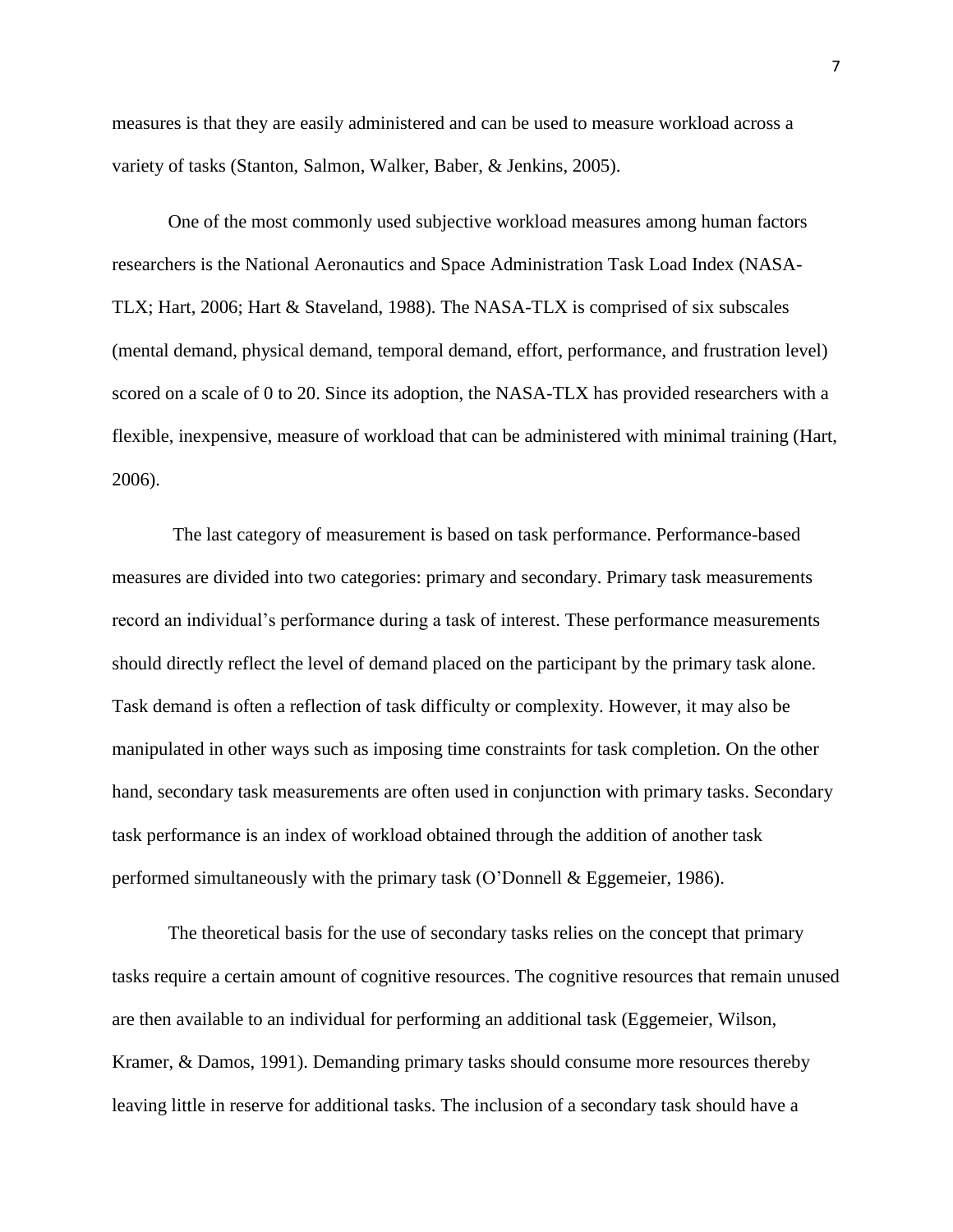measurable effect on performance. These changes in performance may be observed in one of two ways. For the loading method, an individual must maintain his or her level of secondary task performance while remaining indifferent to possible effects on primary task performance. Alternately, the subsidiary method requires an individual to maintain his or her level of primary task performance without regard for possible effects on secondary task performance (Wierwille & Eggemeier, 1993).

Secondary tasks may also be independent or embedded. Independent, secondary tasks are those not typically associated with the performance of the primary task. If carefully selected, an independent, secondary task can be highly sensitive to differences in workload. However, it is important to consider the intrusiveness of this type of task. A highly intrusive, secondary task may create additional demand that could introduce an artificial performance decrement. In contrast, an embedded secondary task is one that is performed as a normal part of the primary task procedure. For example, a radio communication task added to a flight simulation would be considered embedded because maintaining radio contact is a normal part of operating an aircraft. An advantage of using an embedded, secondary task is that it is minimally intrusive. However, because this kind of task is typically performed with the primary task, it may not be sensitive enough to provide a useful measure of workload.

#### *MRT and Laparoscopic Surgery*

The multiple resource model has become a common feature for many applied, multitask studies; however, given the complexity of the topic area such testing requires the use of a specific, well-defined context such as laparoscopic surgery. A number of studies have been conducted to assess mental workload in the context of laparoscopic surgery (Britt et al., 2015; Prytz et al., 2012; Scerbo et al., 2013, Stefanidis et al., 2007) relying very heavily on the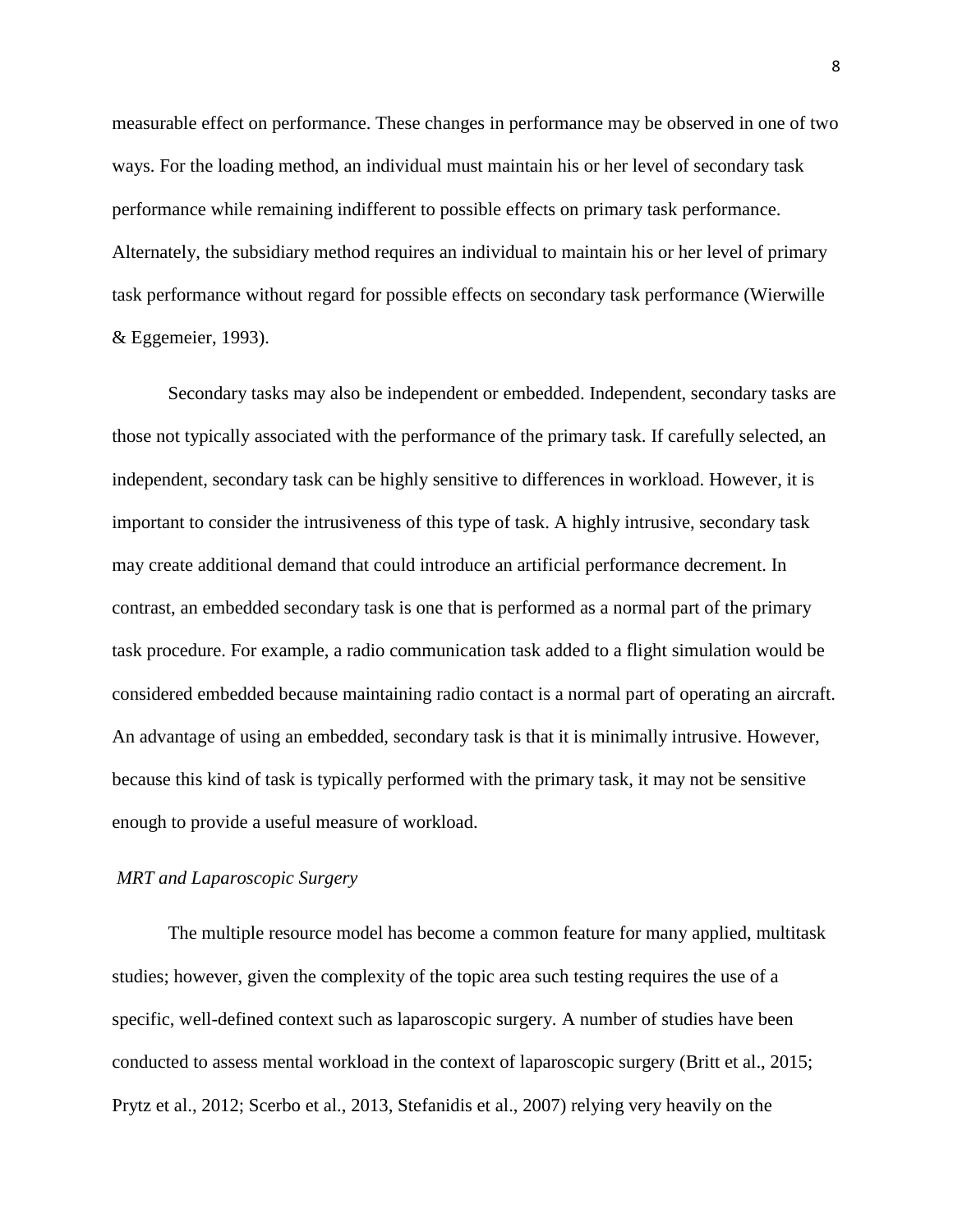modality predictions of MRT. These studies of laparoscopic surgery provide one way to assess the multiple resource model directly.

Laparoscopic surgery is a form of surgery in which a surgeon makes several small incisions. A camera is inserted into one of the incision sites and the images from the camera are projected onto a screen. The surgeon then inserts instruments into the other incision sites to perform the procedure. The small incisions can greatly reduce recovery time because less of the patient's body is directly affected by the procedure and may also reduce complications following the surgery (Braga, et al., 2005, King, et al., 2005). For these reasons, laparoscopy has become a popular approach compared to open surgeries. However, laparoscopy also presents a number of challenges because it is a less direct method for performing surgery (Berguer, Smith, & Chung, 2001). Visual challenges arise because the surgeon is working from a projected image instead of direct line-of-sight (Cuschieri, 1995, 2006; Tendick, Bhoyrul, & Way, 1997). Orientation issues occur because the camera is inserted through an incision and its path to the operating site is not the same as the surgeon's natural point of view (Conrad et al., 2006; Gallagher et al., 2009; Klein, Warm, Riley, Matthews, & Parsons, 2004). The loss of tactile information makes the procedure more difficult because the surgeon is less able to sense whether he or she is applying the appropriate amount of pressure and must rely more on visual cues, which as noted above, are distorted compared to natural viewing conditions (Mohr et al., 2001). These issues make laparoscopy highly demanding and therefore a high workload task (Prytz et al., 2012, Scerbo et al., 2013).

Because laparoscopic surgery is a visual-spatial task, researchers determined that the secondary task should overlap on the spatial dimension of the multiple resource model. Stefanidis, Scerbo, Korndorffer, and Scott (2007) developed a task in which participants had to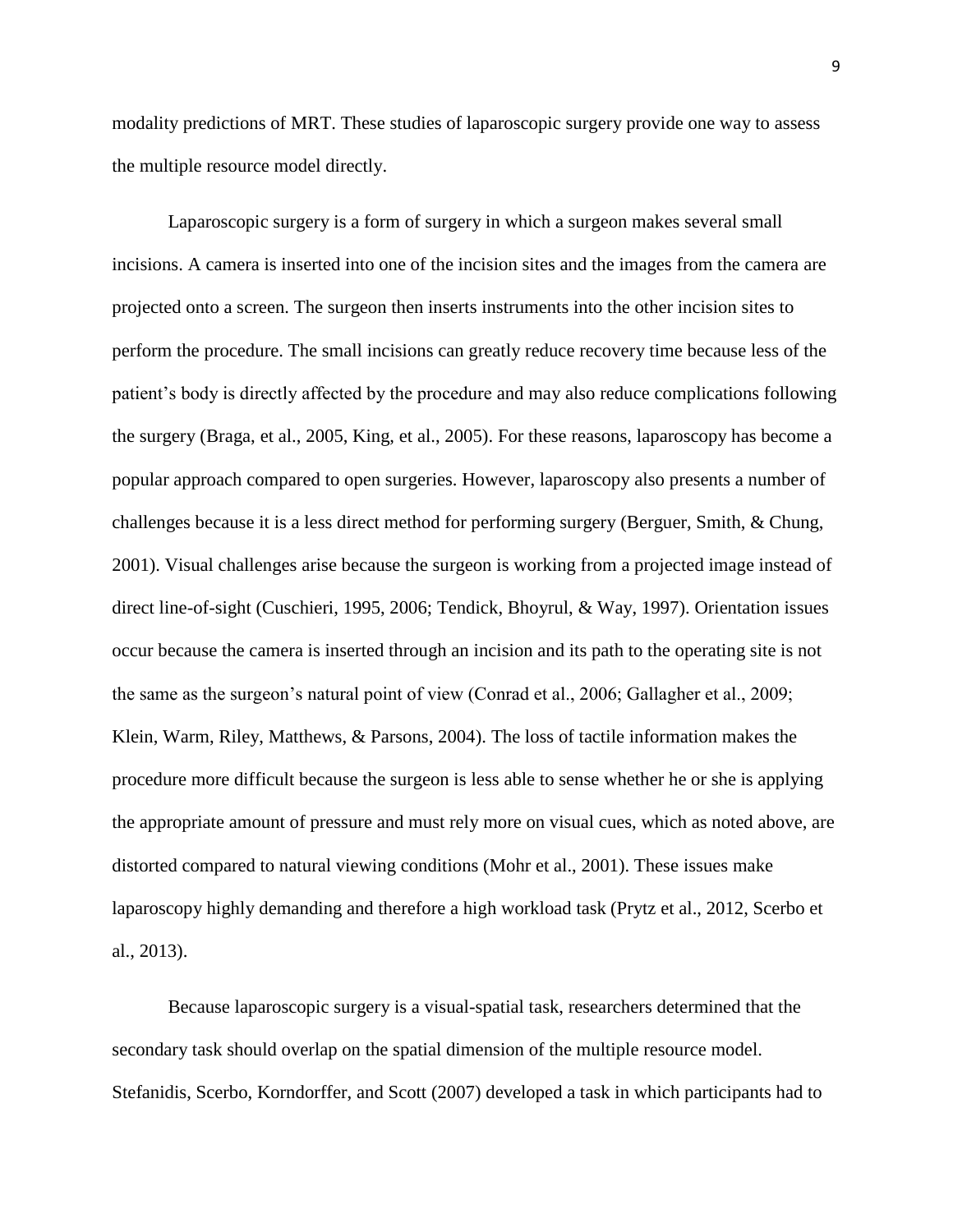monitor squares presented briefly on a laptop while simultaneously completing a suturing task presented on another visual display. Participants were required to respond with a foot pedal every time three squares were presented on the right side of the laptop screen. Results indicated that the squares task was sensitive to workload on the dimensions of interest. However, the use of two displays may have added additional difficulty by requiring participants to shift their gaze away from the primary display.

To improve the measurement of visual-spatial workload, Scerbo and colleagues (2012; Prytz et al., 2012) devised a new secondary task that required individuals to monitor the positional changes of a set of balls projected over a laparoscopic primary task. The "ball-andtunnel" task uses four different colored balls presented in a simulated three-dimensional tunnel. The balls can rotate clockwise or counter-clockwise and move closer or farther down the tunnel. Participants are required to respond when one of the balls changes orientation by pressing a foot pedal. Another advantage of the ball-and-tunnel task was that it eliminated the need for a participant's gaze to shift between two displays because the secondary task was projected onto the primary task display. This increased the overlap in resource demand because both tasks address the same focal-visual resource pools simultaneously.

Prytz and colleagues (2012) conducted a follow-up study confirming the efficacy of this new technique. For this study, participants were asked to complete the ball-and-tunnel task alone and then concurrently with three laparoscopic surgical tasks. The researchers found that performance on the ball-and-tunnel task declined significantly when paired with the laparoscopic primary tasks. In addition, there were significant differences in performance on the ball-andtunnel task depending on the difficulty of the individual laparoscopic tasks. These findings support earlier work indicating that the ball-and-tunnel task causes significant overlap in the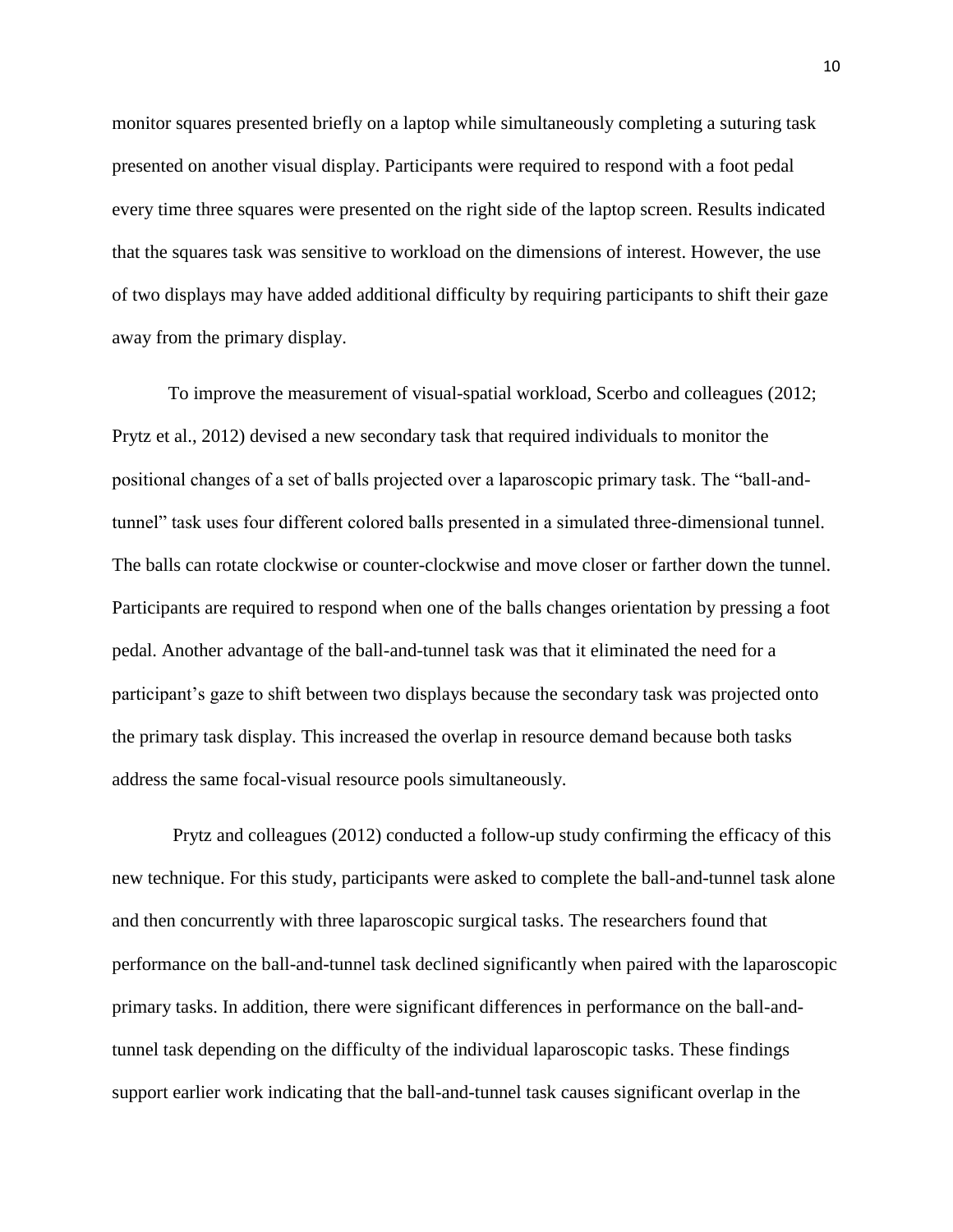focal-visual dimensions of the multiple resource model. In addition, differences in secondary task performance provided evidence that the ball-and-tunnel task was sensitive to difference in primary task workload.

Britt and colleagues (2015) had participants perform laparoscopic suturing on simulated bowel and on a cadaver bowel using the ball-and-tunnel task to measure workload. They found that completion times were longer and performance on the ball-and-tunnel task was significantly lower when the suturing task was performed on the cadaver as opposed to the simulation. These findings suggest that the ball-and-tunnel task is a reliable measure of workload for laparoscopic surgery and may provide a useful platform from which analogs can be created to assess mental workload across the other modalities. In doing so, comparisons against an established visualspatial task may help clarify some of the ambiguities of MRT involving cross-modal performance.

#### *MRT and Auditory Processing*

According to MRT, dividing tasks across modality may decrease mental workload by reducing demand on a particular channel and thereby reducing the degree to which a resource pool is depleted. One of the more common approaches is the use of auditory displays which can reduce the demand on the visual channel. This shift in modality may help to declutter primarily visual workspaces and reduce mental workload by spreading task demands across different modalities (Wickens, 2008).

One gap in current human factors literature concerns investigation of the relationship between auditory-spatial processing and workload. With respect to MRT, this gap raises questions regarding how to predict performance on auditory-spatial tasks compared to tasks on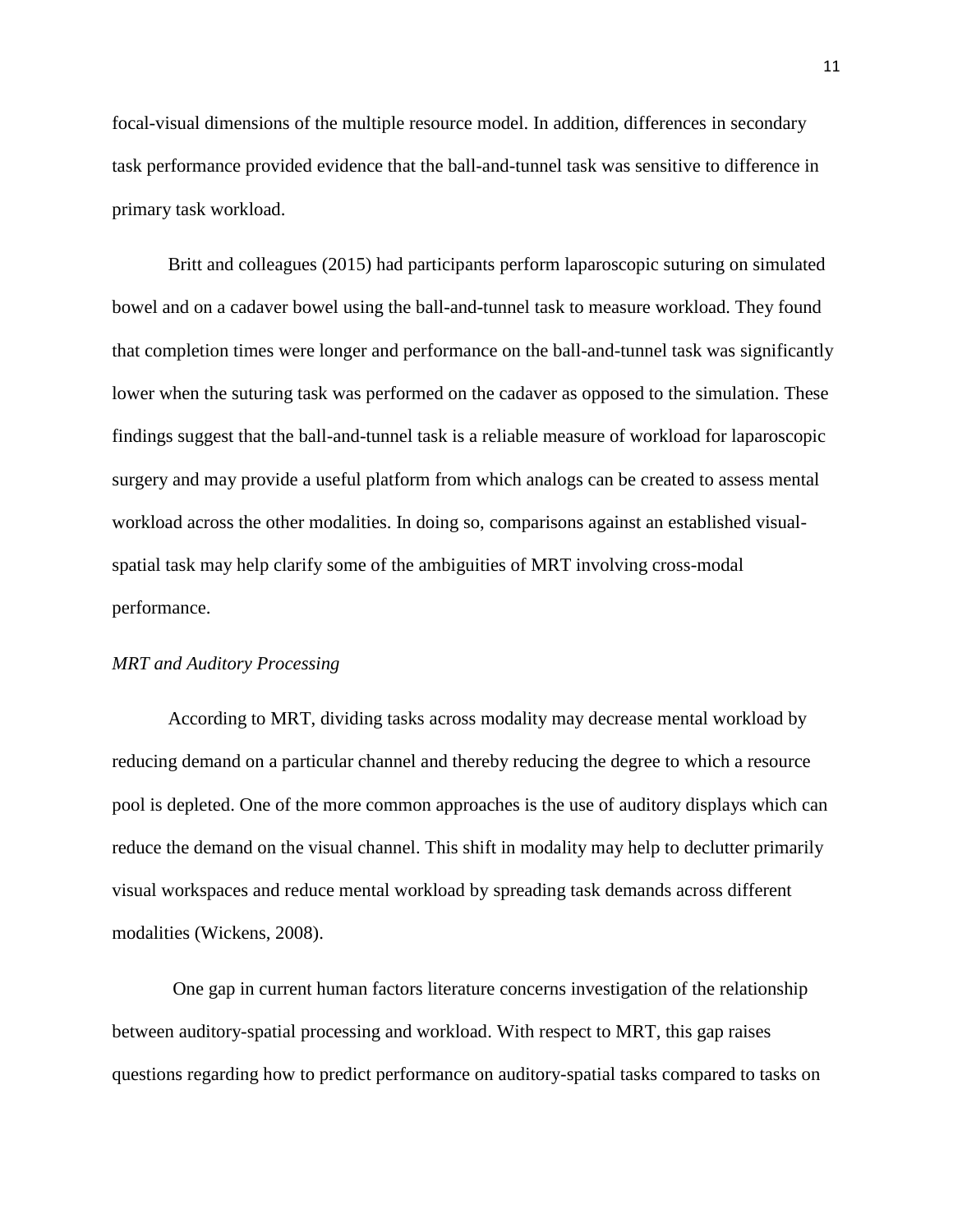other dimensions and makes its role in the multiple resource model somewhat ambiguous despite its conceptual simplicity. To examine the effects of visual and auditory-spatial displays on workload, two important questions arise. The first is whether visual-spatial and auditory-spatial displays can convey the same information. The second is what limitations may exist concerning the psychophysical equivalence of information presented on both displays.

Brown, Newsome, and Glinert (1989) addressed these initial questions by conducting a study to test the effectiveness of auditory and visual cues during a task in which participants had to detect the presence or absence of a target. For the both tasks, participants were required to locate a specific target among 30 distractors. In the visual condition, participants were presented with a cue regarding the location of the target on another screen. For the auditory condition, participants were trained to associate specific sounds with columns on a screen. These sounds provided the auditory analog of the visual cue. Their findings indicated no difference in performance between modalities, but that auditory signals took more time to process than visual signals. These results suggest that auditory information could be used to replace visual information during some visual tasks as long as the speed of responding is not paramount. These findings also suggest that an auditory analog of a visual display could potentially be used to facilitate performance.

The findings of Brown and Glinert (1989) provide some evidence that the visual and auditory modalities are comparable, but it is important to assess the extent to which splitting modalities affects workload. MRT posits that the visual and auditory channels rely on separate pools in multitask conditions (Wickens, 1980; 2002; 2008). Several studies using multimodal displays in applied settings have investigated the extent to which research supports this theory. A study by Bronkhorst, Vetman, and Van Breda (1996) investigated the effects of adding a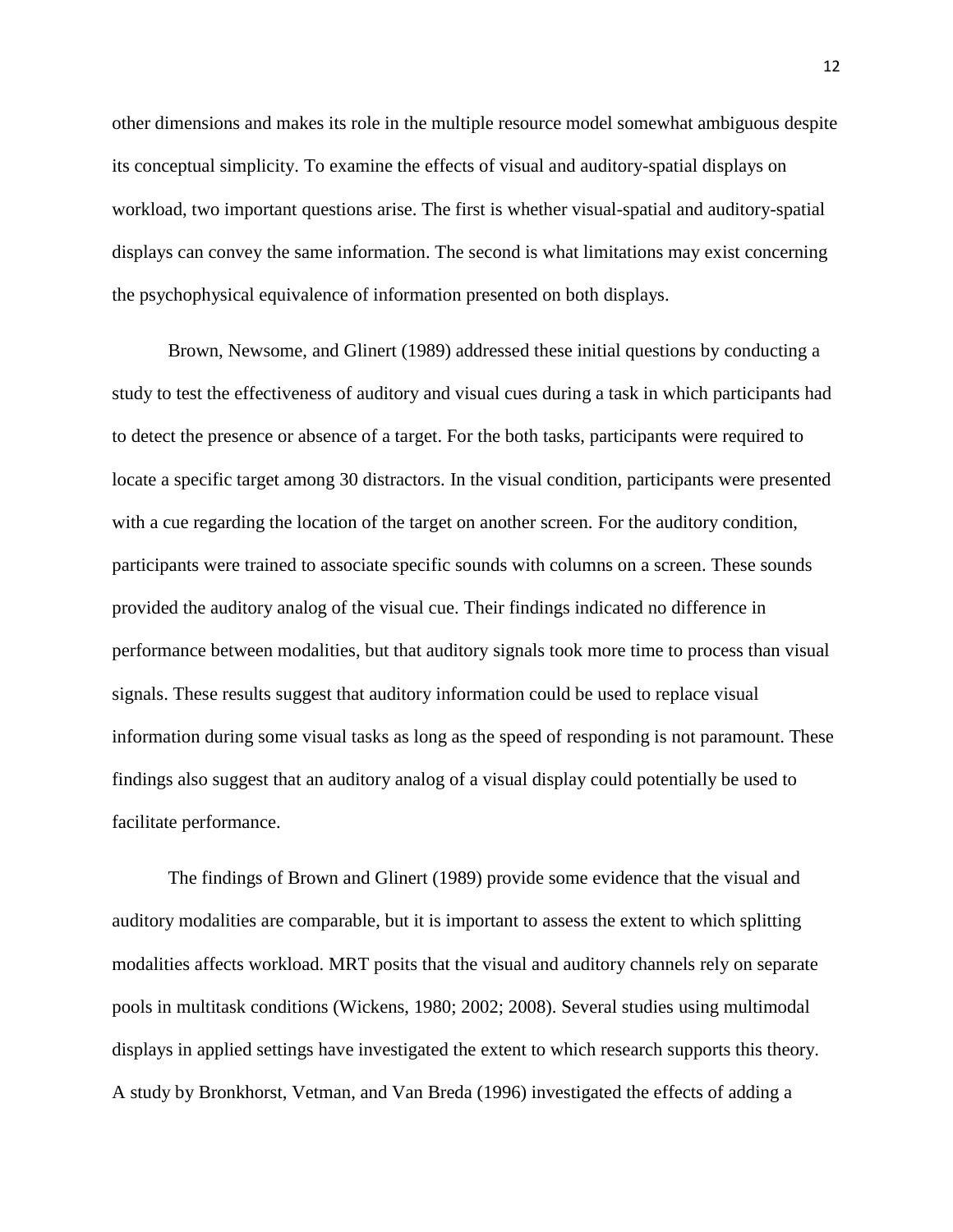three-dimensional, auditory display to assist in target acquisition and pursuit during a flight task. Participants in all conditions worked with a three-dimensional, visual display which provided information about incoming targets at multiple distances within a limited field of view. The participants in the three-dimensional auditory condition wore headphones which presented a warning sound originating from the direction of the incoming target. The results showed that inclusion of a three-dimensional auditory display significantly reduced search time when compared to the three-dimensional, visual display alone. Following MRT, if auditory displays can replace visual displays for certain tasks, then it follows that the auditory and visual channels could be used in conjunction with minimal increase to workload.

Oshima and Wickens (1992) tested whether redundant, spatial auditory cues could improve flight performance and reduce workload. Their findings indicated no significant improvement, but they concluded that the absence of effects was due to the limitations of the audio equipment at the time. However, a later study by Begault (1993) on the effectiveness of simulated, auditory-spatial cues on target acquisition had a different result. This investigator found that the use of three-dimensional auditory displays improved participants' acquisition times for targets. Studies by Mckinley and Ericson (1997) and Pavlovic, Keillor, and Hollands (2009) in which spatial auditory cues were added to conventional heads-up displays in cockpits showed improved performance and decreased mental workload. These findings suggest that the inclusion of spatial audio can reduce workload in applied settings such as flight tasks. However, it should be noted that in the above studies, the auditory cues were used in conjunction with visual displays. Therefore, the effect was more that of reinforcement than a comparison of how the use of different modalities affects performance. Collectively, these findings suggest that shifting a portion of a task from the visual to the auditory modality can improve performance and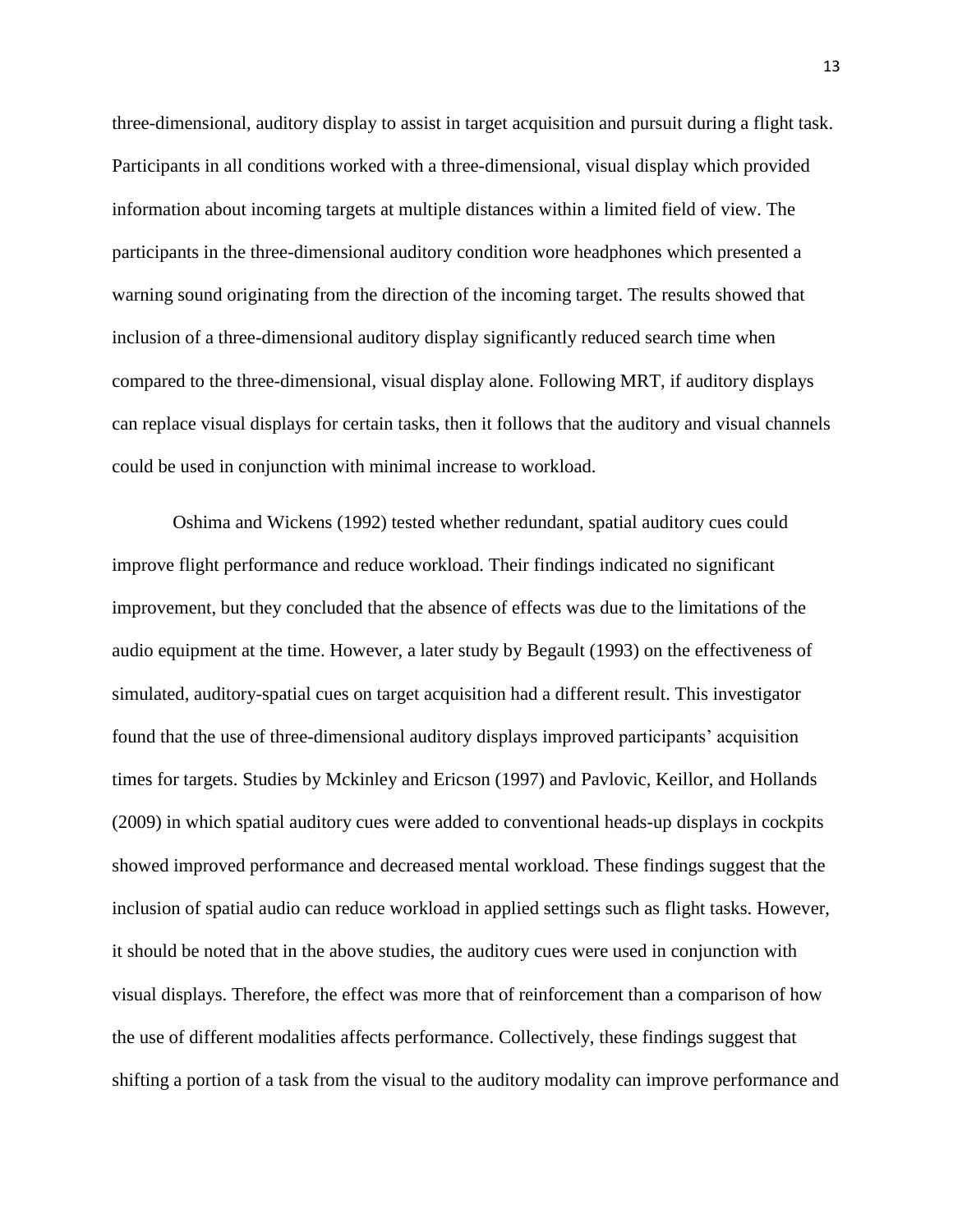reduce workload with visually cluttered or complex environments. However, while there is clear support for MRT for dual task conditions in which one task is auditory and one is visual, little research has examined the effects of sound localization in and of itself on mental workload. MRT would predict that performance on a visual-spatial task should be significantly worse and mental workload would significantly higher when combined with another visual-spatial task than with an auditory-spatial task.

#### *Proposed Study*

The purpose of the present study was to test MRT by comparing performance on a visualspatial secondary task with that of an auditory-spatial secondary task under high and low workload conditions. The theoretical goals of this study were to explore and clarify the applicability of MRT and to compare visual and auditory sensitivity concerning secondary tasks in relation to laparoscopic surgery. The direct comparison of a well-established, visual-spatial task to an auditory-spatial task aided in determining whether the multiple resource model can be used to predict auditory-spatial performance. Given the predictions of MRT, auditory secondary tasks should be less sensitive than visual tasks when paired with a high workload, visual laparoscopic primary task. This outcome would evince the demanding visual-spatial nature of laparoscopic surgery. In addition, the relationship between sound localization and workload has not been fully explored.

For this study, participants completed high and low workload primary tasks. They also completed visual and auditory secondary tasks independent of the primary tasks and then in conjunction with each primary task. The secondary tasks performed independently served as control conditions for assessing primary task workload. Performance was measured using the proportion of correct responses, d', and response time.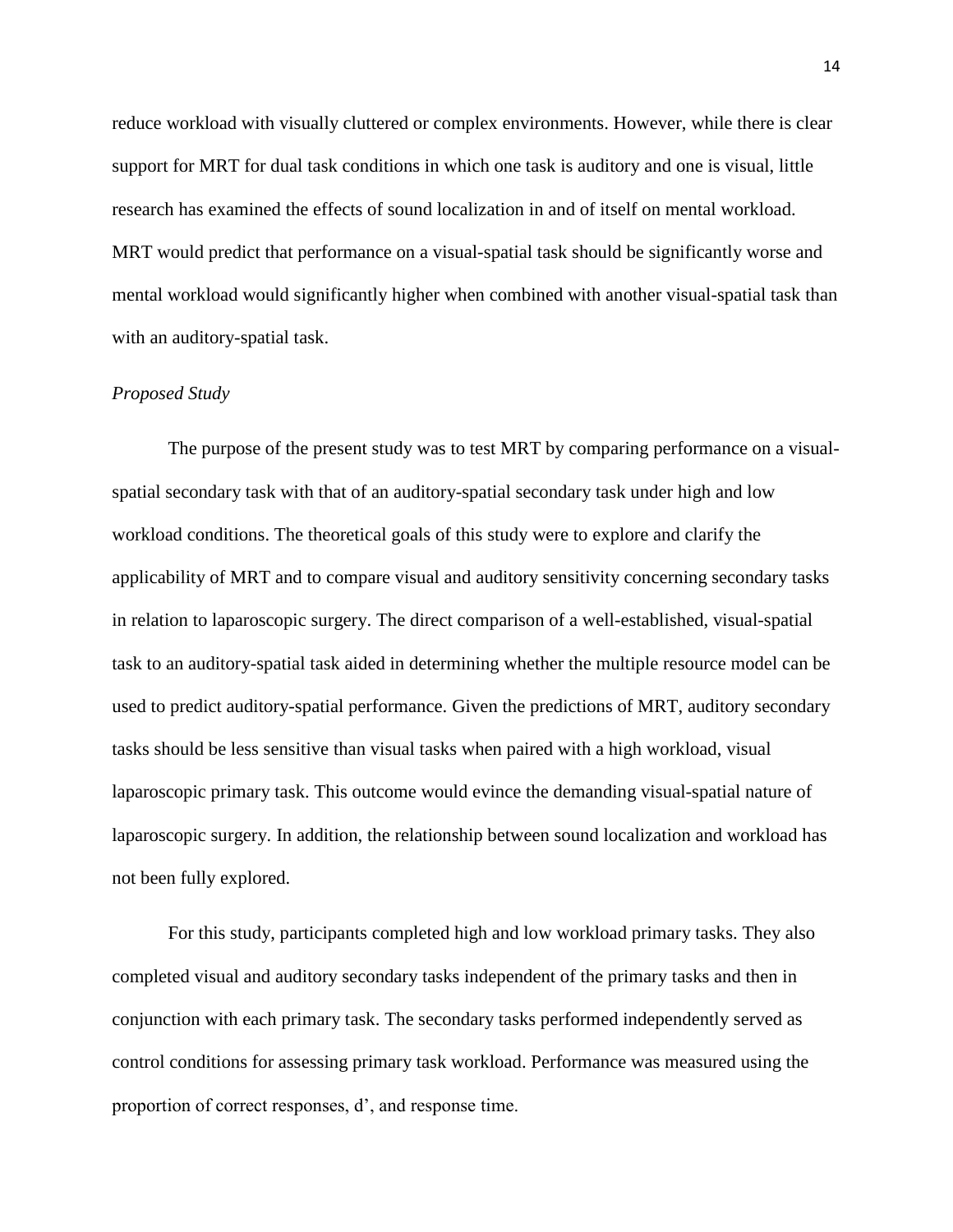#### *Hypotheses*

Previous studies have found that splitting complex tasks between the auditory and visual channels can reduce workload and improve performance supporting Wickens' (2008) multiple resource model (Begault, 1993; Jeon, et al.,2015, Liu, 2009; Mckinley & Ericson,1997; Pavlovic, Keillor, & Hollands, 2009). In comparing performance outcomes with visual-spatial and auditory-spatial secondary tasks when each was paired with a visual-spatial primary task, the model would predict the auditory-spatial task to be the least sensitive of the two secondary tasks. Therefore, participants should have a greater proportion of correct target detections, a higher d', and shorter response times in the auditory secondary task condition because there would be less overlap for attentional resources between the primary and secondary tasks than in the visual secondary task condition. This reduction in resource overlap would mean that secondary task performance measured in terms of detection accuracy, d', and response time should be better with the auditory analog when compared to the ball-and-tunnel task. In addition, it was expected that measures of subjective workload will corroborate the differences observed in performance for the two secondary tasks.

H1: It was expected that there would be a main effect for workload for the proportion of correct detections, d', and response times. More specifically, performance in the high workload conditions was expected to be significantly different from the low workload and baseline conditions for both the ball-and-tunnel task and the auditory analog tasks. This would be reflected in a higher proportion of correct detections for baseline and low workload conditions and a lower number of false alarms and shorter response times for those same conditions when compared to the high workload condition.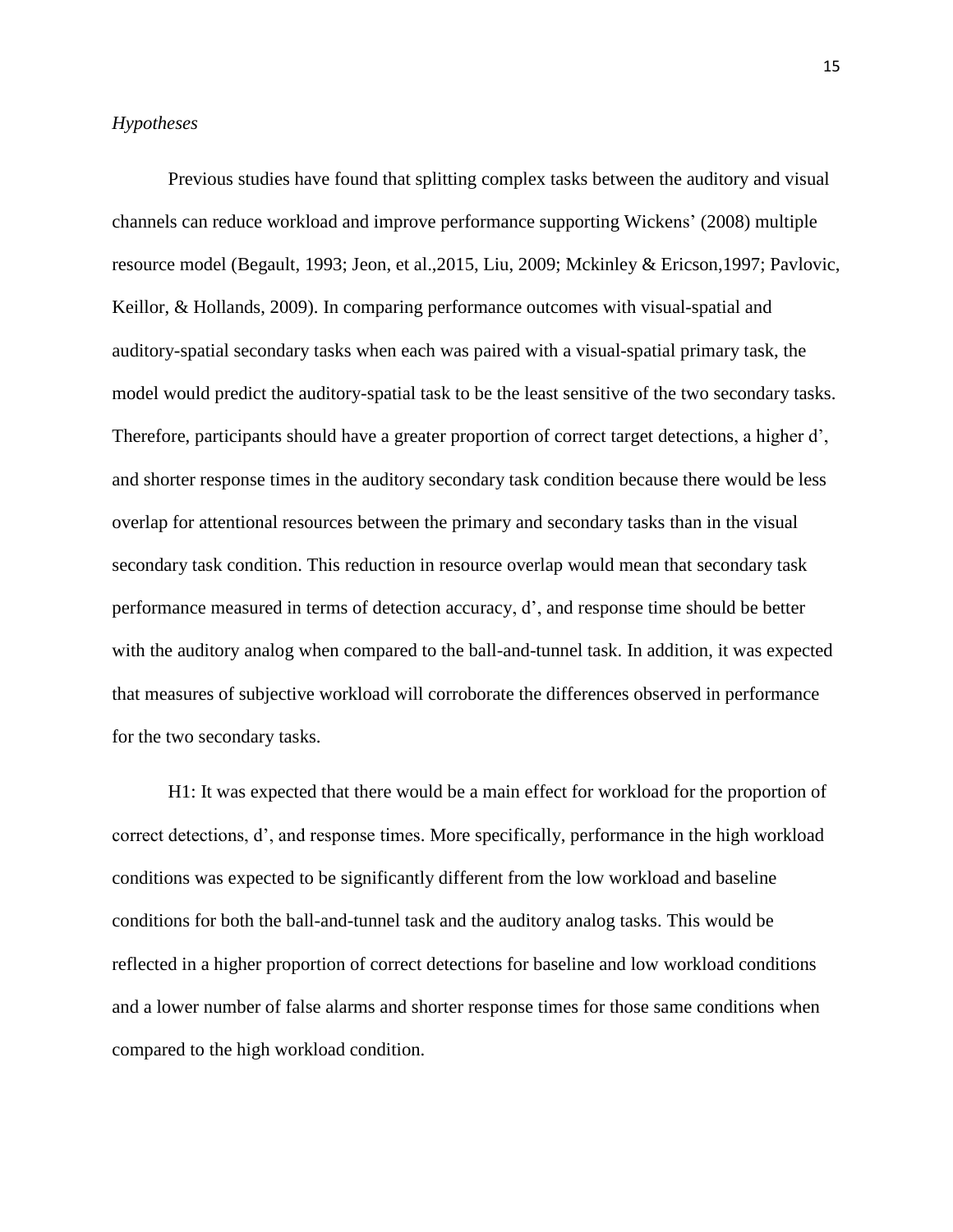H2: Because overlap in resource consumption was lower for an auditory analog secondary task than a ball-and- tunnel task, it was expected that the proportion of correct detections and d' scores would be be significantly higher and response times would be be lower for the auditory secondary task when compared to the visual ball-and-tunnel task in the high workload condition.

H3: It was expected that there would be a significant simple effect for Subjective workload scores between the ball-and-tunnel task and auditory analog in the high workload conditions. Additionally, it was expected that there would be a significant main effect for subjective workload across the two modalities.

RQ: 1 Given the novelty of research into the specific workload demands related to spatial-auditory displays, it was difficult to make specific predictions for the NASA-TLX subscales. However, it was thought that there would be differences in mental demand, performance, effort, and frustration between the two dual-task conditions. Therefore, these four subscales were examined to determine whether there were any consistent differences among the subscales between the two secondary task condition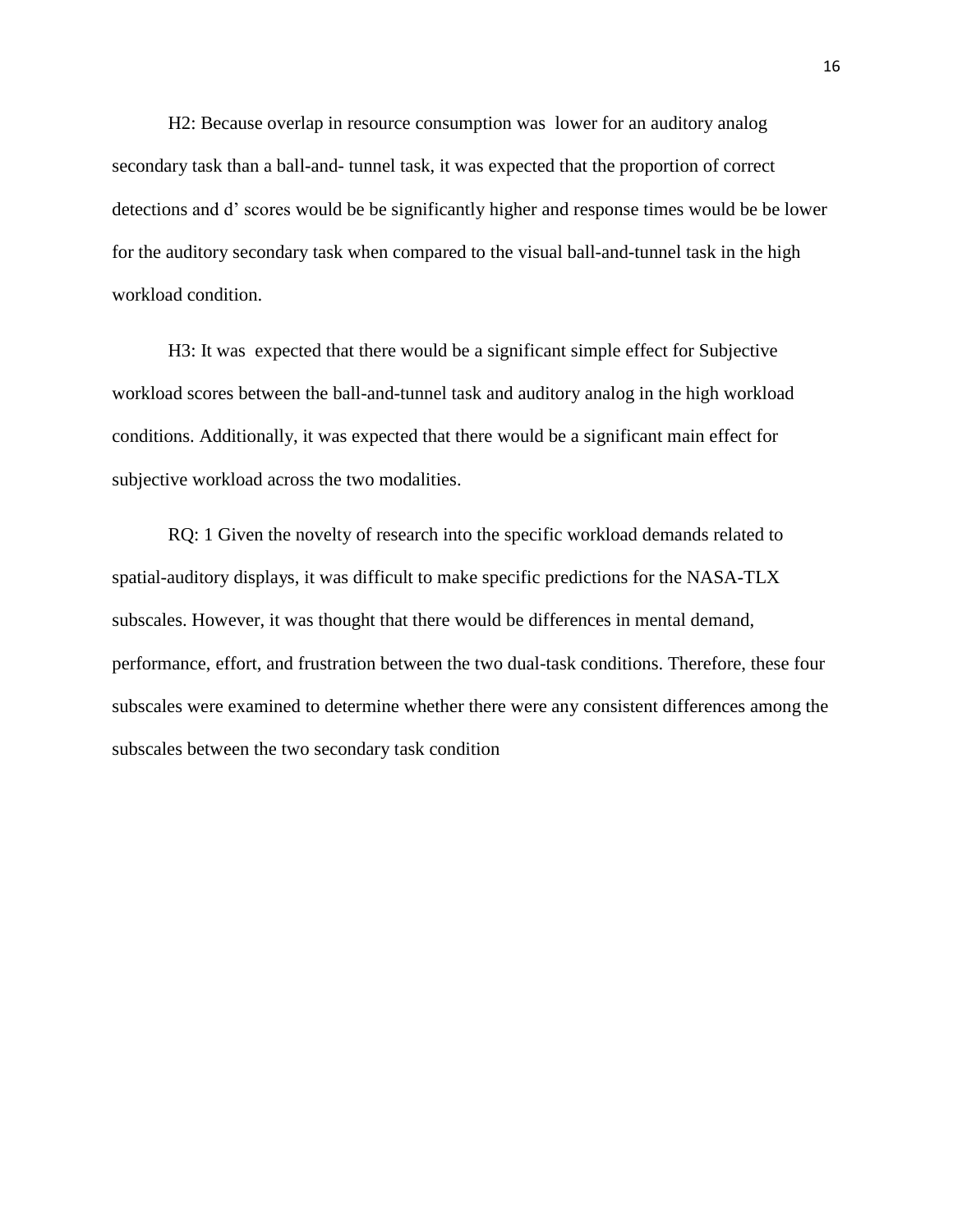#### **CHAPTER II**

#### **METHOD**

#### *Participants*

A power analysis using G\*Power 3.1.9.2 indicated that this study required 31 participants. To provide an even number for counterbalancing, 32 participants were recruited consisting of 25 women and 7 men with a mean age of  $18.76$  (SD = 3.36). Due to the novelty of this experiment, there were no studies from which appropriate effect sizes could be used for reference. Therefore, using Cohen's  $d_{z}$ , a moderate effect size of .5 was selected for the power analysis calculations with power set at .85 (Cohen, 1992)) and alpha at .05. Cohen's  $d_z$  was selected as the effect size measure because the goal was to measure the size of the difference as opposed to the proportion of total variance. The sample consisted of undergraduate students attending Old Dominion University. Participants will be compensated for their time with SONA credits which may satisfy class requirements or count toward extra credit. The study was be performed in compliance with the Old Dominion IRB and participation will be completely voluntary.

#### *Equipment*

*Laparoscopic box trainer***.** The box trainer is a 42 cm x 36 cm x 25 cm plastic box with a drawer used to prevent participants from having a direct view of the primary task. Within the box there is a pegboard with 12 pegs. Small rubber rings are placed on six of those pegs. On the top of the interior of the box is a Microsoft LifeCam VX-5000 USB which was used to record actions inside the box. The video feed from the camera was transferred to an Alienware OPTX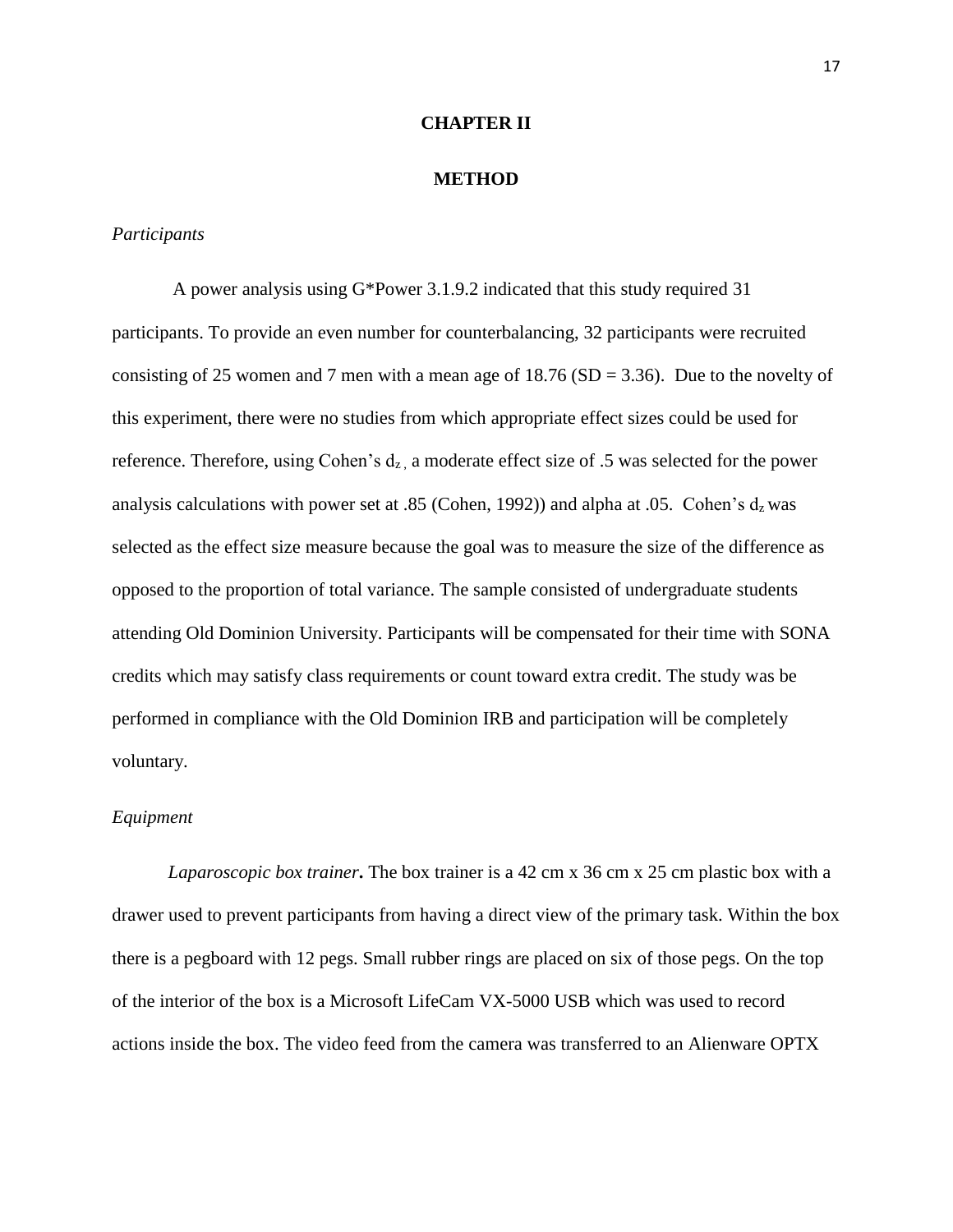AW2210 monitor placed on top of the trainer box. The video image and the ball-and-tunnel task (see below Figure 1 below) is presented on the Alienware laptop.



*Figure 1*. The experimental setup with display.

*Audio Configuration*. Auditory signals were presented over six American Audio ELS 8GO LTW speakers. The ELS 8GO LTW is an 8 inch, 2-way battery-powered speaker. The six speakers surrounded the listener and be placed at the 1 o'clock, 3 o'clock, 5 o'clock, 7 o'clock, 9 o'clock, and 11 o'clock positions. The distance from the voice cone to the participant will be 32 inches and the distance from the floor to the central voice cone will be 64 inches. Current output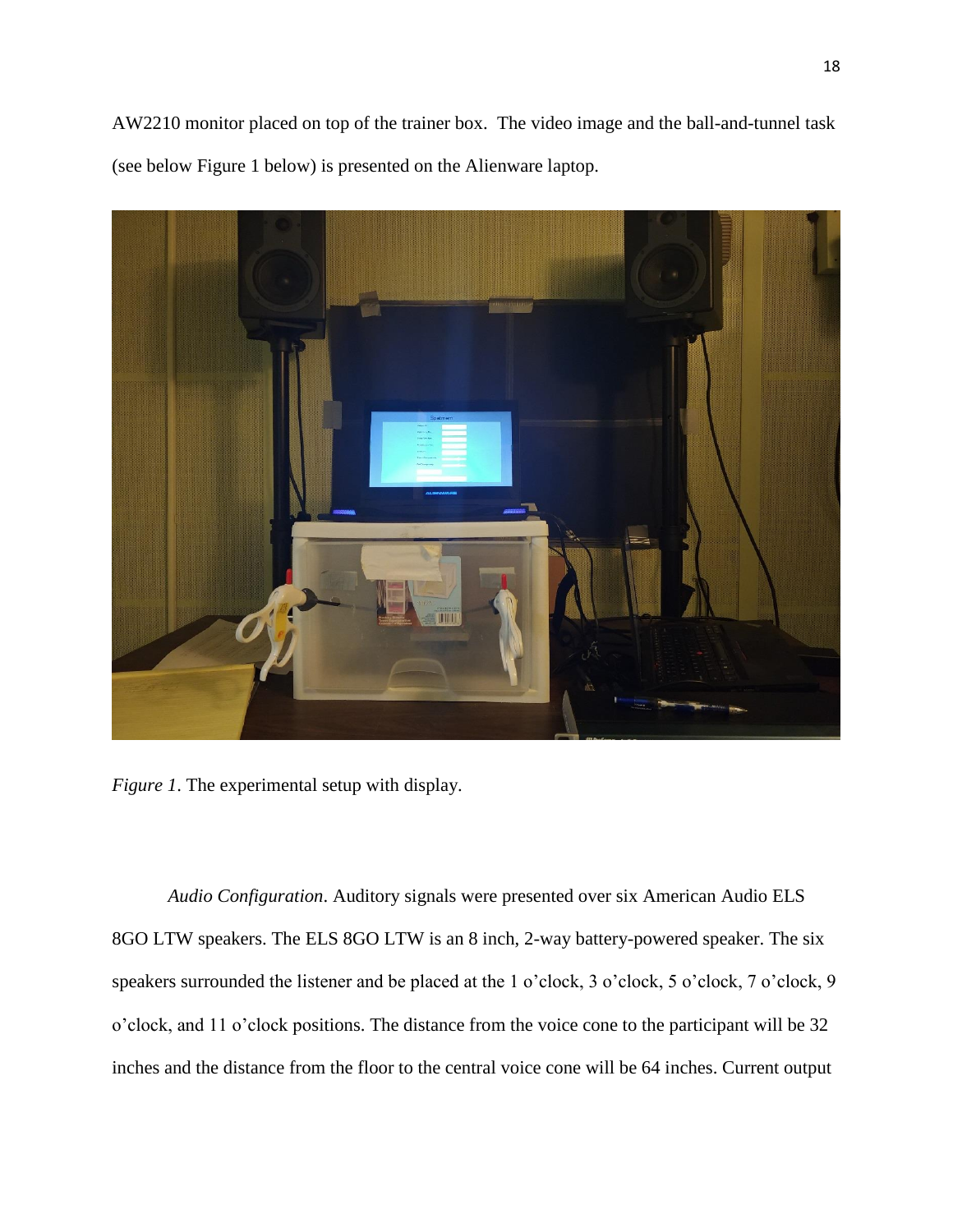for the speakers was set at 70 decibels (dB) and the sounds played were two synthesizergenerated, complex waveforms set 45-semitones apart. The signals sent to the speakers were controlled by a Presonus Audiobox 1818 VSL USB digital audio interface with 8 analog outputs. *Materials*

*Software.* This study used two types of software. Superlab 5.0 is a stimulus presentation program capable of recording responses across a wide range of experimental applications. For this study, 6-channel sound files were stored in a folder and randomly selected and presented to participants. Reaper 5.0 is a digital audio workstation (DAW) designed for recording and generating sound files. With its plugin, RealSurround, Reaper will be used to create 6-channel audio to be presented using Superlab.

*Subjective measures.* The NASA Task Load Inventory Index (Hart & Staveland, 1988) is a self-report measure designed to evaluate perceived workload. The NASA- TLX is divided into six dimensions of workload: mental demands, physical demands, temporal demands, own performance, effort, and frustration. Participants respond on verbally weighted (low to high) visual analog scales. Test-retest reliability for the NASA-TLX is  $r = .83$  (Hart & Staveland, 1988).

#### *Primary Tasks*

*Peg transfer task*. The high workload, primary task is the peg transfer task from the Fundamentals of Laparoscopic Surgery (FLS). The peg transfer task requires participants to transfer six rubber ring objects from one side of a peg board to another using two Johnson & Johnson Ethicon dissector/graspers (see Figure 2). Participants must first grasp one of the rubber rings with their nondominant hand and transfer it to their dominant hand before placing it on a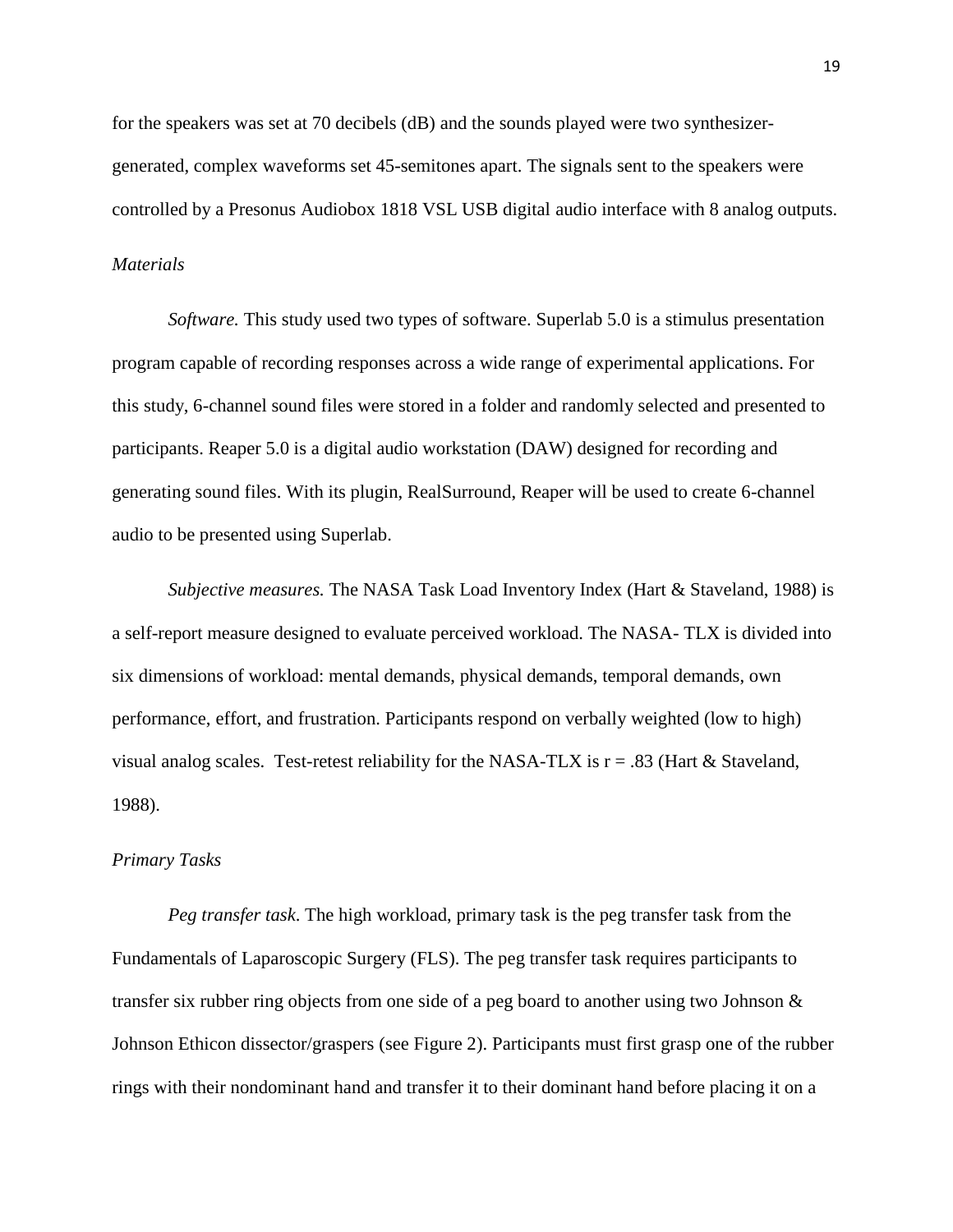peg on the opposite side of the peg board. They must continue these actions until all of the rubber rings have been placed on the opposite side of the board. When this is complete, participants must perform the same actions starting with their dominant hand and transfer each peg to their non-dominant hand before placing the ring on a peg. Participants are to perform as many peg transfers as they can in ten minutes. For this task, there are no requirements regarding the color of the rings or the specific peg to which they are transferred. Timing for the peg transfer task begins when the first ring is grasped and ends when ten minutes have elapsed. Additionally, transfers must occur in mid-air and dropping of rings will be recorded and counted as an error. If a ring is dropped participants will be asked to resume the task from the point just before dropping the ring.



*Figure 2*. An image of the peg transfer task.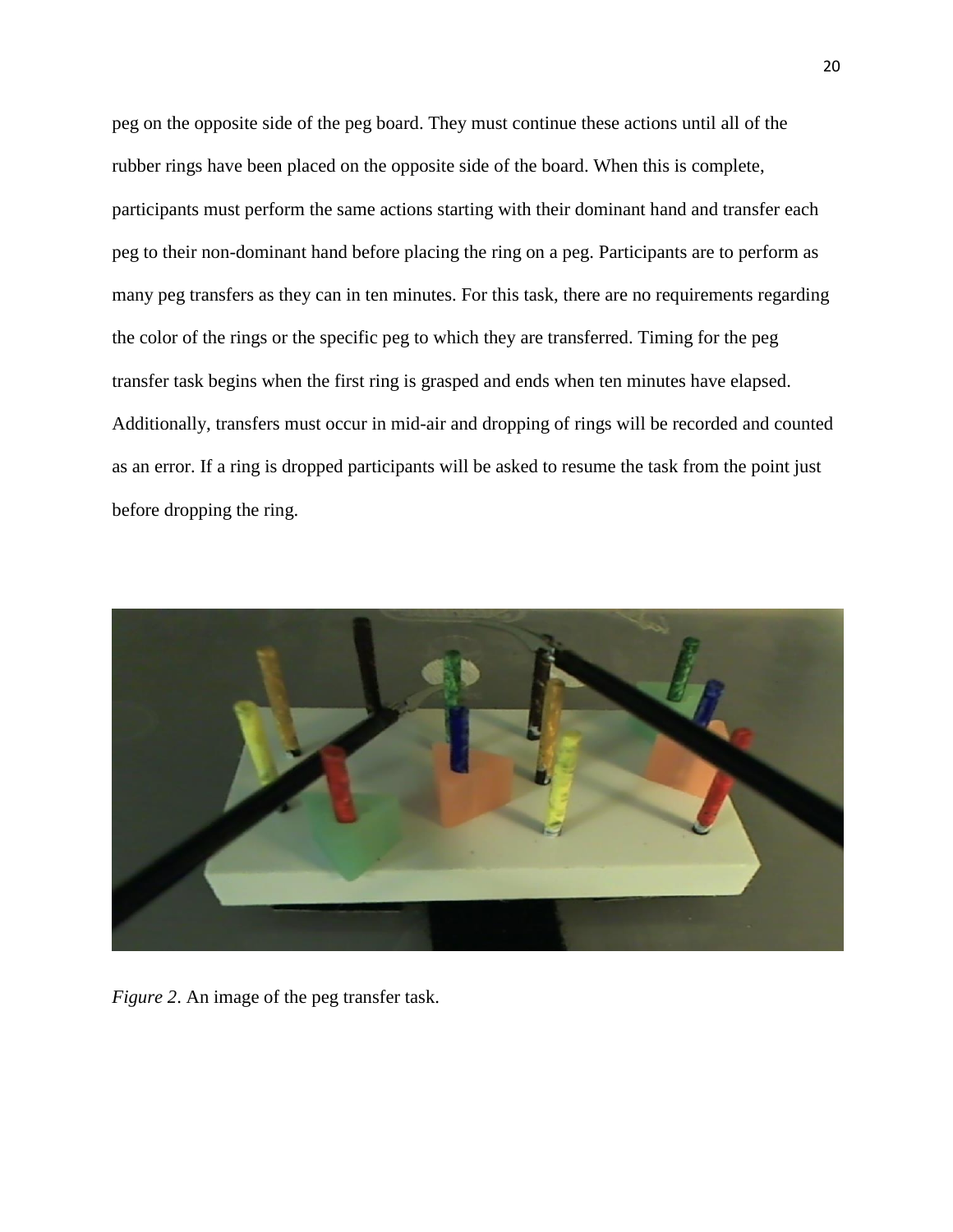*Eraser and bowl task.* For the low workload, primary task participants must grasp 12 large, white pencil erasers one at a time and place them in a bowl using one Johnson & Johnson Ethicon dissector/grasper, then remove them (see Figure 3). This process will be repeated as many times as possible within five minutes. Timing for this task begins when the first eraser is successfully grasped. Participants will use only their dominant hand to complete this task. Should a participant unintentionally drop an eraser or miss the bowl it will be counted as an error.



*Figure 3*. An image of the eraser and bowl task

*Secondary Tasks*

*Ball-and-tunnel task.* The original ball-and-tunnel task (Prytz et al., 2012) consists of four balls, each of a different color. These balls are presented over a background designed to simulate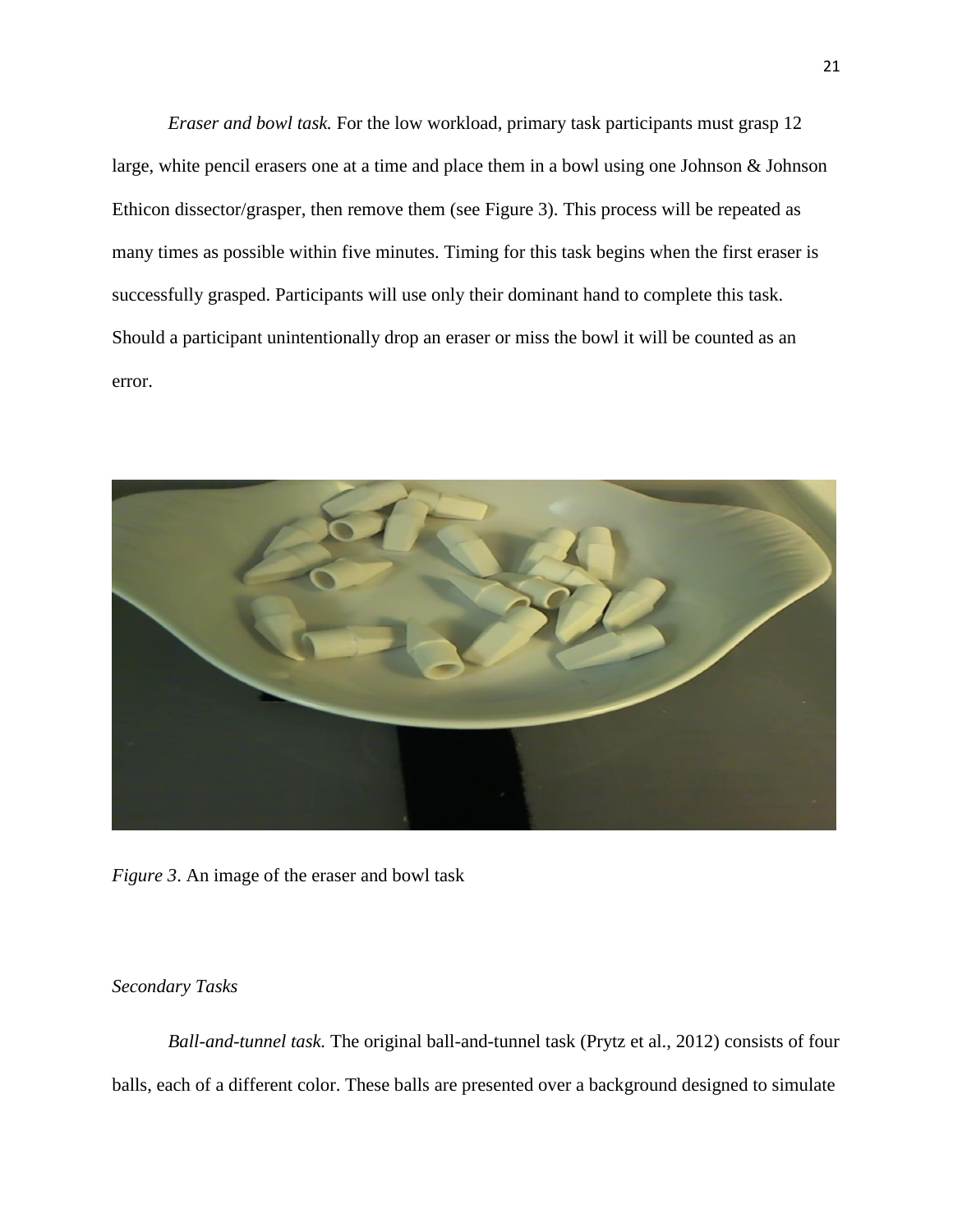a 3-dimensional tunnel. The illusion of depth is accomplished using dots that became smaller and closer together toward the center of the screen. The neutral or standard position of the balls was at the twelve, three, six, and nine o'clock positions. The image of balls is presented at random intervals every two to four seconds. Participants are required to respond using a foot pedal when one of the balls appears to have changed position relative to the others. The perceived change in position is conveyed by changing the diameter of a ball so that it appears closer (larger and nearer the edge of the tunnel) or smaller (farther away and closer to the center of the tunnel).

To be consistent with the auditory task, the ball-and-tunnel task was modified to display only two balls: one on the right side at 90 degrees (3 o'clock) and the other on the left side at 270 degrees (9 o'clock). Targets will change position by 15 degrees. For the right ball, the change will be to either the 75-degree or 105-degree positions and for the left ball, the change will be to either the 285-degree or 255-degree positions (see Figure 4 below).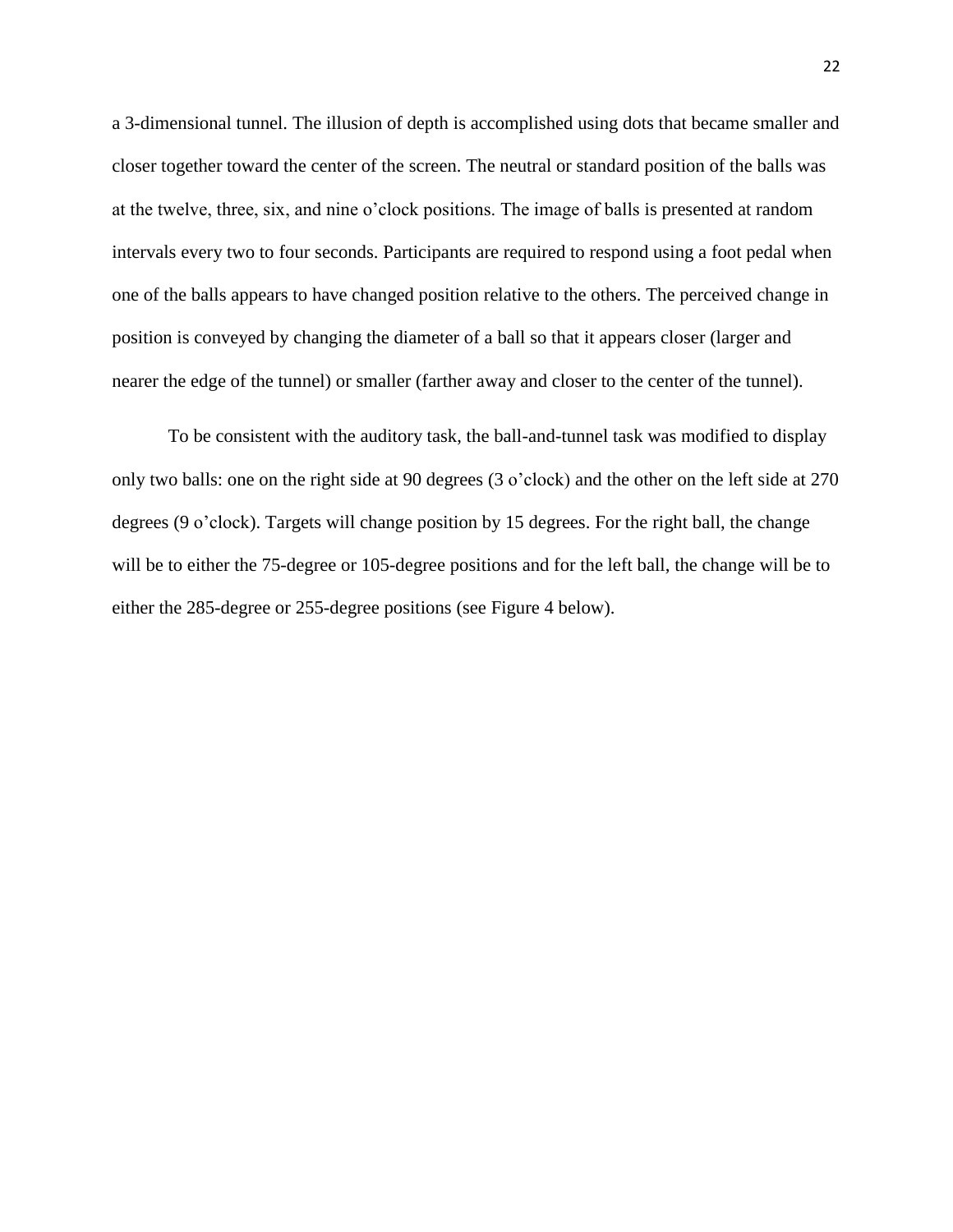

*Figure 4. Dual task condition with ball-and-tunnel task projected over peg transfer task*

*Auditory task.* Like the original ball-and-tunnel task, participants must respond when the auditory signals changes location. In the auditory version, the signal is played from a different speaker. The present configuration consists of two speakers positioned at 3 o'clock and 9 o'clock analogous to the balls in their neutral positions at the beginning of the ball-and-tunnel task. The other four speakers are placed at the 1 o'clock, 5 o'clock, 7 o'clock, and 11 o'clock positions. To improve discriminability there is a 45-semitone difference between the sounds presented on the right side versus the left.

#### *Pilot Test*

A pilot test was conducted with seven participants and revealed that the modified balland-tunnel task resulted in a high proportion of correct detections ( $M = .93$ ,  $SD = 4.77$ ) with a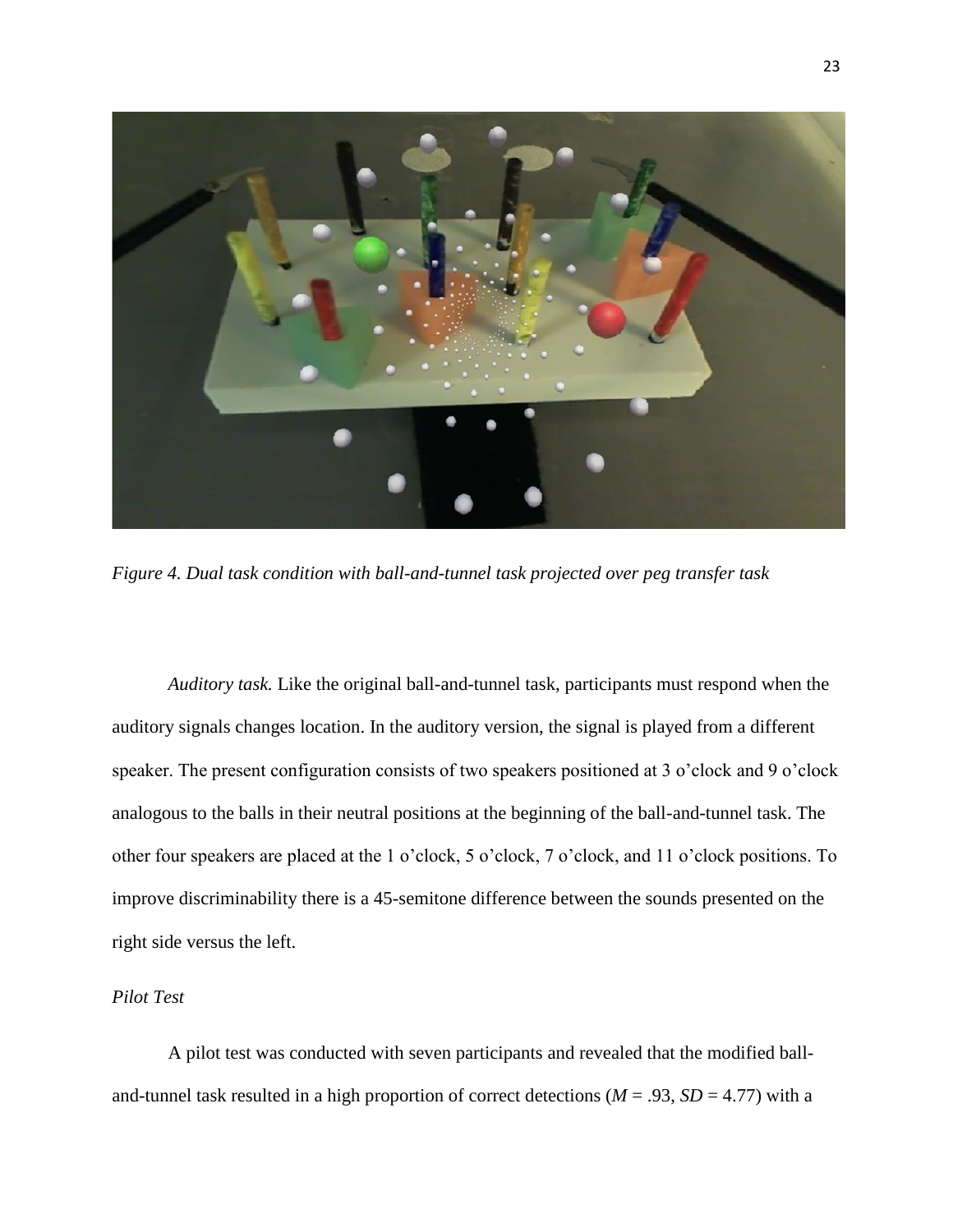range of .86 to .99. Similarly, the auditory-spatial task produced a comparable proportion of correct detections ( $M = .94$ ,  $SD = 3.84$ ) with a range of .88 to 99. An equivalence test indicated that performance on the two tasks was not significantly different suggesting that the psychophysical performance was approximately equivalent for both tasks, paired-samples,  $t(6)$  = -.43, *p* =.68, 95% CI [-6.28, 4.28]. One additional finding was that there was a .41 second mean difference in response time  $(SD = .13)$  between the auditory and visual conditions. Initially this difference was thought attributable to modality. However, it was likely due to a hardware problem that will be addressed later in the text.

#### *Procedure*

Participants were given an informed consent form to read and sign. During this time, they were also informed that no personally identifiable information would be collected and that they could cease participation at any time. After signing the informed consent document, participants were given a background questionnaire (see Appendix A). They were then randomly assigned to begin with either the visual or auditory task condition and to either the high or low workload primary task condition. The purpose of group assignment by task was to control for order effects by counterbalancing. Instructions for each task were read aloud to the participants (see Appendix B). Next, participants performed the secondary task by itself to establish baseline measurements. The participants were then introduced to the peg transfer task or the eraser and bowl task and given 5 minutes of practice to familiarize themselves with the task. At this time, they had the opportunity to ask questions and receive feedback regarding aspects of the task. After the practice session, participants performed one of the two primary tasks simultaneously with the secondary task. Participants were given 5 minutes to perform the eraser and ball task and 10 minutes to perform the peg transfer task during the dual task portion of the experiment.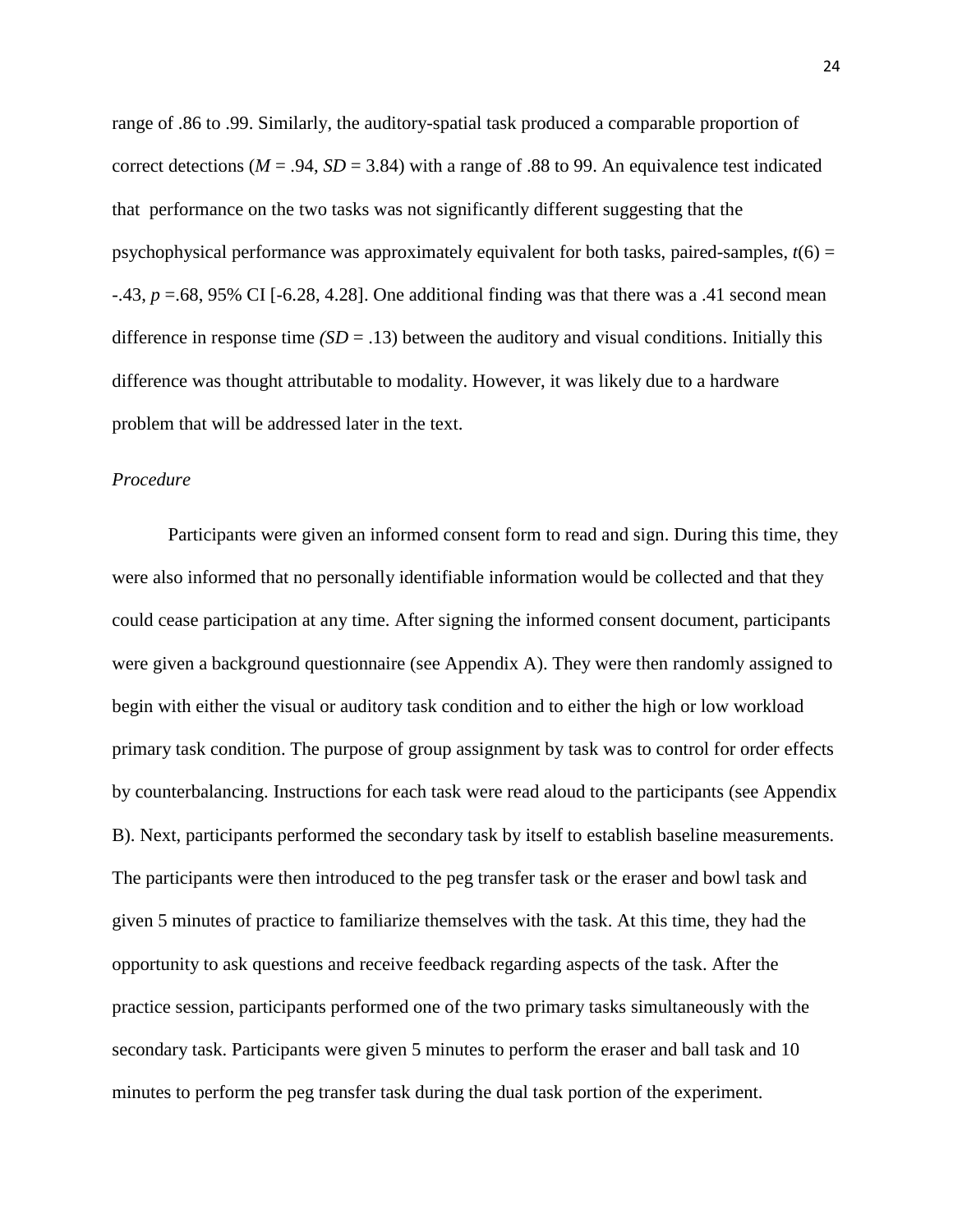Participants completed each of the four dual task and secondary task pairings in this manner. The NASA-TLX was administered after each task is completed.

#### *Dependent Measures*

In both the visual and auditory ball-and-tunnel tasks, performance was measured using response time, proportion of correct responses, and d'. Subjective workload was recorded using the NASA-TLX. The composite workload score was of primary interest; however, individual scale scores were analyzed as well. Primary task performance was also measured as another index of the workload manipulation by the number of successful peg transfers in ten minutes for the peg transfer task and the number of eraser transfers in five minutes for the eraser and bowl task. The number of errors in the form of dropped rings was also counted.

#### *Design*

This study used two 2 x 3, within-subjects designs. The first, a 2(demand) x 3 (condition) design, was used to assess the effects of the workload manipulation. Determining that the primary tasks placed different levels of demand on participants was key in interpreting the results of the secondary task. The second design was a 2 (modality) x 3 (workload) within-subjects design. Modality was split into two secondary task conditions: auditory and visual. Workload was split into high and low conditions with performance on the secondary tasks by themselves serving as control conditions. The high workload primary task was a standard laparoscopic peg transfer task and the low workload primary task is the eraser task. The visual secondary task consisted of a modified version of ball-and-tunnel task and the auditory secondary task used sounds presented in a spatial array.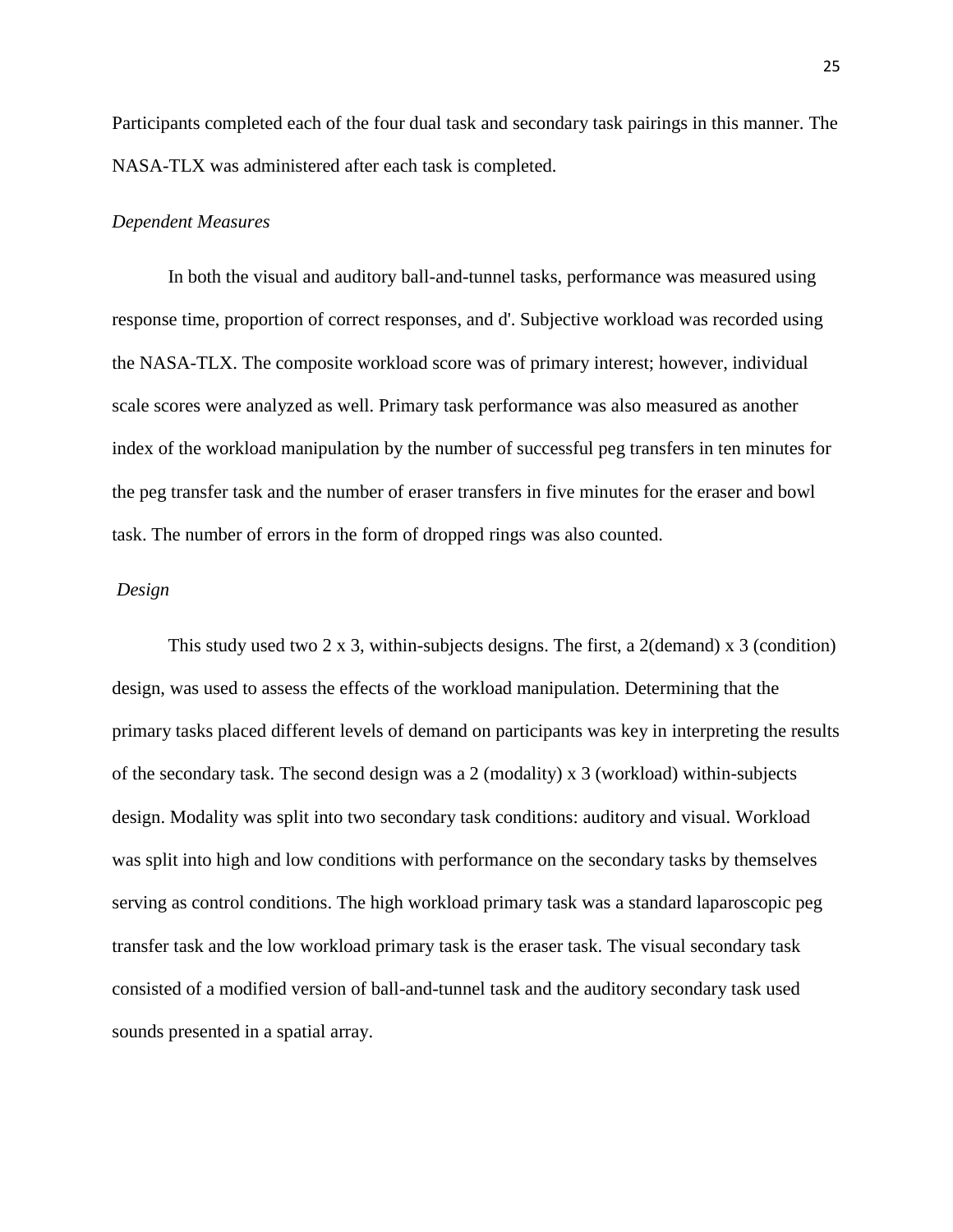# **CHAPTER III RESULTS**

# Visual inspection of the distributions of difference scores using histograms and q-q plots indicated that the data were approximately normally distributed. However, the sphericity assumption was violated for multiple tests due to a significant increase in variability between the lowest and highest workload conditions. In these cases, the results of Mauchley's test was reported and the Greenhouse-Geisser correction was used. A priori, pairwise comparisons were conducted to analyze secondary task performance using paired samples t-tests. In instances in which comparisons were not planned, post hoc pairwise comparisons were conducted using a Bonferroni correction. Examination of the proportion of false alarms revealed that several participants had no false alarms for one or more conditions. The absence of false alarms prohibits the use of signal detection measures. Although d' can be calculated in some instances, the results cannot be readily interpreted. Therefore, sensitivity analyses were excluded from further analysis. Because correct detections were measured as a proportion of the total number of targets presented and false alarms as a proportion of incorrect responses to non-targets, the mean for the total number of targets and non-targets presented for each condition is reported below. For the secondary tasks, the mean number of target presentations for the ball-and-tunnel task during the low workload condition was  $41.31$  (SD = 1.53) and  $80.43$  (SD = 2.72) for the high workload condition. The mean number of non-targets presented was  $58.99 \text{ (SD} = 1.77)$  in the low workload condition and  $117.92$  (SD = 2.37) for the high workload condition. For the auditory tasks the number of target presentations was  $33.24$  (SD = 2.6) in the low workload condition and 98.33 ( $SD = 2.71$ ) in the high workload condition. The mean number of non-targets presented in the auditory task was  $46.34$  (SD = 1.91) in the low workload condition and  $102.33$  (SD = 2.04) in the high workload condition.`21 In addition, the mean amount of time between presentations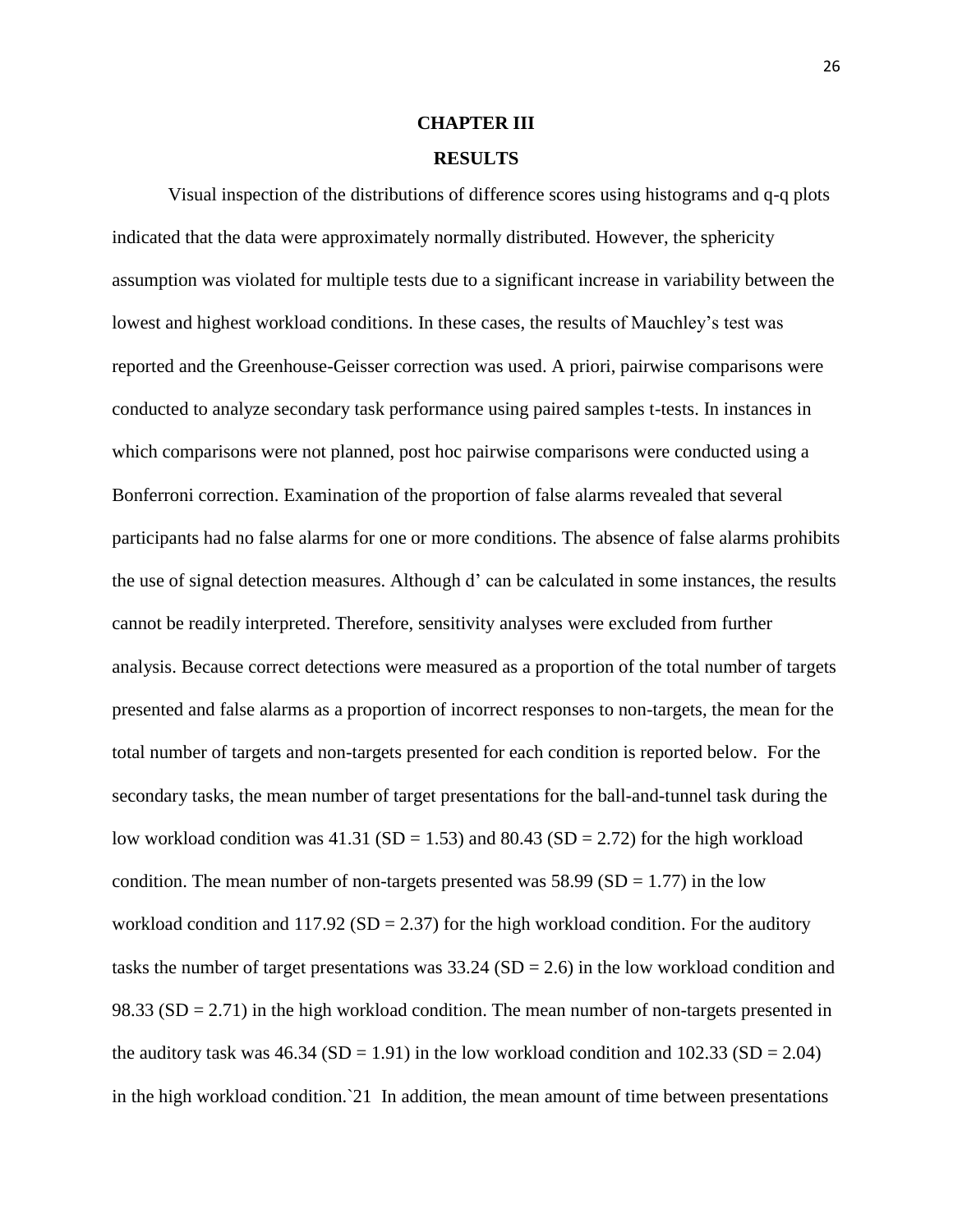of stimuli or the interstimulus interval (ISI) was also recorded. The mean interstimulus interval duration was 2.97 (SD = .56) for the ball-and-tunnel task and  $3.1(SD = .47)$  for the auditory analog.

#### *Primary Task Performance*

Primary task performance was recorded as an index of the workload manipulation. A 2 (demand) x 3 (condition) ANOVA was used to examine the effects of the manipulation for the number successful transfers. Mauchley's test revealed that the sphericity assumption was violated for condition and the interaction between condition and demand. Therefore, a Greenhouse-Geisser correction was used. Results indicated that there was a significant difference in the number of successful transfers between the low and high levels of demand,  $F(1, 31) =$ 529.11,  $p < .001$ ,  $\eta^2 = .945$ . However, no significant difference was found among the conditions (single task, dual task with ball-and-tunnel, and dual task with auditory analog),  $F(1.601, 31) =$ 2.41,  $p = .110$ ,  $\eta^2 = .072$ , nor was there a significant demand by condition interaction,  $F(1.193,$  $36.989$  = 2.77,  $p = .098$ ,  $\eta^2$  = .082 (see Table 1).

#### Table. 1

|        | <b>SS</b> | df                               | <b>MS</b>        | F | $\boldsymbol{p}$ |      |
|--------|-----------|----------------------------------|------------------|---|------------------|------|
| Demand | 7537.547  | $\begin{array}{c} 1 \end{array}$ | 7537.547 529.107 |   | $.000*$          | .945 |
| Error  | 441.620   | 31                               | 14.246           |   |                  |      |

*Results of Analysis of Variance for Primary Task Performance: Successful Transfers*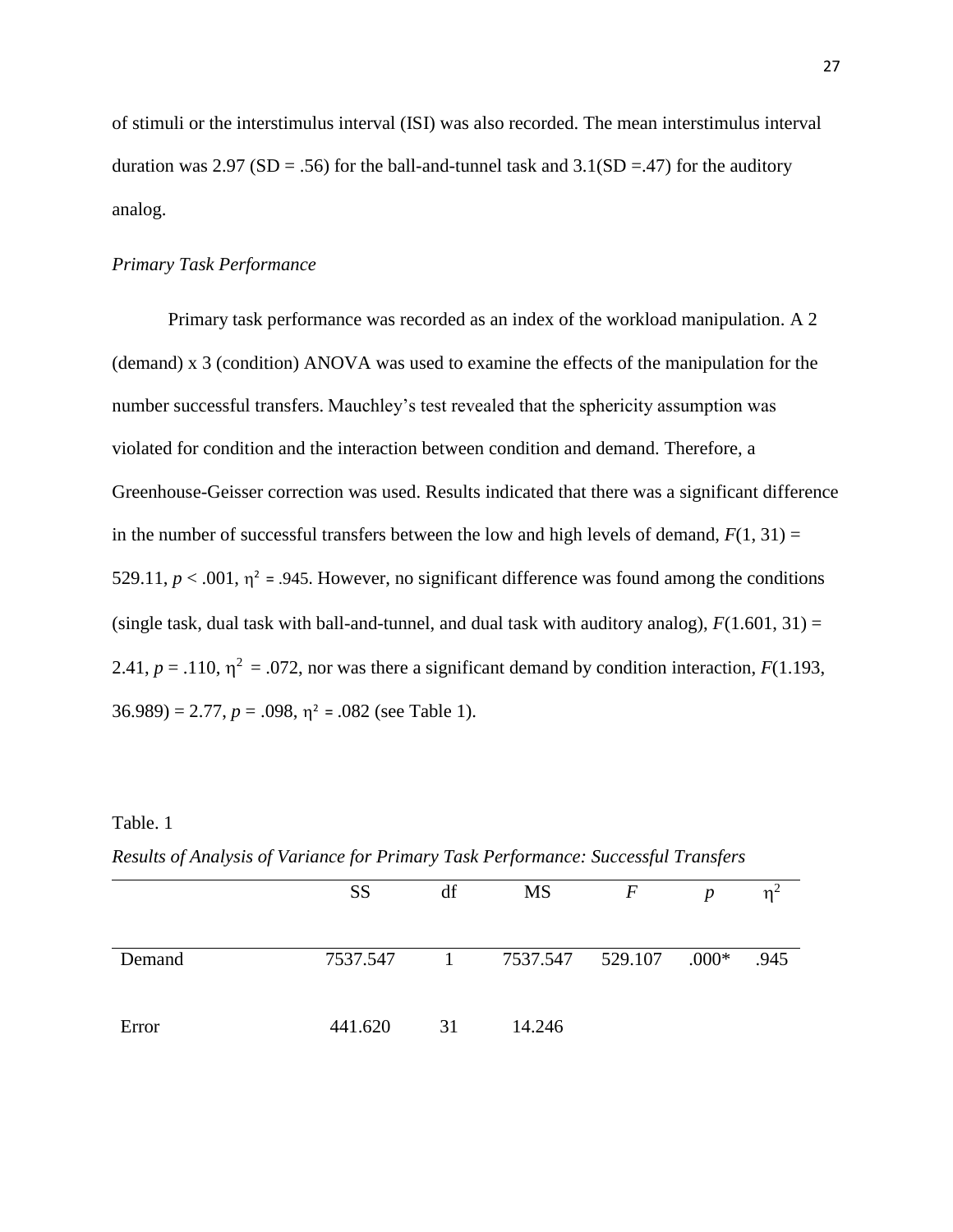| Condition          | 20.906  | 1.601  | 13.061 | 2.414 | $.110^a$          | .072 |
|--------------------|---------|--------|--------|-------|-------------------|------|
| Error              | 268.427 | 31     | 8.659  |       |                   |      |
| Demand x Condition | 39.031  | 1.193  | 32.712 | 2.773 | .098 <sup>a</sup> | .082 |
| Error              | 436.302 | 36.989 | 11.796 |       |                   |      |

*Note. \*p* < .05, <sup>a</sup> Greenhouse-Geisser corrected

Another 2 (demand) x 3 (condition) ANOVA was used to examine the effects of the workload manipulation on the number of drops. The analysis of the number of drops also indicated that there was a significant difference between the low and high demand conditions,  $F(1,31) = 143.69$ ,  $p < .001$ ,  $\eta^2 = .823$ . Again, there was no difference observed among the three conditions,  $F(2, 62) = .125$ ,  $p = .883$ ,  $\eta^2 = .004$ , nor was there a significant demand by condition interaction,  $F(2, 62) = 1.42$ ,  $p = .249$ ,  $\eta^2 = .044$  (see Table 2).

# Table 2

|        | <b>SS</b>  | df | <b>MS</b>                       | $\overline{F}$ | $\boldsymbol{p}$ | n <sup>2</sup> |
|--------|------------|----|---------------------------------|----------------|------------------|----------------|
| Demand |            |    | 985.547 1 985.547 143.693 .000* |                |                  | .823           |
| Error  | 212.620 31 |    | 6.859                           |                |                  |                |

*Results of Analysis of Variance for Primary Task Performance: Drops*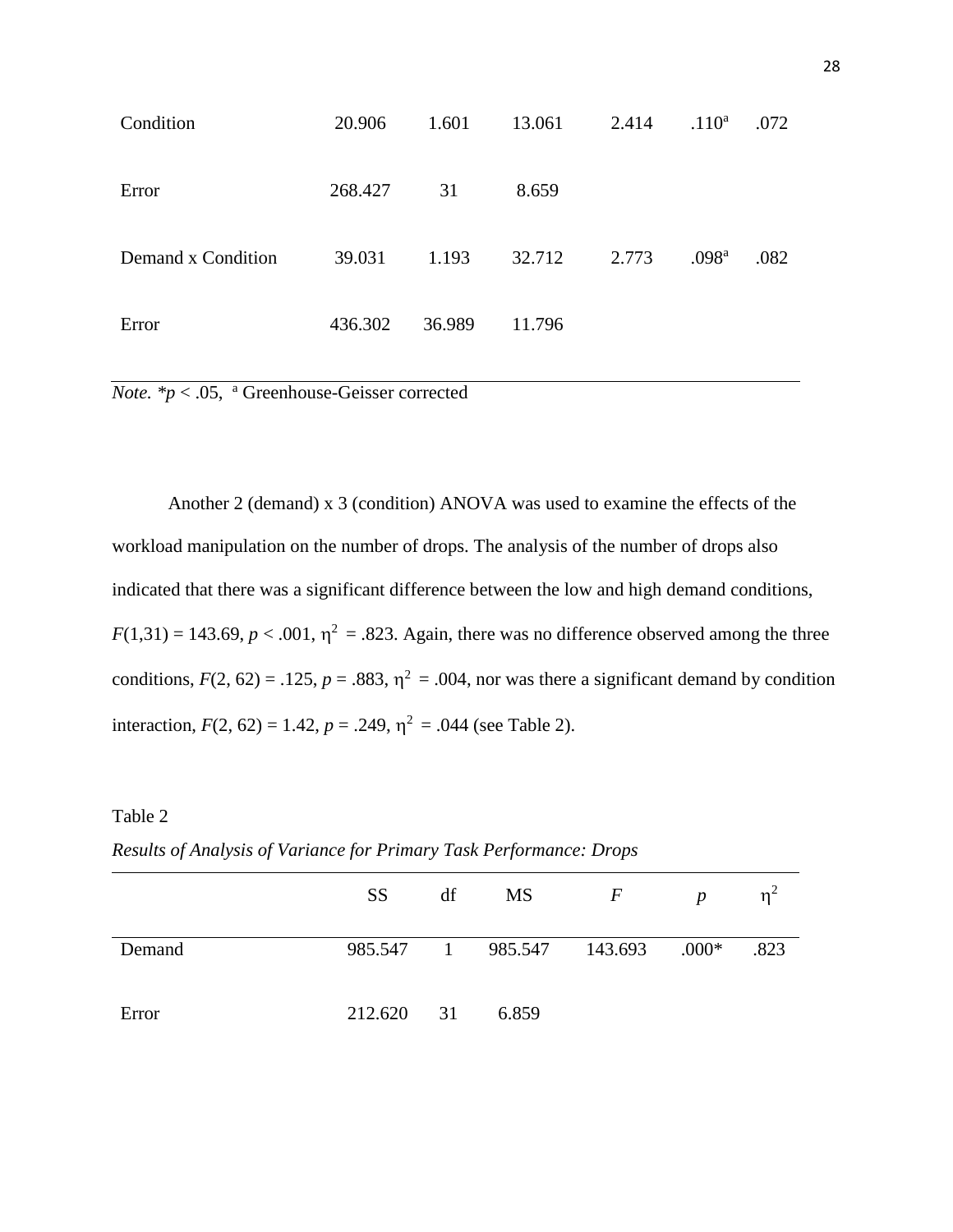| Condition          | .448    | 2  | .224  | .125  | .883 | .004 |
|--------------------|---------|----|-------|-------|------|------|
| Error              | 111.219 | 62 | 1.794 |       |      |      |
| Demand x Condition | 5.281   | 2  | 2.641 | 1.423 | .249 | .044 |
| Error              | 115.052 | 62 | 1.856 |       |      |      |

*Note. \*p* < .05

# *Secondary Task Performance*

*Proportion of correct detections.* To test hypotheses 1 and 2, a 2 (modality) x 3 (workload) repeated-measures ANOVA was used to compare the proportion of correct detections among modality and workload conditions. The sphericity assumption was violated for workload and the interaction between modality and workload. Here again, the Greenhouse-Geisser correction was applied. The results indicated that there was not a significant effect for modality,  $F(1, 31) = 1.55$ ,  $p = .223$ ,  $\eta^2 = .048$ ; however, there was a significant effect for workload;  $F(1.467, 45.484) = 109.80, p < .001, \eta^2 = .780$ ; and a significant interaction between modality and workload,  $F(1.652, 51.197) = 13.13, p < .001, \eta^2 = .298$  (see Table 3).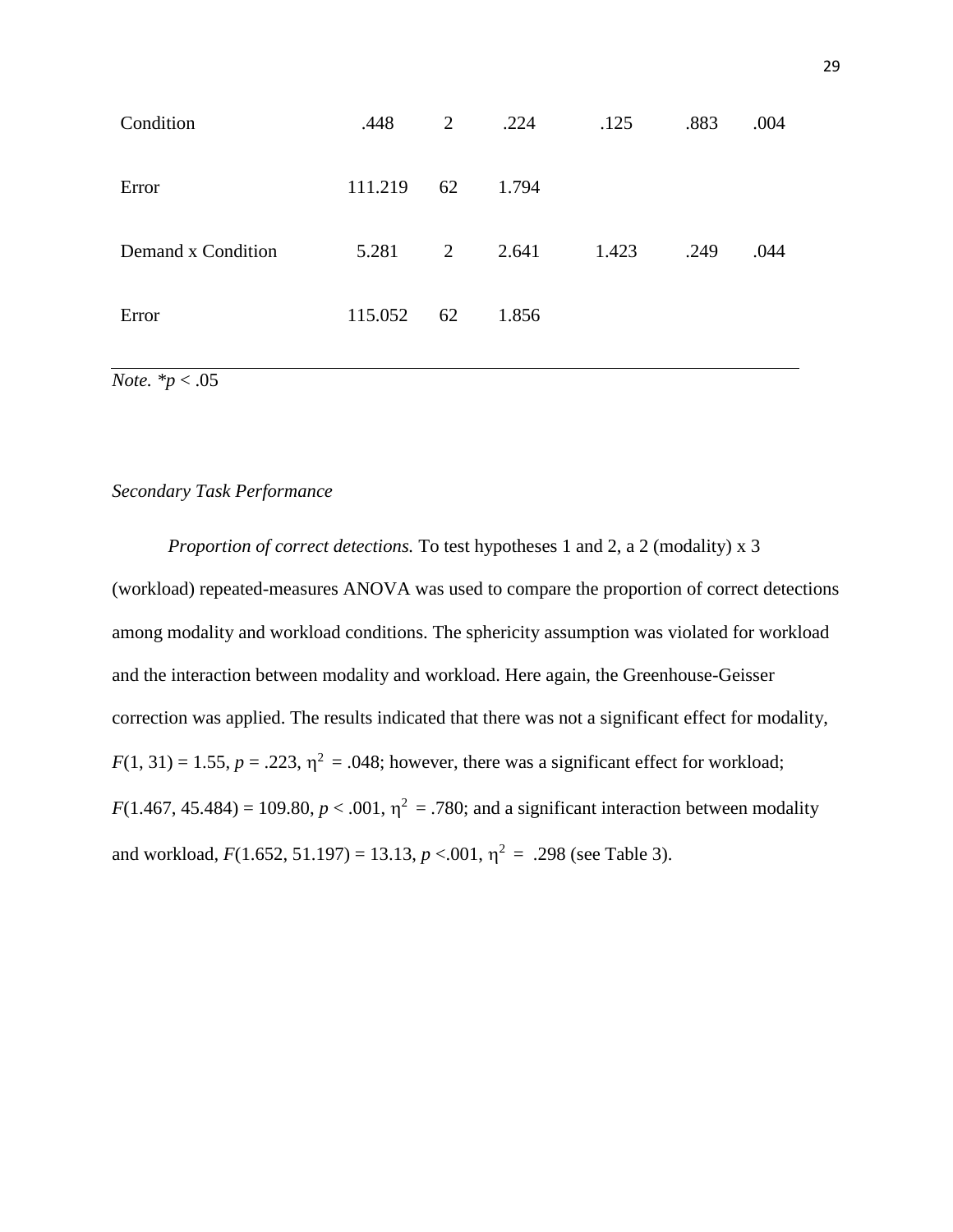# Table 3

|                     | <b>SS</b> | df           | MS        | $\boldsymbol{F}$ | $\boldsymbol{p}$ | $\eta^2$ |
|---------------------|-----------|--------------|-----------|------------------|------------------|----------|
| Modality            | 4.6       | $\mathbf{1}$ | 4.6       | 1.547            | .223             | .048     |
| Error               | 92.184    | 31           | 2.974     |                  |                  |          |
| Workload            | 64410.920 | 1.467        | 43900.181 | 109.803          | $.000 * a$       | .780     |
| Error               | 18184.754 | 45.484       | 399.809   |                  |                  |          |
| Modality x Workload | 56.358    | 1.652        | 34.125    | 13.129           | $.000 * a$       | .298     |
| Error               | 133.076   | 51.197       | 2.599     |                  |                  |          |

*Results of Analysis of Variance for Proportion of Correct Responses*

*Note.*  $* p < .05$ , <sup>a</sup> Greenhouse-Geisser corrected

A priori, pairwise comparisons with a Bonferroni correction were used to assess differences in correct responses between the high and low workload conditions and the high workload condition and baseline while controlling for alpha inflation due to the number of comparisons. An additional post hoc comparison was used to address differences between the low workload condition and baseline. Results showed that there were significant differences between the baseline and low workload condition, the baseline and the high workload condition, and the low workload condition and the high workload condition (see Table 4). Next, a paired sample t test was used to analyze differences in the proportion of correct responses between the auditory and visual modalities in the high workload condition. The results indicated that there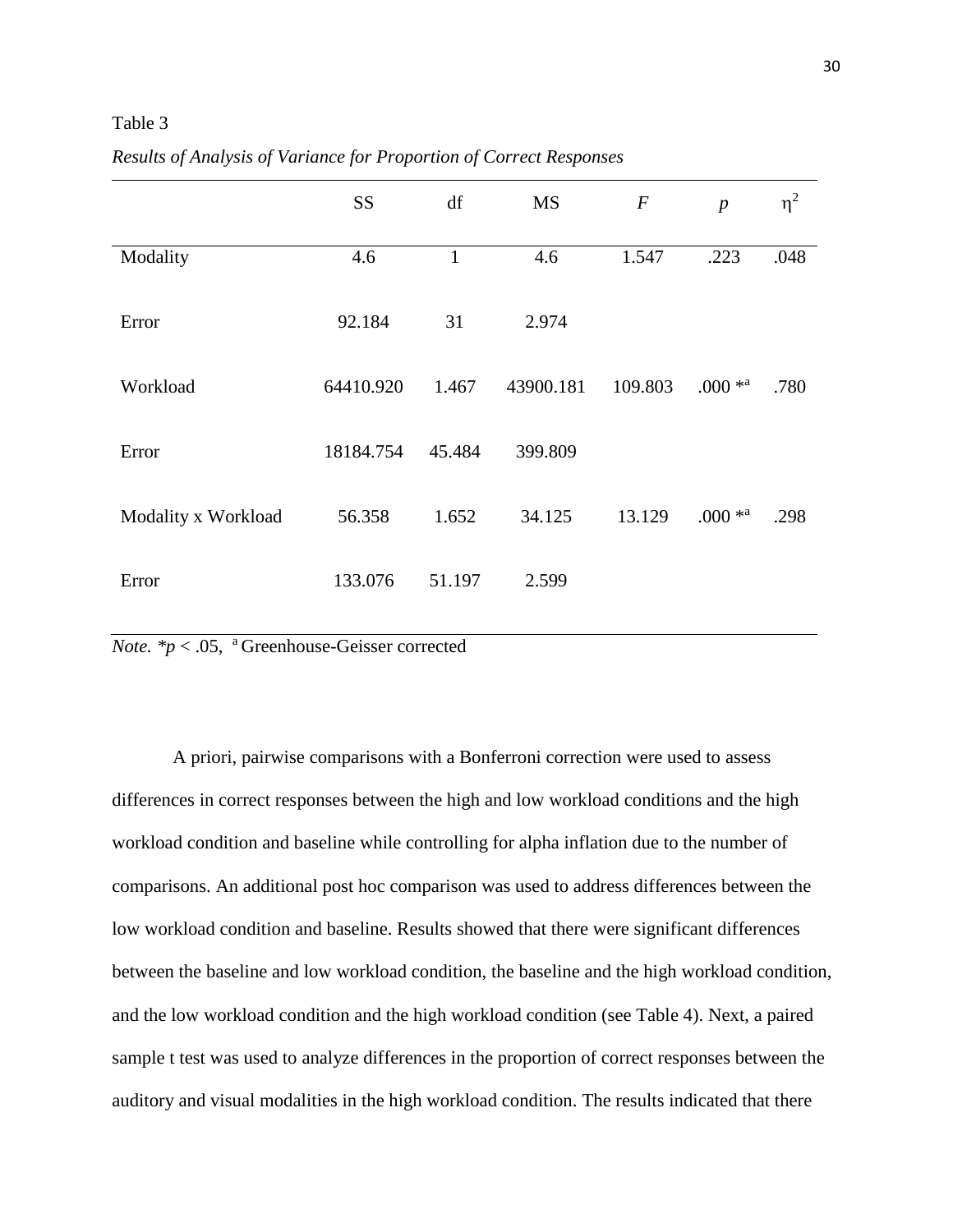was a significant difference between the visual ( $M = 47.37$ ,  $SD = 21.22$ ) and auditory ( $M = 49.21$ ,  $SD = 20.28$ ) modalities in the high workload conditions,  $t(31) = -3.73$ ,  $p = .001$ ,  $d_z = .67$ . There were no other significant effects (see Table 5).

## Table 4

*Pairwise Comparisons for Workload with Bonferroni Correction: Correct Detections*

|                            |                            |       |                  | 95% CI                  |        |  |  |
|----------------------------|----------------------------|-------|------------------|-------------------------|--------|--|--|
|                            | Mean Difference Std. Error |       | $\boldsymbol{p}$ | Lower Bound Upper Bound |        |  |  |
| Baseline – Low             | 19.353                     | 1.929 | $.000*$          | 14.471                  | 24.235 |  |  |
| $Baseline-High$            | 44.730                     | 3.563 | $.000*$          | 35.713                  | 53.747 |  |  |
| $Low - High$               | 25.377                     | 3.329 | $.000*$          | 16.951                  | 33.803 |  |  |
| $\cdots$ $\cdots$ $\alpha$ |                            |       |                  |                         |        |  |  |

*Note. \*p* <.05

#### Table 5

# *A Priori Pairwise Comparisons for Modality*

|                      |                    |           |                    |                |    |                  | 95% CI  |        |
|----------------------|--------------------|-----------|--------------------|----------------|----|------------------|---------|--------|
| Visual -<br>Auditory | Mean<br>Difference | <b>SD</b> | Std. Error<br>Mean | $\mathfrak{t}$ | df | $\boldsymbol{p}$ | Lower   | Upper  |
| <b>Baseline</b>      | .40                | 1.59      | .28                | 1.42           | 31 | .167             | $-.17$  | .975   |
| Low                  | .51                | 2.10      | .37                | 1.37           |    | 31 .179          | $-.24$  | 1.27   |
| High                 | $-1.83$            | 2.73      | .43                | $-3.73$        | 31 | $.001*$          | $-2.81$ | $-.84$ |

*Note. \*Significant with Bonferroni correction*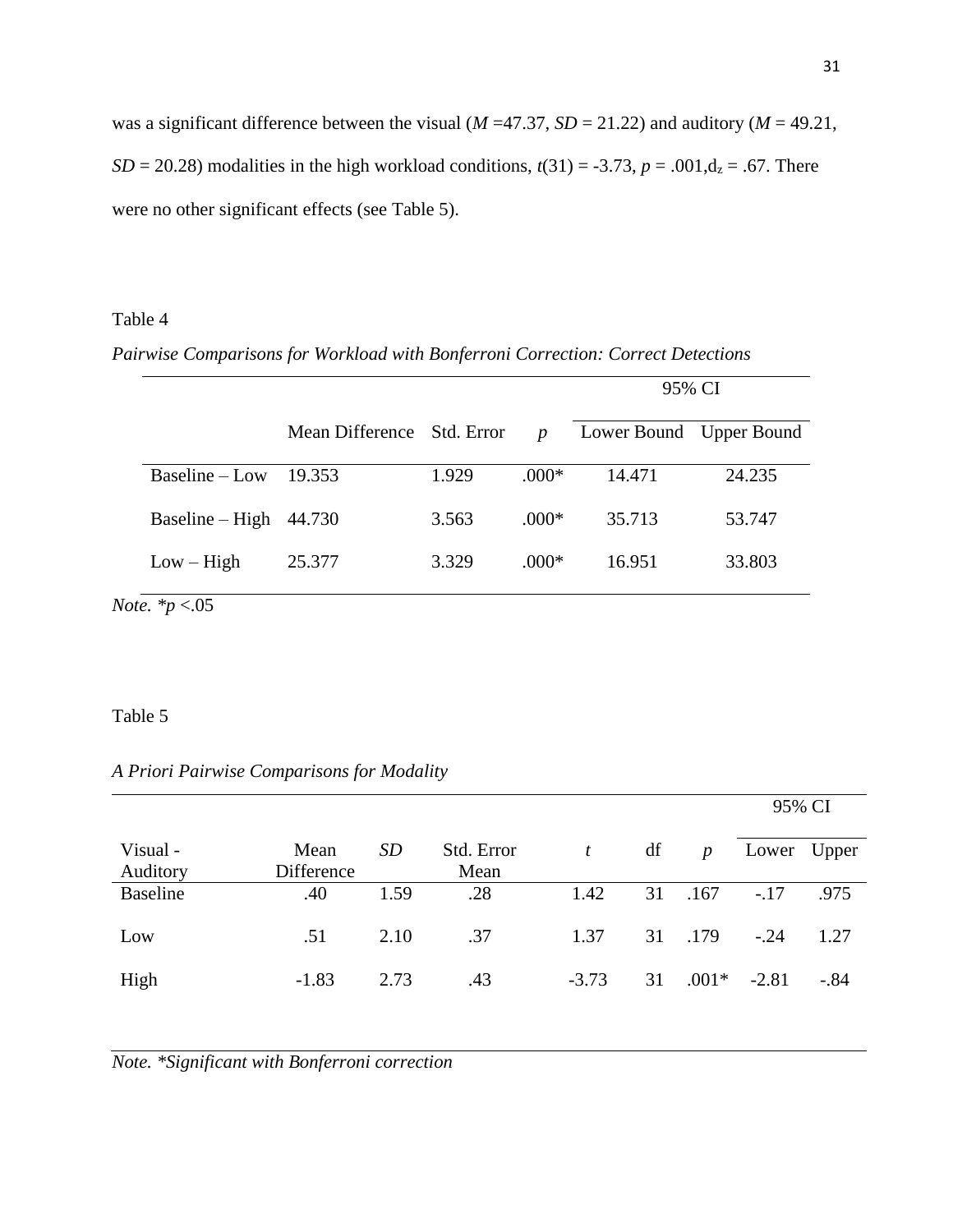*Proportion of false alarms.* Upon inspection, it was found that participants made very few false alarms. The proportions of false alarms did not vary enough to justify further analysis; therefore, descriptive statistics are presented without statistical tests (see Table 6).

#### Table 6

|                              | N  | Min. | Max. | M    | SD   |
|------------------------------|----|------|------|------|------|
| <b>Visual Baseline</b>       | 32 | 0.00 | 4.8  | 2.59 | 1.37 |
| <b>Auditory Baseline</b>     | 32 | 0.00 | 5.1  | 2.72 | 1.40 |
| Visual Low Workload          | 32 | 0.00 | 4.4  | 1.81 | 1.61 |
| <b>Auditory Low Workload</b> | 32 | 0.00 | 4.6  | 2.30 | 1.57 |

Visual High Workload 32 0.00 5.0 1.48 1.94

Auditory High workload 32 0.00 6.1 2.57 1.63

*Descriptive Statistics for the Proportion of False Alarms* 

*Response Time.* To test hypotheses 1 and 2, a 2 (modality) x 3 (workload) repeatedmeasures ANOVA was used to assess differences in response time. During initial analysis it was found that a time delay had been introduced by the hardware used for the auditory task. The mean delay duration was .046 seconds (*SD* = .036). This time was subtracted from the response times for auditory tasks for each participant. After applying this correction, a significant effect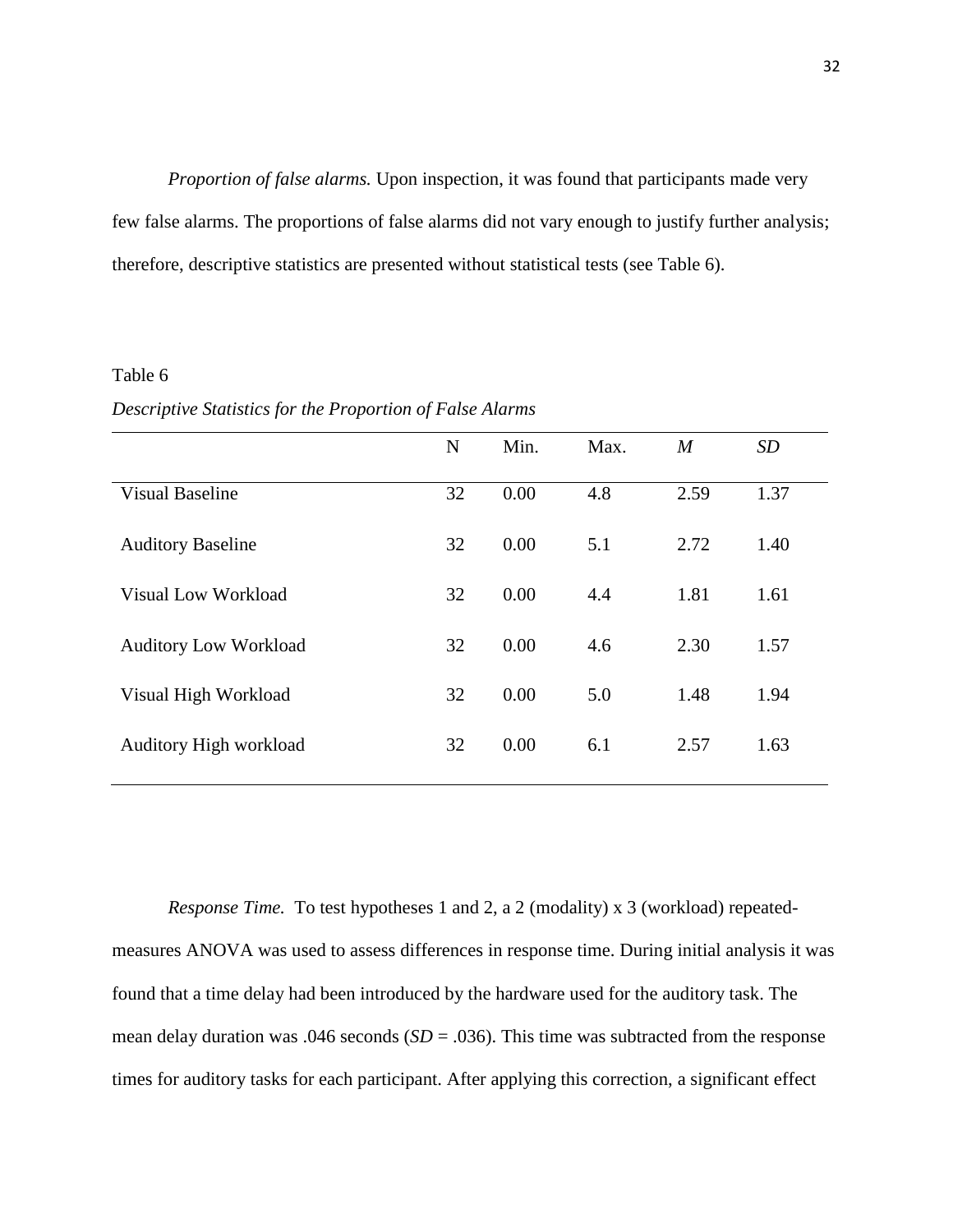for workload was detected,  $F(1.776, 55.050) = 17.14$ ,  $p < .001$ ,  $\eta^2 = .356$ , with significant mean differences in response time between baseline and the low workload condition and between the baseline and high workload condition (see Tables 7 and 8).

# Table 7

|                     | <b>SS</b> | df           | MS    | $\boldsymbol{F}$ | $\boldsymbol{p}$  | $\eta^2$ |
|---------------------|-----------|--------------|-------|------------------|-------------------|----------|
| Modality            | .008      | $\mathbf{1}$ | .008  | .327             | .571              | .010     |
| Error               | .744      | 31           | .024  |                  |                   |          |
| Workload            | 2.166     | 1.776        | 1.083 | 17.137           | $.000*$           | .356     |
| Error               | 3.917     | 55.050       | .063  |                  |                   |          |
| Modality x Workload | .032      | 1.162        | .028  | .680             | .436 <sup>a</sup> | .021     |
| Error               | 1.458     | 36.009       | .040  |                  |                   |          |

#### *Results of Analysis of Variance for Response Time*

*Note. \*p* < .05, <sup>a</sup> Greenhouse-Geisser corrected

Table 8

*Pairwise Comparisons for Workload with Bonferroni Correction: Response Time*

95% CI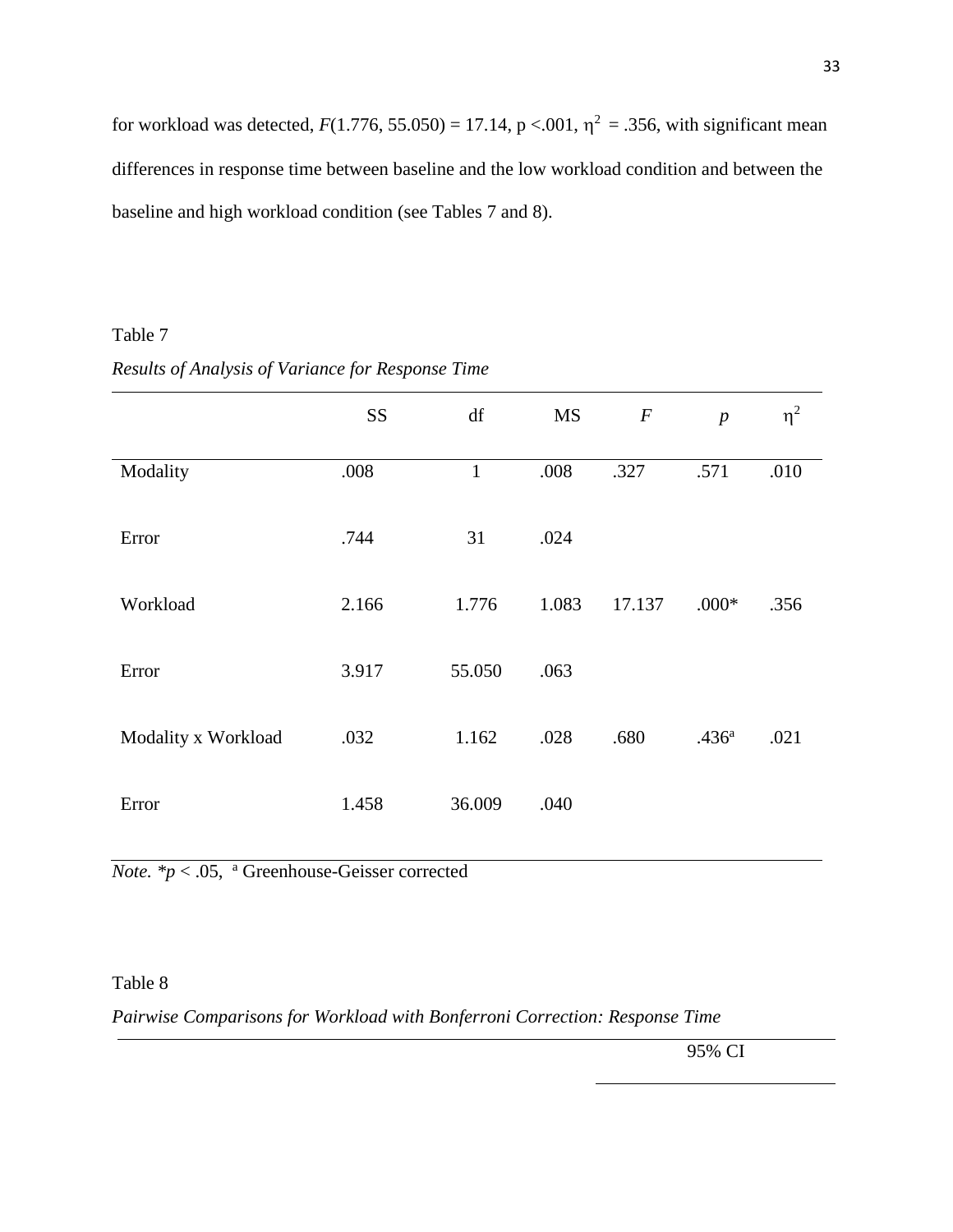|                           | Mean Difference Std. Error |      | $\boldsymbol{D}$ | Lower Bound Upper Bound |         |
|---------------------------|----------------------------|------|------------------|-------------------------|---------|
| $Baseline - Low$          | $-.179$                    | .036 | $.000*$          | $-269$                  | $-.088$ |
| $Baseline-High$           | $-.253$                    | .047 | $.000*$          | $-.372$                 | $-.134$ |
| Low Workload – High -.074 |                            | .049 | .424             | $-199$                  | .050    |

*Note. \*p* < .05

## *Subjective Workload*

*Global Workload.* To test hypothesis 3, a 2 (modality) x 3 (workload) repeated-measures ANOVA was used to assess subjective workload ratings on the NASA-TLX. Mauchley's test revealed that the sphericity assumption had been violated for workload and a Greenhouse-Geisser correction was applied. Results of the ANOVA for the mean total scores on the TLX as a measure of global workload indicated that there was a significant main effect for modality, *F*(1,  $31$ ) = 4.81,  $p = .036$   $\eta^2 = .010$ . The results for workload also indicated that there was a significant difference among the workload conditions,  $F(1.48, 45.75) = 61.35, p < .001, \eta^2 =$ .664. The interaction between modality was not significant. (see table 9).

Table 9

*Results of the Analysis of Variance for NASA-TLX Total Scores*

|          |         | MS      |       | n    | $n-$ |
|----------|---------|---------|-------|------|------|
| Modality | 517.253 | 517.253 | 4.812 | .036 | .010 |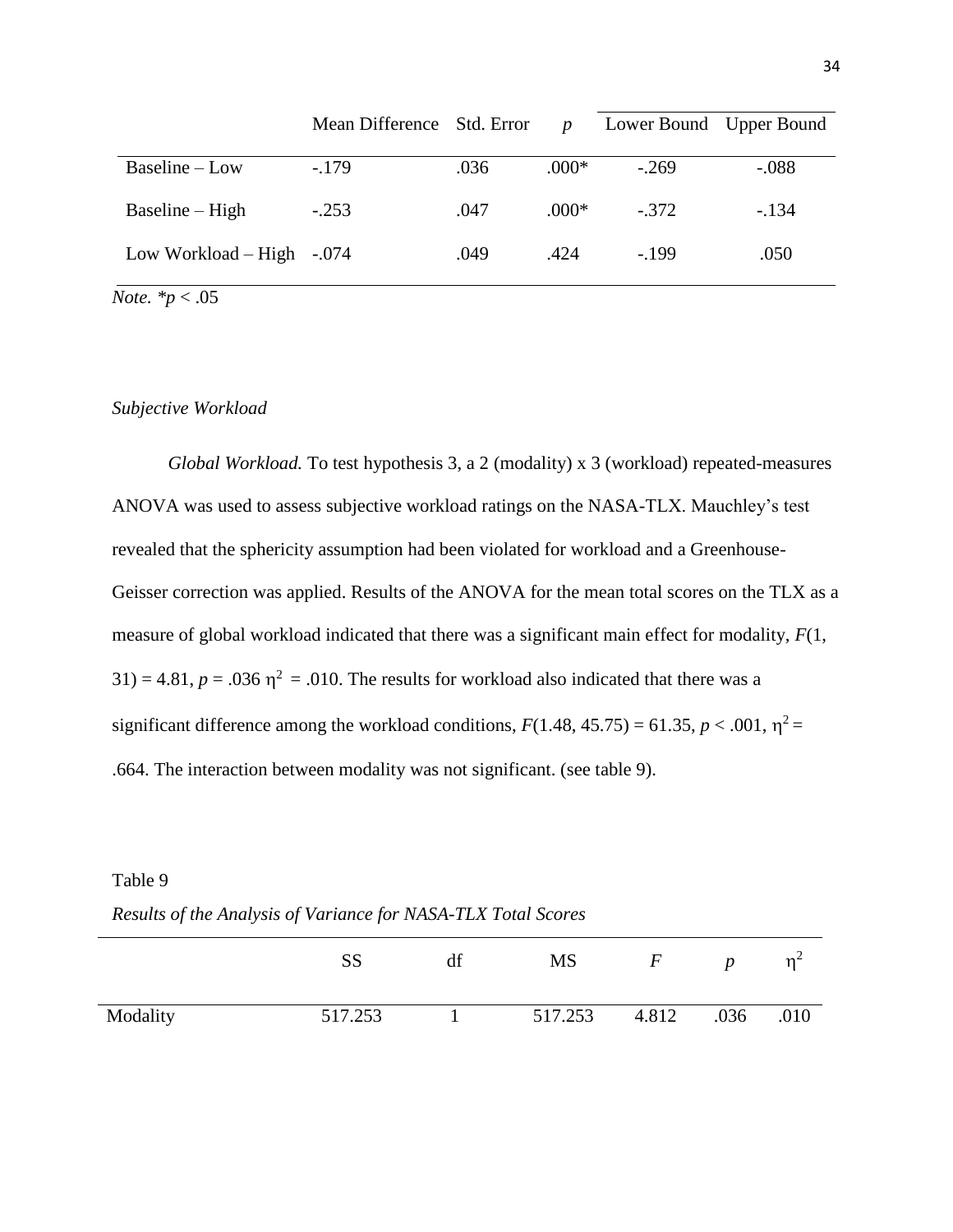| Error               | 3332.133  | 31     | 107.488   |        |                      |      |
|---------------------|-----------|--------|-----------|--------|----------------------|------|
| Workload            | 22675.984 | 1.476  | 15364.742 | 61.347 | $.000*$ <sup>a</sup> | .664 |
| Error               | 11458.667 | 45.751 | 250.456   |        |                      |      |
| Modality x Workload | 94.097    | 2      | 47.049    | 1.857  | .165                 | .057 |
| Error               | 1570.878  | 62     | 25.337    |        |                      |      |
|                     |           |        |           |        |                      |      |

*Note. \*p* < .05, <sup>a</sup> Greenhouse-Geisser corrected

Here again, the workload data were analyzed with a priori, pairwise comparisons for the high workload condition and the low workload condition and the high workload condition and baseline using a Bonferroni correction to address potential alpha inflation. A post hoc comparison was used to assess differences between the low workload condition and baseline. Results showed that there were significant differences in workload scores between each of the three workload conditions (see table 10). Although the interaction between modality and workload was not significant for the omnibus test, a difference between the visual and auditory modalities in the high workload condition was hypothesized and therefore analyzed using preplanned paired sample t tests. The results revealed that the mean TLX score for the visual high workload condition ( $M = 75.96$ , 17.29,  $SD = 3.06$ ) was significantly higher than the auditory high workload condition ( $M = 70.78$ ,  $SD = 3.31$ ),  $t(31) = 3.15$ ,  $p = .004$ ,  $d_z = .56$ . There were no other significant differences found (see table 11).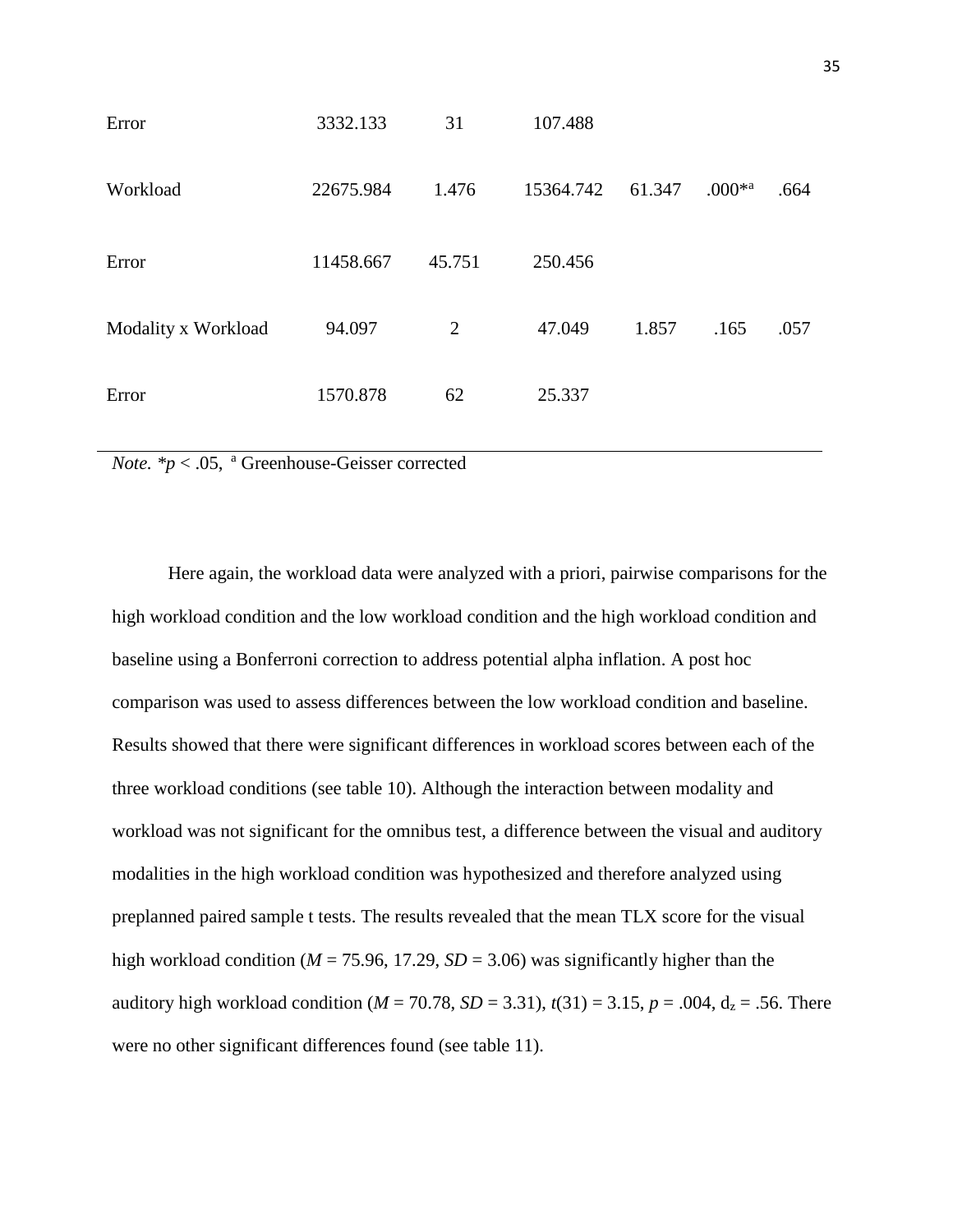|                     |                 |            |                  | 95% CI                  |           |
|---------------------|-----------------|------------|------------------|-------------------------|-----------|
|                     | Mean Difference | Std. Error | $\boldsymbol{p}$ | Lower Bound Upper Bound |           |
| Baseline - Low      | $-15.766$       | 2.126      | $.000*$          | $-21.147$               | $-10.385$ |
| $Baseline-High$     | $-26.458*$      | 3.030      | $.000*$          | $-34.126$               | $-18.791$ |
| Low Workload – High | $-10.692*$      | 1.905      | $.000*$          | $-15.513$               | $-5.872$  |

*Pairwise Comparisons for Workload with Bonferroni Correction: NASA-TLX Total Scores*

*Note. \*p* < .05

#### Table 11

#### *A Priori Pairwise Comparisons for Modality*

|                      |                    |           |                    |                |    |                  |         | 95% CI |
|----------------------|--------------------|-----------|--------------------|----------------|----|------------------|---------|--------|
| Visual -<br>Auditory | Mean<br>Difference | <i>SD</i> | Std. Error<br>Mean | $\mathfrak{t}$ | df | $\boldsymbol{p}$ | Lower   | Upper  |
| <b>Baseline</b>      | 1.84               | 12.61     | 2.23               | .829           | 31 | .414             | $-2.70$ | 6.39   |
| Low                  | 2.81               | 8.38      | 1.48               | 1.899          | 31 | .067             | $-5.87$ | 5.84   |
| High                 | 5.18               | 9.31      | 1.64               | 3.149          | 31 | $.004*$          | 1.82    | 8.53   |
|                      |                    |           |                    |                |    |                  |         |        |

*Note. \*p* < .05

*NASA-TLX Scale Scores.* To test research question 1, four 2 (modality) x 3 (workload) repeated measures ANOVAs were used to assess differences among conditions for four of the NASA-TLX subscales: mental demand, performance, effort, and frustration (see table 12). Mauchley's test indicated that the sphericity assumption had been violated on each of the four subscales, and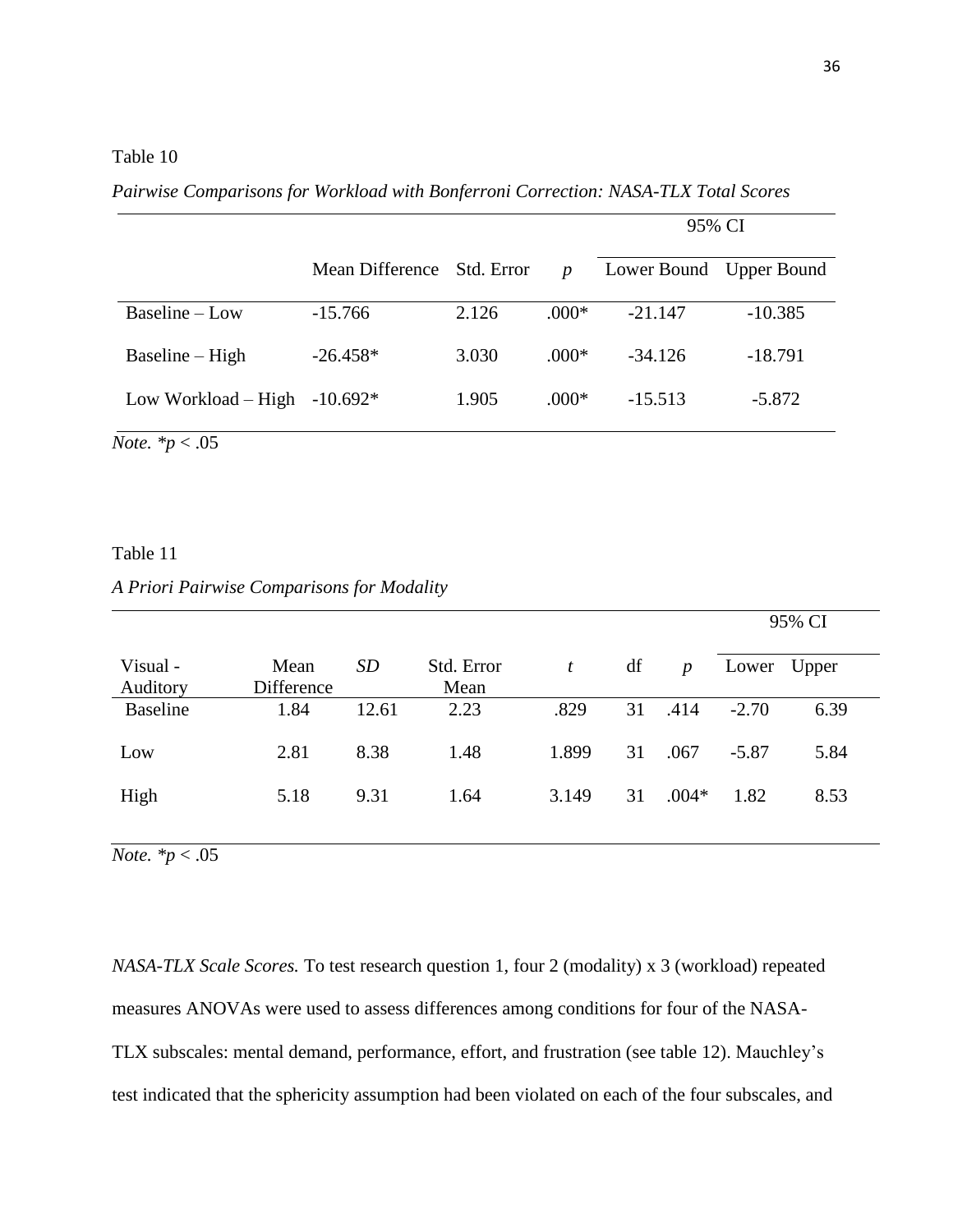for the interaction between modality and workload on the mental demand, effort, and frustration subscales. In each of these cases a Greenhouse-Geisser correction was applied.

For the mental demand subscale, analyses revealed that there was a significant main effect for modality,  $F(1,31) = 6.03$ ,  $p = .020$ ,  $\eta^2 = .163$ , and workload,  $F(1.621, 62) = 46.17$ ,  $p <$ .001,  $\eta^2$  = .598. However, the interaction effect was not significant. Post hoc pairwise comparisons for workload showed significant differences in subjective workload ratings between each of the three conditions (see Table 13). Pairwise comparisons using Bonferroni corrected paired-sample t tests showed that mental workload scores were significantly higher for the visual modality ( $M = 86.09$ ,  $SD = 17.03$ ) than the auditory modality under the high workload condition (*M* = 78.28, *SD* = 23.61), *t*(31) = 2.78, *p* = .009, dz = .287. Pairwise comparisons for modality for each of the scales can be found in Table 14.

Turning to performance, scores on this subscale were inverted meaning that lower performance ratings reflect higher workload. The analyses for the performance subscale showed that there were no significant effects (see Table 13).

Results for the analysis of the effort subscale indicated that there was a significant main effect for workload,  $F(1.340, 41.535) = 17.11, p < .001, \eta^2 = .356$ . Pairwise comparisons using a Bonferroni correction indicated that there were significant mean differences in effort ratings between each level of workload (see table 12).

The last subscale to be analyzed was frustration. The analysis revealed that there was a significant main effect for modality,  $F(1, 31) = 4.75$ ,  $p = .037$ ,  $\eta^2 = .133$ , and a significant main effect for workload,  $F(1.866, 57.839) = 44.16$ ,  $p < .001$ ,  $\eta^2 = .588$ . The interaction effect was not significant (see Table 12). Post hoc pairwise comparisons with Bonferroni correction indicated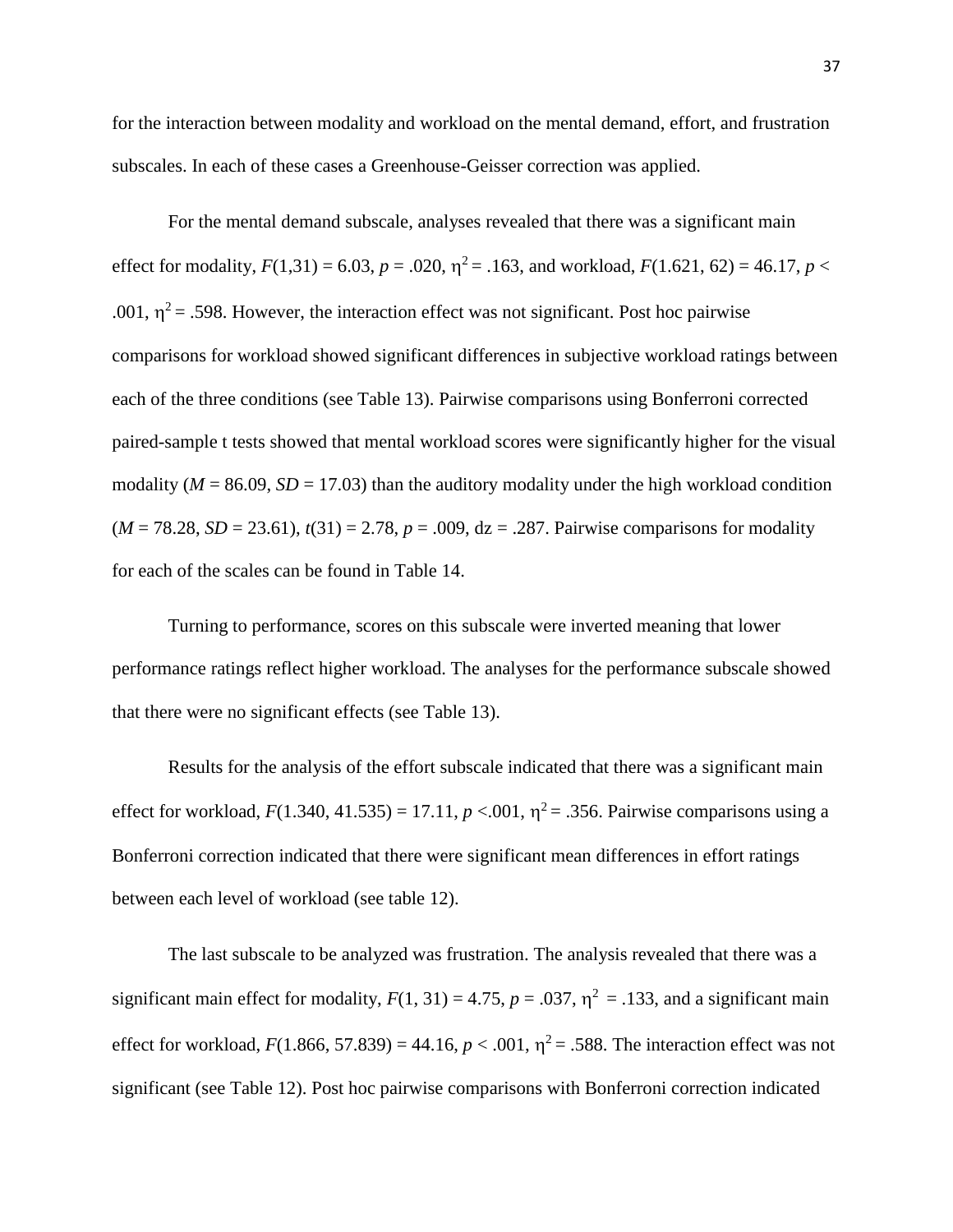that there were significant mean differences between each of the workload conditions (see Table 13). In addition, pairwise comparisons were used to examine differences between the two modalities in each workload condition. The results indicated that there was a significant difference in mental demand,  $t(31) = 2.78$ ,  $p = .009$ ,  $d_z = .40$  (see Table 14). There were also differences between the visual and auditory modalities for performance in the high workload condition and frustration in the low and high workload conditions. However, there was insufficient power to find significance with the corrected alpha (see Table 14).

Table 12

*Results of Analysis of Variance for NASA-TLX Scale Scores*

|             |            | <b>SS</b> | df           | <b>MS</b> | $\boldsymbol{F}$ | $\boldsymbol{p}$     | $\eta^2$ |
|-------------|------------|-----------|--------------|-----------|------------------|----------------------|----------|
| Mental      | Modality   | 1354.688  | $\mathbf{1}$ | 1354.688  | 6.025            | .020                 | .163     |
|             | Error      | 6970.313  | 31           | 224.849   |                  |                      |          |
|             | Workload   | 32388.281 | 1.621        | 19982.835 | 46.173           | $.000*^{\mathrm{a}}$ | .598     |
|             | Error      | 21745.052 | 62           | 350.727   |                  |                      |          |
|             | Modality x | 150.781   | 1.525        | 98.879    | .619             | .500 <sup>a</sup>    | .020     |
|             | Workload   |           |              |           |                  |                      |          |
|             | Error      | 7549.219  | 47.272       | 159.697   |                  |                      |          |
| Performance | Modality   | 963.021   | $\mathbf{1}$ | 963.021   | 4.102            | .052                 | .117     |
|             | Error      | 7278.646  | 31           | 234.795   |                  |                      |          |
|             | Workload   | 4782.292  | 1.584        | 3019.155  | 3.715            | $.041*$              | .107     |
|             | Error      | 39901.042 | 49.103       | 812.591   |                  |                      |          |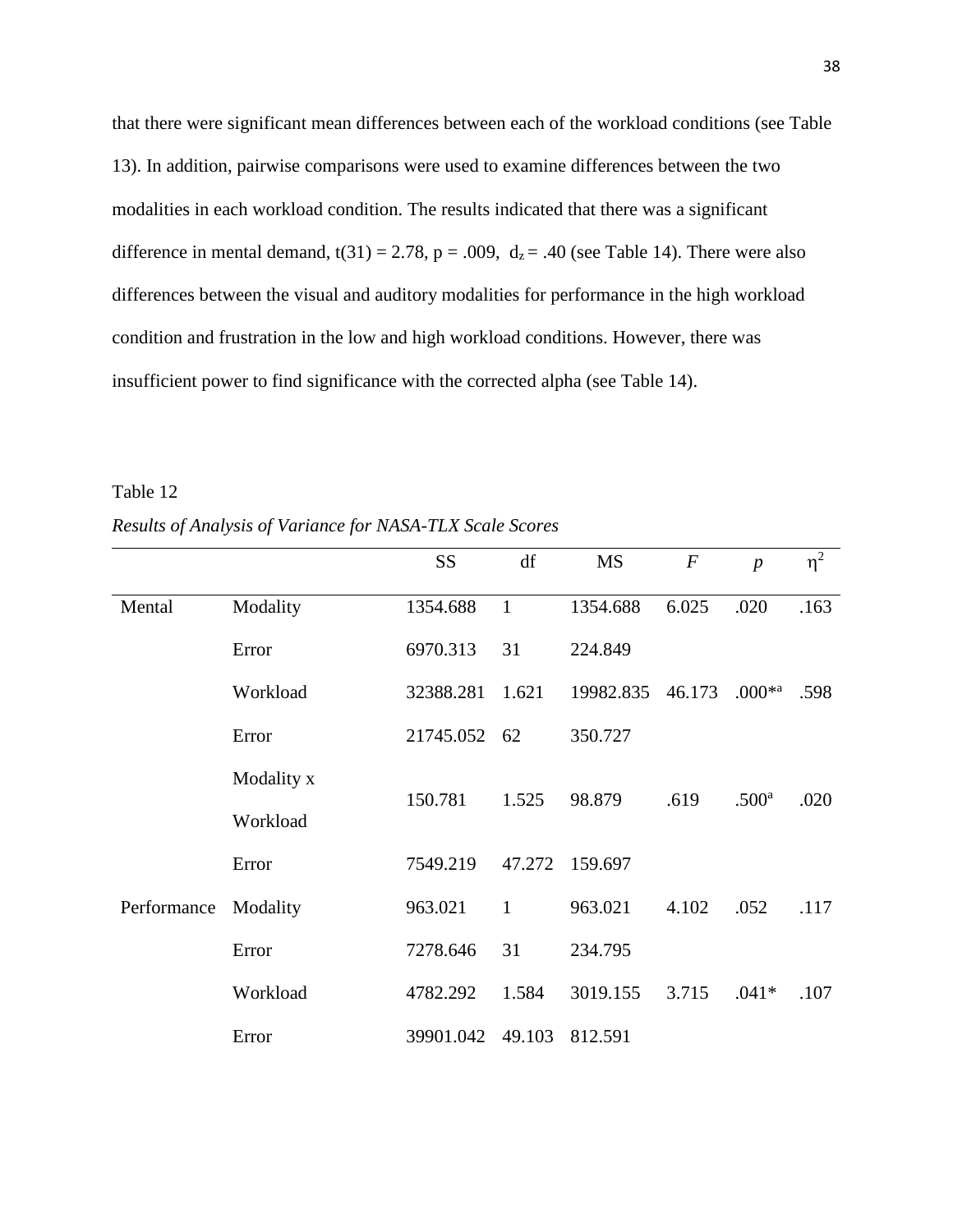|             | Modality x | 226.042   |                |                  | .631   | .533                 | .020 |  |
|-------------|------------|-----------|----------------|------------------|--------|----------------------|------|--|
|             | Workload   |           | $\overline{2}$ | 113.021          |        |                      |      |  |
|             | Error      | 11107.292 | 62             | 179.150          |        |                      |      |  |
| Effort      | Modality   | 287.630   | $\mathbf{1}$   | 287.630          | 1.718  | .200                 | .052 |  |
|             | Error      | 5191.536  | 31             | 167.469          |        |                      |      |  |
|             | Workload   | 14232.292 | 1.340          | 10622.512        | 17.111 | $.000*$ <sup>a</sup> | .356 |  |
|             | Error      | 25784.375 | 41.535         | 620.794          |        |                      |      |  |
|             | Modality x | 54.167    | $\overline{2}$ | 27.083           | .226   | $.744^{\rm a}$       | .007 |  |
|             | Workload   |           |                |                  |        |                      |      |  |
|             | Error      | 7429.167  | 48.613         | 152.822          |        |                      |      |  |
| Frustration | Modality   | 1518.750  | $\mathbf{1}$   | 1518.750         | 4.745  | .037                 | .133 |  |
|             | Error      | 9922.917  | 31             | 320.094          |        |                      |      |  |
|             | Workload   | 40434.635 | 1.866          | 21671.590 44.164 |        | $.000*$ <sup>a</sup> | .588 |  |
|             | Error      | 28382.031 | 57.839         | 490.703          |        |                      |      |  |
|             | Modality x | 436.719   | 2              | 218.359          | 1.133  | .328 <sup>a</sup>    | .035 |  |
|             | Workload   |           |                |                  |        |                      |      |  |
|             | Error      | 11946.615 | 61.139         | 195.400          |        |                      |      |  |
|             |            |           |                |                  |        |                      |      |  |

*Note. \*p* < .001, <sup>a</sup> Greenhouse-Geisser corrected

Table 13

*Pairwise Comparisons for Workload with Bonferroni Correction: Scale Scores*

95% CI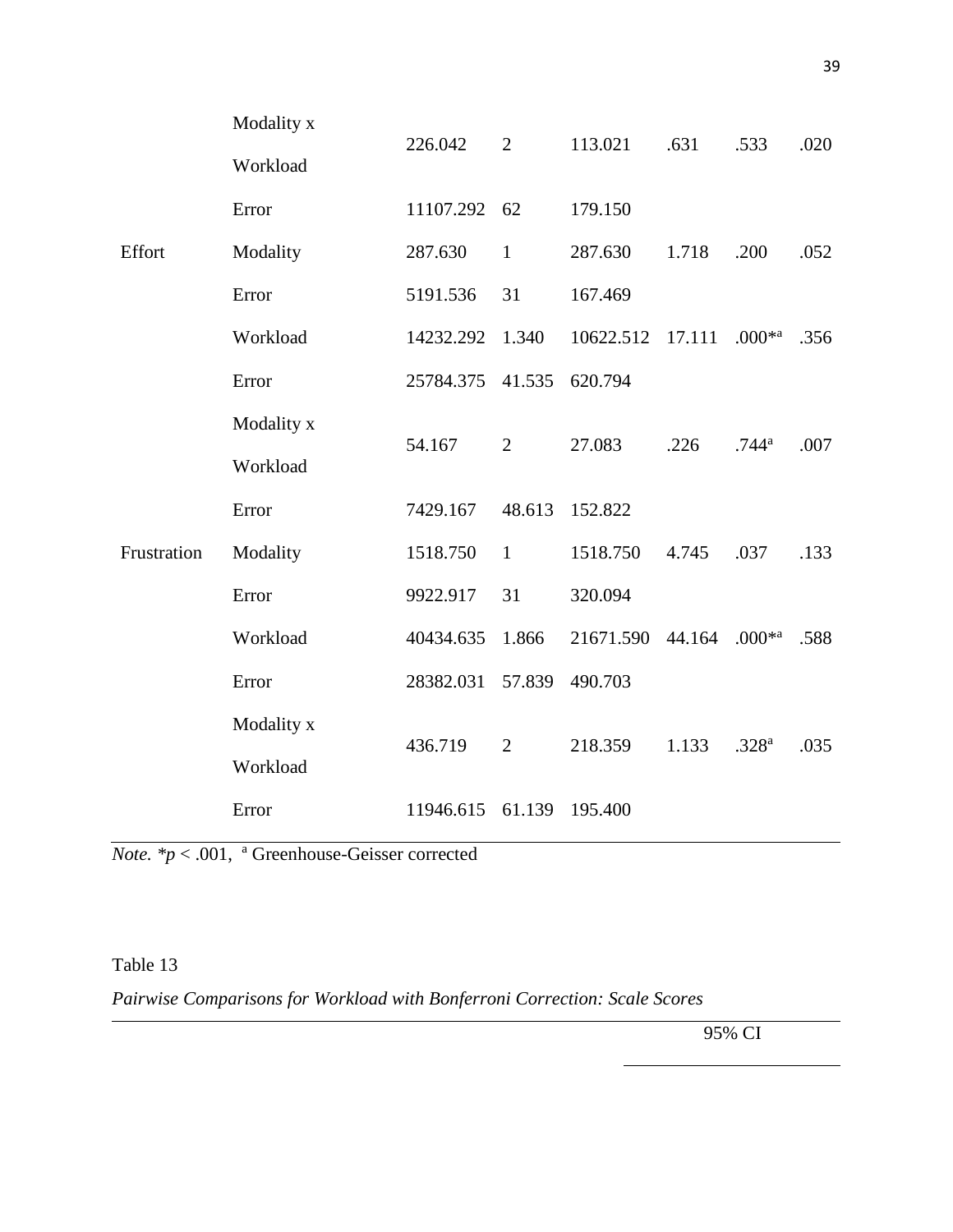|             |                        | Mean       | Std.  |                  | Lower           | Upper     |  |
|-------------|------------------------|------------|-------|------------------|-----------------|-----------|--|
|             |                        | Difference | Error | $\boldsymbol{p}$ | Bound           | Bound     |  |
| Mental      | Baseline-              | $-21.094*$ | 3.442 | $.000*$          | $-29.804$       | $-12.384$ |  |
|             | Low                    |            |       |                  |                 |           |  |
|             | Baseline-              | $-31.172*$ | 3.879 | $.000*$          | $-40.989$       | $-21.355$ |  |
|             | High                   |            |       |                  |                 |           |  |
|             | $Low - High$           | $-10.078*$ | 2.448 | .001             | $-16.273$       | $-3.883$  |  |
| Performance | Baseline-              | $-2.344$   | 3.298 | 1.000            | $-10.690$       | 6.002     |  |
|             | Low                    |            |       |                  |                 |           |  |
|             | Baseline-              | $-11.563$  | 5.356 | .116             | $-25.119$       | 1.994     |  |
|             | High                   |            |       |                  |                 |           |  |
|             | $Low - High$           | $-9.219$   | 4.558 | .155             | $-20.754$       | 2.316     |  |
| Effort      | Baseline-              | $-12.656*$ | 3.780 | .006             | $-22.223$       | $-3.089$  |  |
|             | Low                    |            |       |                  |                 |           |  |
|             | Baseline-              | $-20.938*$ | 4.491 |                  | $.000* -32.304$ | $-9.571$  |  |
|             | High                   |            |       |                  |                 |           |  |
|             | $Low - High$           | $-8.281*$  | 2.128 | .001             | $-13.668$       | $-2.895$  |  |
| Frustration | Baseline-              | $-17.813*$ | 3.864 | $.000*$          | $-27.591$       | $-8.034$  |  |
|             | $_{\rm Low}$           |            |       |                  |                 |           |  |
|             | Baseline-              | $-35.547*$ | 4.156 | $.000*$          | $-46.065$       | $-25.028$ |  |
|             | High                   |            |       |                  |                 |           |  |
|             | $Low \rightarrow High$ | $-17.734*$ | 3.273 |                  | $.000* -26.019$ | $-9.450$  |  |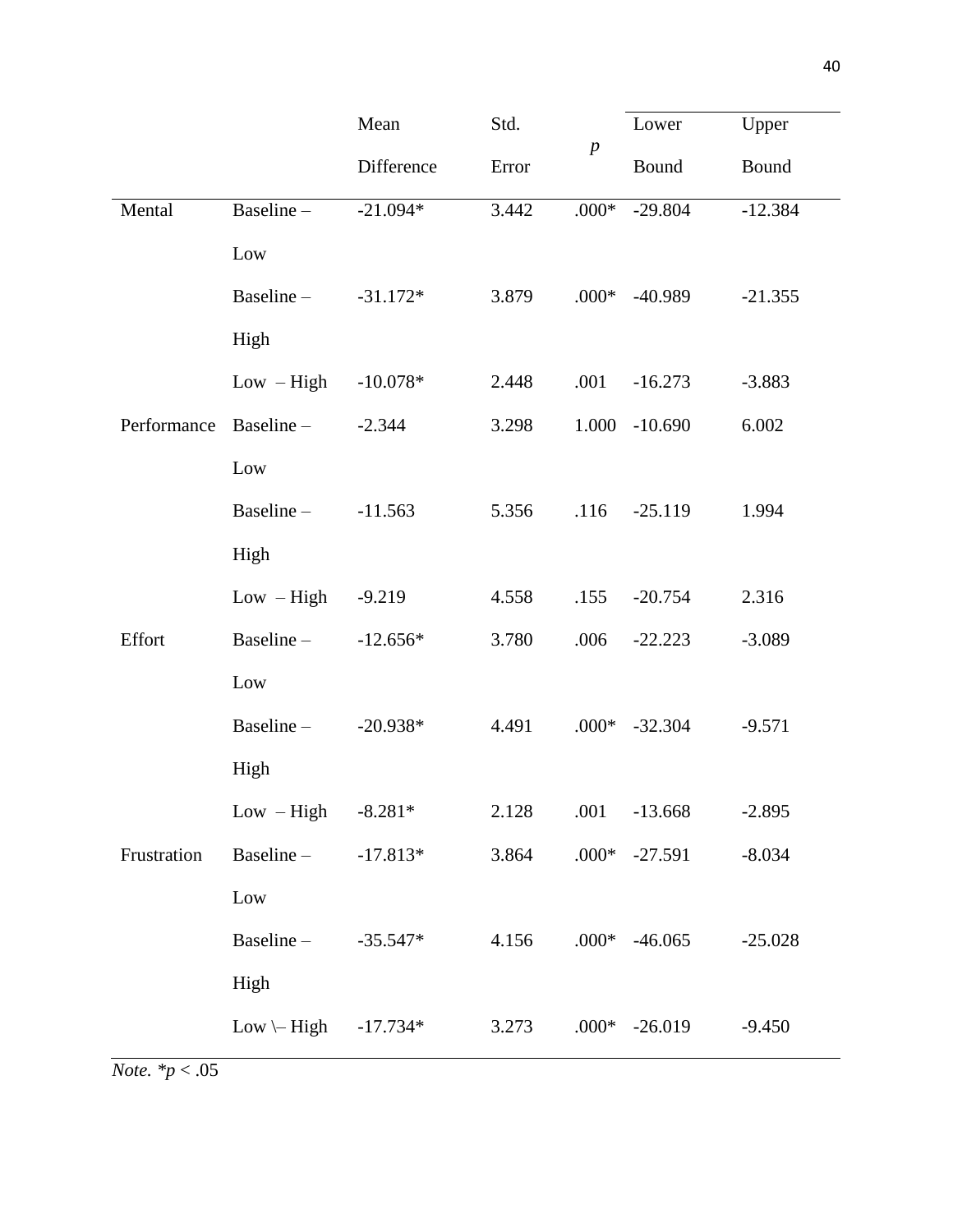# Table 14

# Pairwise Comparisons for Modality: Scale Scores

|             |                     |                    |              |                       |                  |    |                 |               | 95% CI |
|-------------|---------------------|--------------------|--------------|-----------------------|------------------|----|-----------------|---------------|--------|
|             | Visual-<br>Auditory | Mean<br>Difference | SD           | Std.<br>Error<br>Mean | $\boldsymbol{t}$ | df | $p_{\parallel}$ | Lower Upper   |        |
| Mental      | <b>Baseline</b>     | 4.219              | 21.631       | 3.824                 | 1.103            | 31 | .278            | $-3.58$       | 12.018 |
|             | Low                 | 3.906              | 14.687       | 2.596                 | 1.505            |    |                 | 31 .143 -1.39 | 9.201  |
|             | High                | 7.813              | 15.910       | 2.813                 | 2.778            | 31 | .009 2.08       |               | 13.549 |
|             |                     |                    |              |                       |                  |    |                 |               |        |
| Performance | <b>Baseline</b>     | 2.500              | 22.540       | 3.985                 | .627             | 31 |                 | $.535 - 5.63$ | 10.627 |
|             | Low                 | 3.438              | 19.404       | 3.430                 | 1.002            |    |                 | 31 .324 -3.56 | 10.433 |
|             |                     |                    |              |                       |                  |    |                 |               |        |
|             | High                | 7.500              | 17.367       | 3.070                 | 2.443            | 31 | .020            | 1.24          | 13.761 |
| Effort      | <b>Baseline</b>     | 1.406              | 20.683       | 3.656                 | .385             | 31 | .703            | $-6.05$       | 8.863  |
|             | Low                 | 3.906              | 14.687       | 2.596                 | 1.505            | 31 | .143            | $-1.39$       | 9.201  |
|             | High                | 2.031              | 13.067 2.310 |                       | .879             |    |                 | 31 .386 -2.68 | 6.742  |
|             |                     |                    |              |                       |                  |    |                 |               |        |
| Frustration | <b>Baseline</b>     | 1.406              | 23.869 4.219 |                       | .333             |    |                 | 31 .741 -7.19 | 10.012 |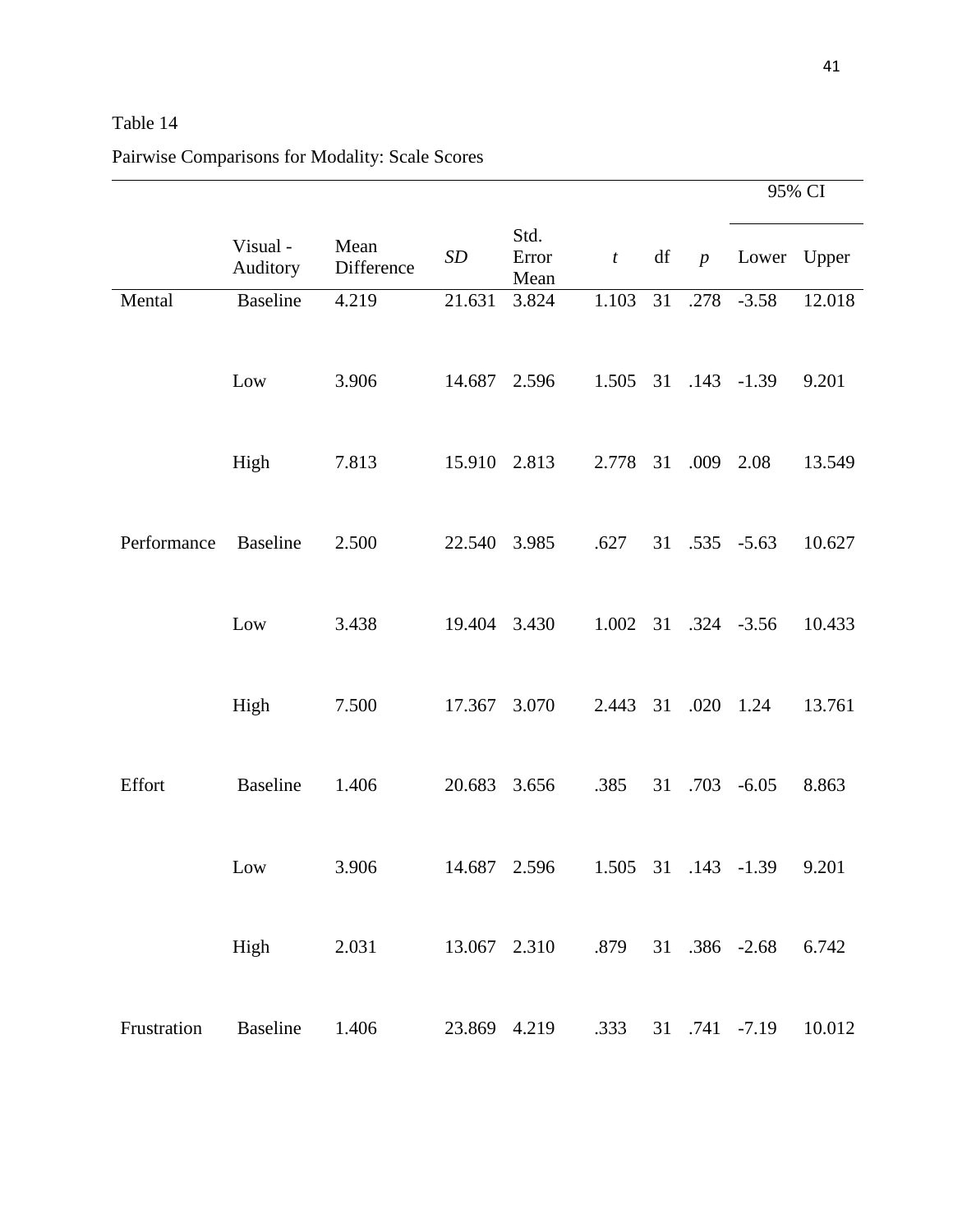| Low | 8.281                                             | 22.490 3.976 2.083 31 .046 .173 16.390 |  |  |  |
|-----|---------------------------------------------------|----------------------------------------|--|--|--|
|     | High 7.188 18.313 3.237 2.220 31 .034 .585 13.790 |                                        |  |  |  |

*Note.* Alpha adjusted to .016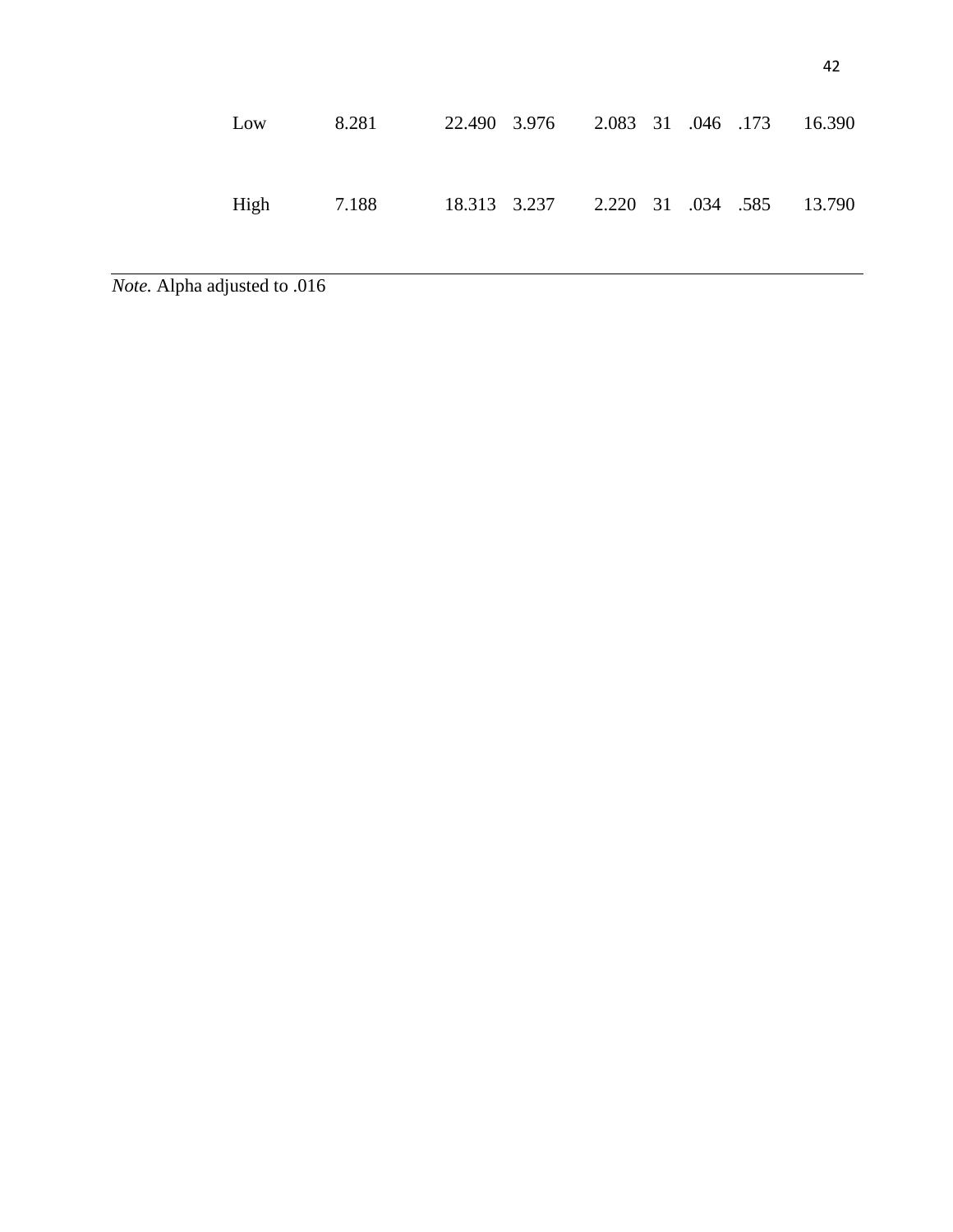#### **CHAPTER IV**

#### **DISCUSSION**

The purpose of the present study was to test Multiple Resource Theory (MRT; Wickens, 1980, 1998, 2008) by comparing performance on a visual-spatial secondary task with that of an auditory-spatial secondary task during high and low workload laparoscopic tasks. Each participant performed combinations of two primary and two secondary tasks along with each primary and secondary task alone for a total of eight task blocks. The primary tasks were divided into high and low workload levels based on task complexity. The secondary tasks consisted of a visual-spatial task and its auditory analog.

#### *Primary Task Performance*

Performance on the primary laparoscopic tasks was examined as an index of the workload manipulation. This is of particular importance because Wickens (1998) posited that performance differences due to overlapping demand on resource pools should become more pronounced as workload increases. As a result, performance on one or both tasks should decline when they both rely on the same resource pool. The results of the present study indicated that the low workload task was significantly less demanding than the high workload task with a partial  $\eta^2$ of .945 for successful transfers and .823 for drops. This finding suggests that the workload manipulation was successful. Furthermore, there were no significant differences among conditions in which primary tasks were paired with secondary tasks. The lack of significant effects for primary tasks outside of workload provided evidence that participants followed directions and maintained their performance across all conditions. These performance results also suggest that the secondary tasks were not intrusive and therefore did not have a negative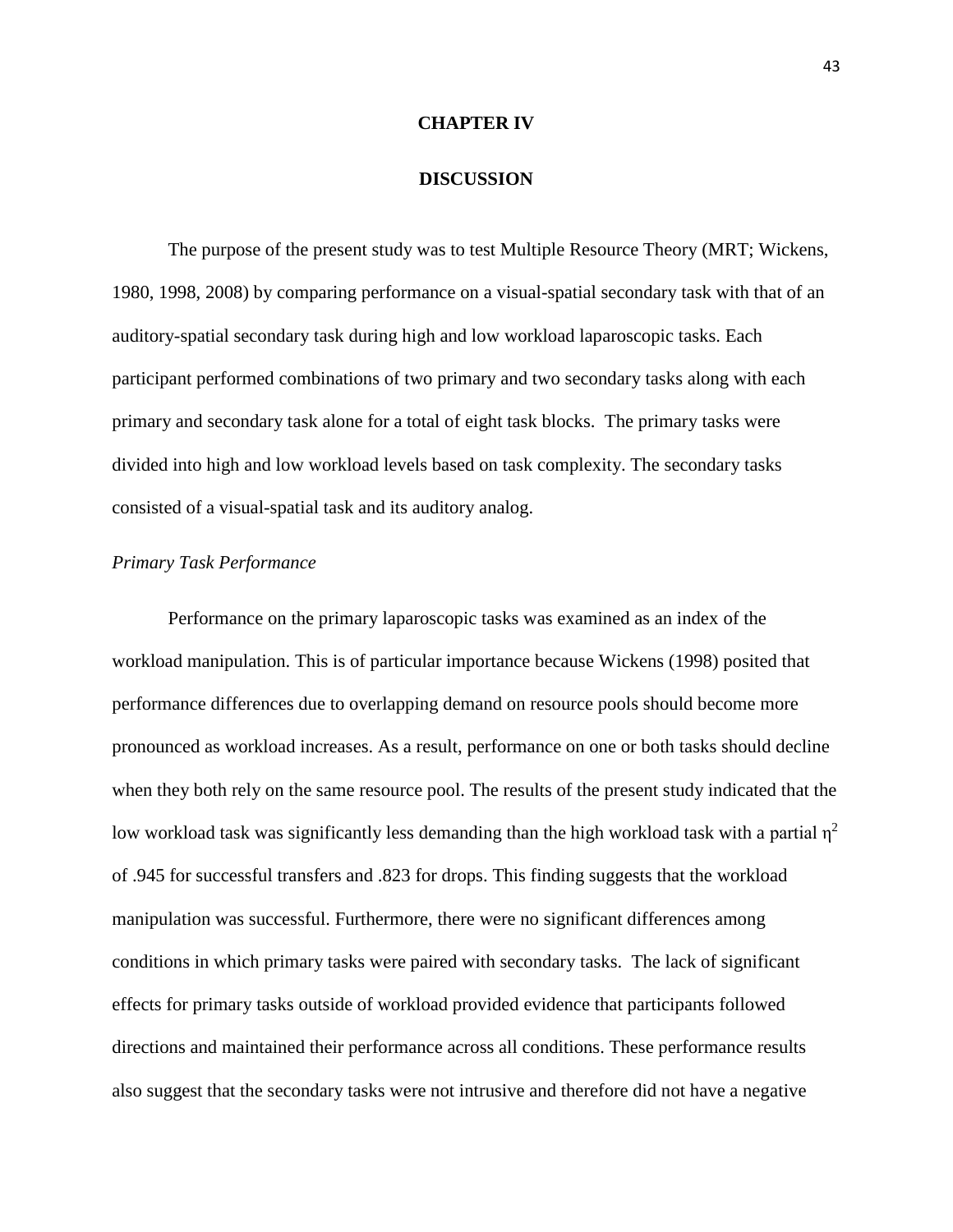effect on primary task performance. Additionally, these results support the findings of previous researchers indicating that differences in primary task performance are due to the difficulty associated with those tasks and not secondary task intrusion (Britt, et al., 2015; Warvel, 2015). Both of these findings are essential for drawing conclusions from secondary task performance.

#### *Secondary Task Performance*

The primary goal of the study was to compare performance differences between auditory and visual modalities under differing workload conditions using secondary tasks. Consequently, it was necessary at the outset to establish that performance was similar for both modalities at baseline. Maintaining similar performance in single task conditions would ensure that performance differences observed in dual task conditions were due to an increase in workload from time sharing as predicted by MRT. To this end, the first hypothesis predicted that performance would not differ between modalities in the baseline and low workload conditions and that performance would decline in high workload conditions when compared to baseline and the low workload conditions. Results of the present study showed that performance in the auditory and visual single task conditions did not differ significantly supporting the first hypothesis and allowing for the conclusion that observed differences in performance were due to an increase in workload associated with the addition of another task as would be predicted by MRT. The results also showed that performance was poorer in the high workload conditions when compared to baseline and low workload conditions. Support for the first hypothesis provides corroborating evidence for Wickens' (1980) finding that the negative effects of time sharing on performance are not always observable in low workload conditions. The degree of consistent performance among low workload conditions demonstrated that dual task settings alone did not place enough demand on resource pools to have a detrimental effect on an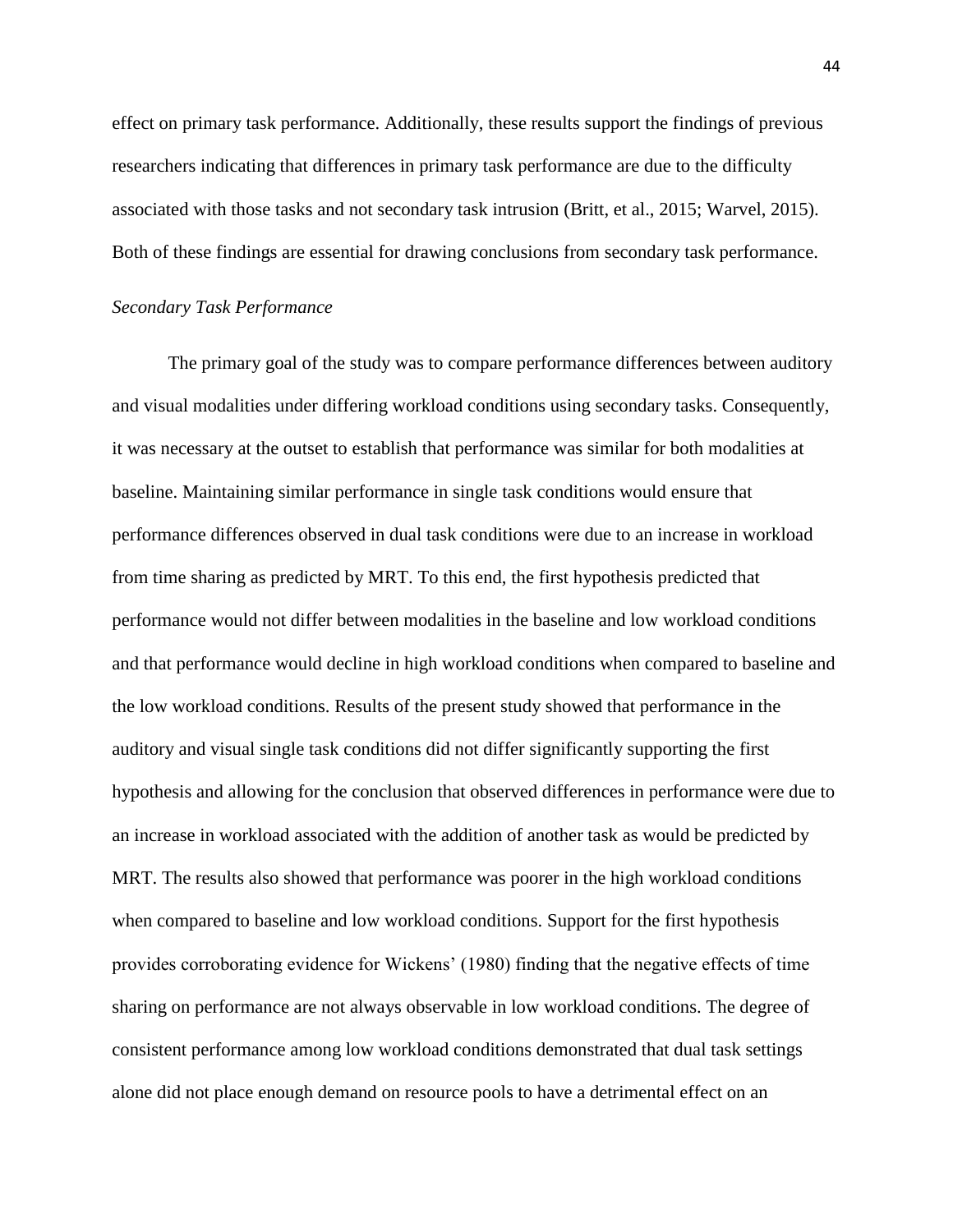individual's ability to perform. Instead, as Wickens' (1980) predicted, demand would need to be increased in one or both tasks to observe a decline in performance.

MRT predicts that performance should decline when multiple tasks place demands on the same resource pool under high workload conditions. Therefore, the second hypothesis stated that detections would be significantly lower for the visual modality than the auditory modality during high workload conditions and response times would be significantly longer. The results revealed partial support for the second hypothesis. Participants had a significantly higher proportion of correct detections in the auditory condition than in the visual condition with Cohen's  $d_z = .67$ , indicating a large effect. These findings suggest that participants were better able to detect auditory targets than visual targets while simultaneously performing a visual-spatial primary task. This finding directly supports the predictions of MRT regarding modality. Under high workload conditions, a visual-spatial secondary task was more sensitive to a high workload, visual-spatial primary task than an auditory-spatial task secondary task. However, response times did not differ significantly between the two modalities. One issue that affected the response times was the introduction of a delay caused by the hardware used for the auditory condition. This problem will be discussed further in the limitations section.

To corroborate findings from performance measures, subjective workload measures were used to indicate which tasks were perceived to be more demanding. For the present study, the NASA-TLX (Hart & Staveland, 1988) was used to determine whether there were differences in perceived demand among the workload conditions and between the two modalities. The third hypothesis predicted that subjective workload scores would be significantly lower at baseline than in the low and high workload conditions across modality. In addition, it was expected that subjective workload scores would be significantly higher in the high workload, dual task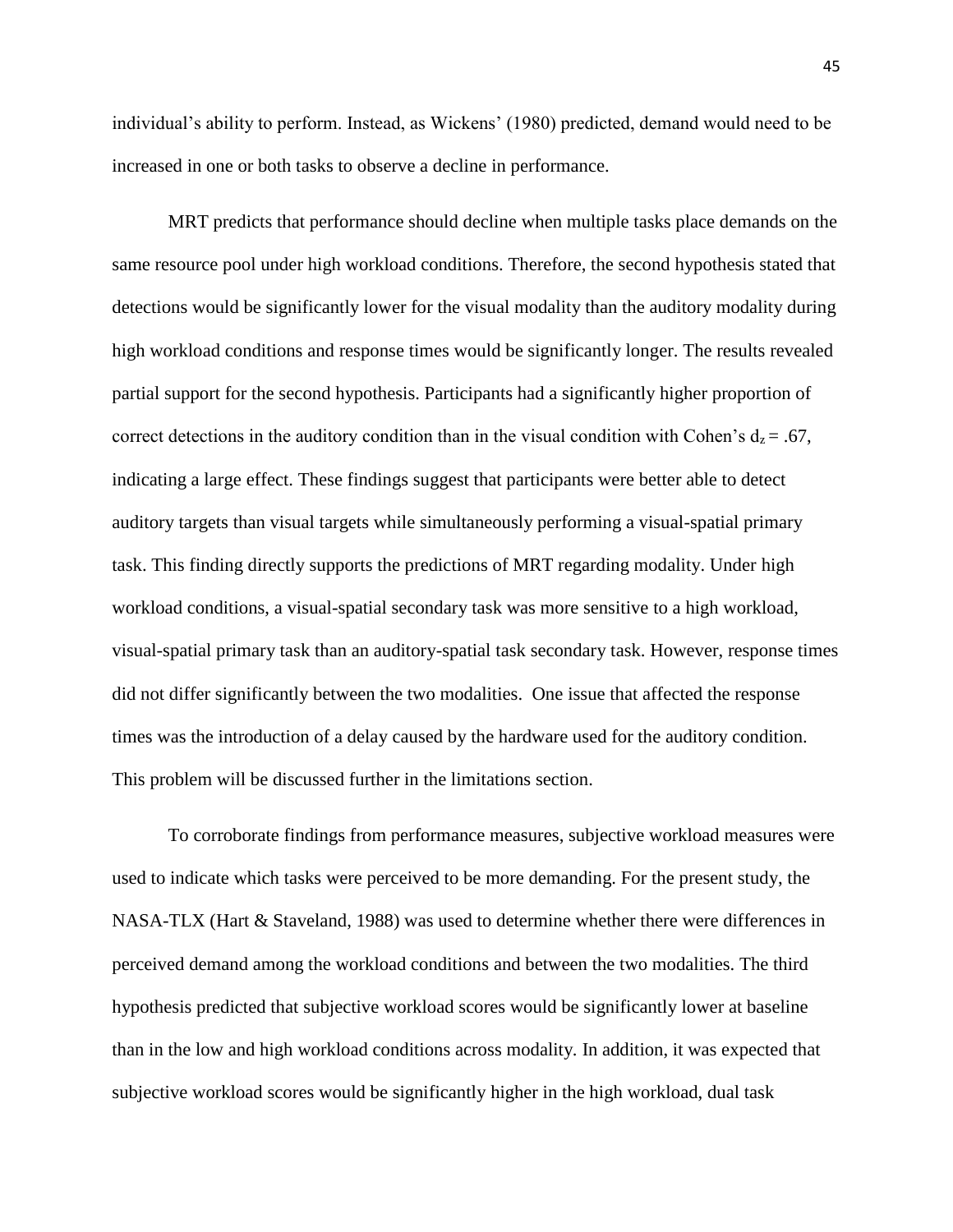conditions when compared to the low workload conditions and baseline. Consistent with this prediction, the results revealed significant differences in subjective workload with ratings increasing from baseline to low workload and from low workload to high workload. This finding provides further evidence that the workload manipulation was effective. Further, it was predicted that subjective workload scores would be lower for the auditory modality than the visual modality in the low and high workload conditions. This aspect of the hypothesis was partially supported. Subjective workload ratings were significantly lower for the auditory modality in the high workload condition with Cohen's  $d_z = .56$ . Subjective workload scores for the auditory modality were also lower than for the visual modality in the low workload condition. However, this difference was not significant suggesting that demand was not sufficient to affect the ratings. Overall, analysis of global workload supported the predictions of MRT that secondary tasks presented using a different modality than the primary task is perceived as being less demanding.

In addition to a global workload score, the NASA-TLX is comprised of six subscales. A secondary goal of this study was to explore perceived workload differences between modalities on four of the six subscales: mental demand, performance, effort, and frustration. Little research has been done on scale score differences for this specific type of secondary task comparison. The results showed that there were significant differences for each of the levels of workload on all four subscales providing further evidence for the effects of the workload manipulation. In terms of individual subscale scores, participants found the visual secondary task to be significantly more mentally demanding than the auditory secondary task in the high workload condition with Cohen's  $d_z = .40$ . There were also noteworthy differences for performance and frustration (p<.05) uncorrected), but there was insufficient power to find significance with the correction applied.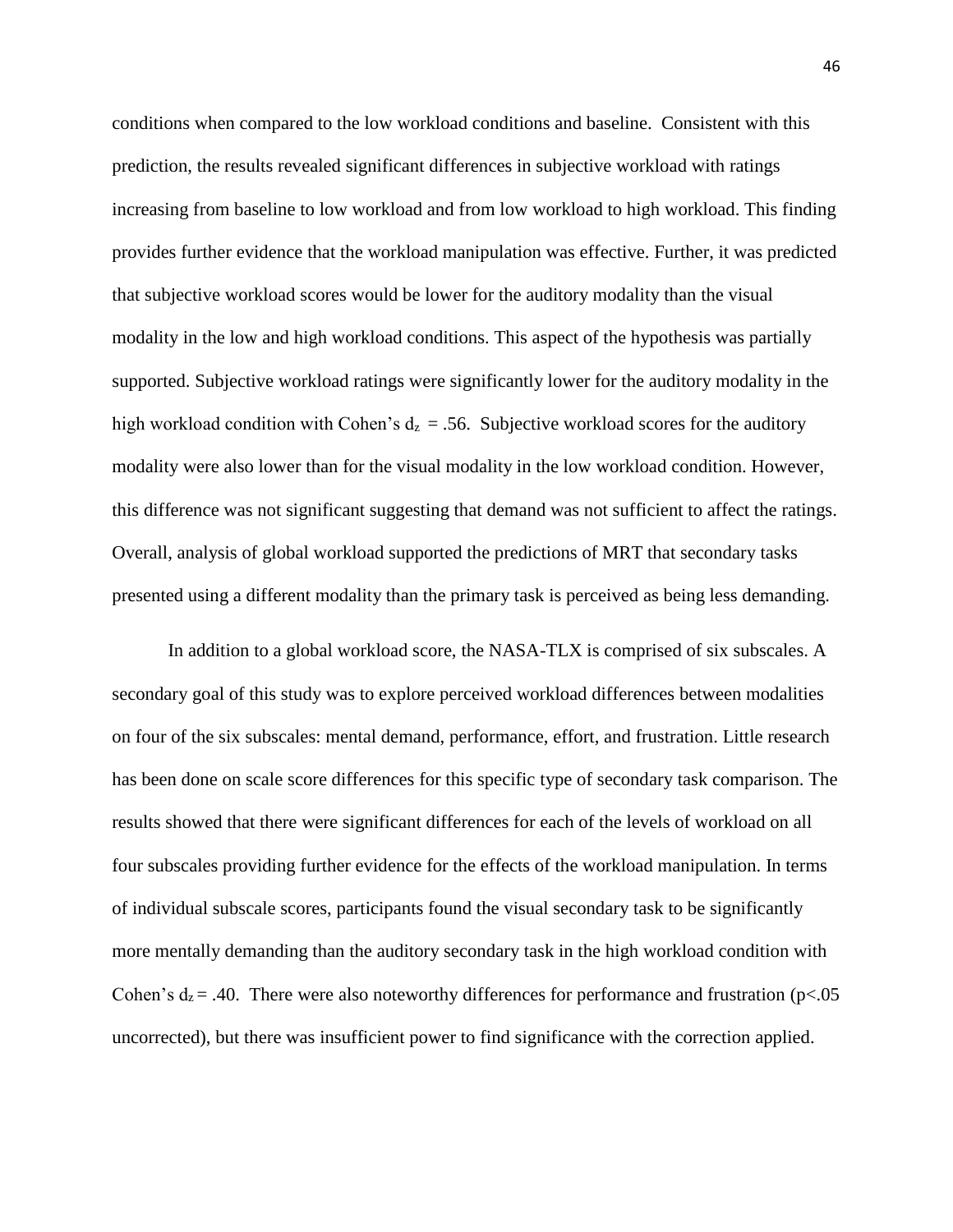#### *Theoretical Implications*

One limitation of MRT as presented by Wickens (2008) is that it does not fully explore predictions as they relate to specific dimensions. To address this issue, the primary goal of this study was to directly test performance differences attributed to modality as predicted by MRT. This was achieved by using two matched secondary tasks as opposed to presenting a portion of the primary task in another modality or using cues in another modality to direct attention to a specific part of the task. By creating an auditory analog of an established visual-spatial secondary task, this study effectively isolated the modality dimension. The findings of the present study indicated that the auditory-spatial secondary task was less sensitive than the visualspatial secondary to the demands of a visual-spatial primary task supporting the idea that processing is different between the two modalities.

However, the results also run counter to the findings of Wickens and Liu (1988) and Latorella (1998) who found that discrete auditory tasks were more disruptive than visual tasks when paired with continuous visual tasks due to the auditory input "pre-empting" visual processing. Given that primary task performance for the current study was unaffected by either secondary task, these earlier findings are likely the result of an important difference between the present study and the two previously mentioned. The Wickens and Liu (1988) and the Latorella (1998) studies involved pairing a continuous, visual, primary task with a discrete, auditory, secondary task. In this case, the discrete secondary task interrupted the continuous, primary task. In contrast, the present study paired a continuous, laparoscopic task with a continuous monitoring task. Therefore, the previous studies speak more to the effects of interrupting a visual primary task with an auditory task as opposed to the effects of both tasks being performed simultaneously. Another important difference is that the two previous studies used complex,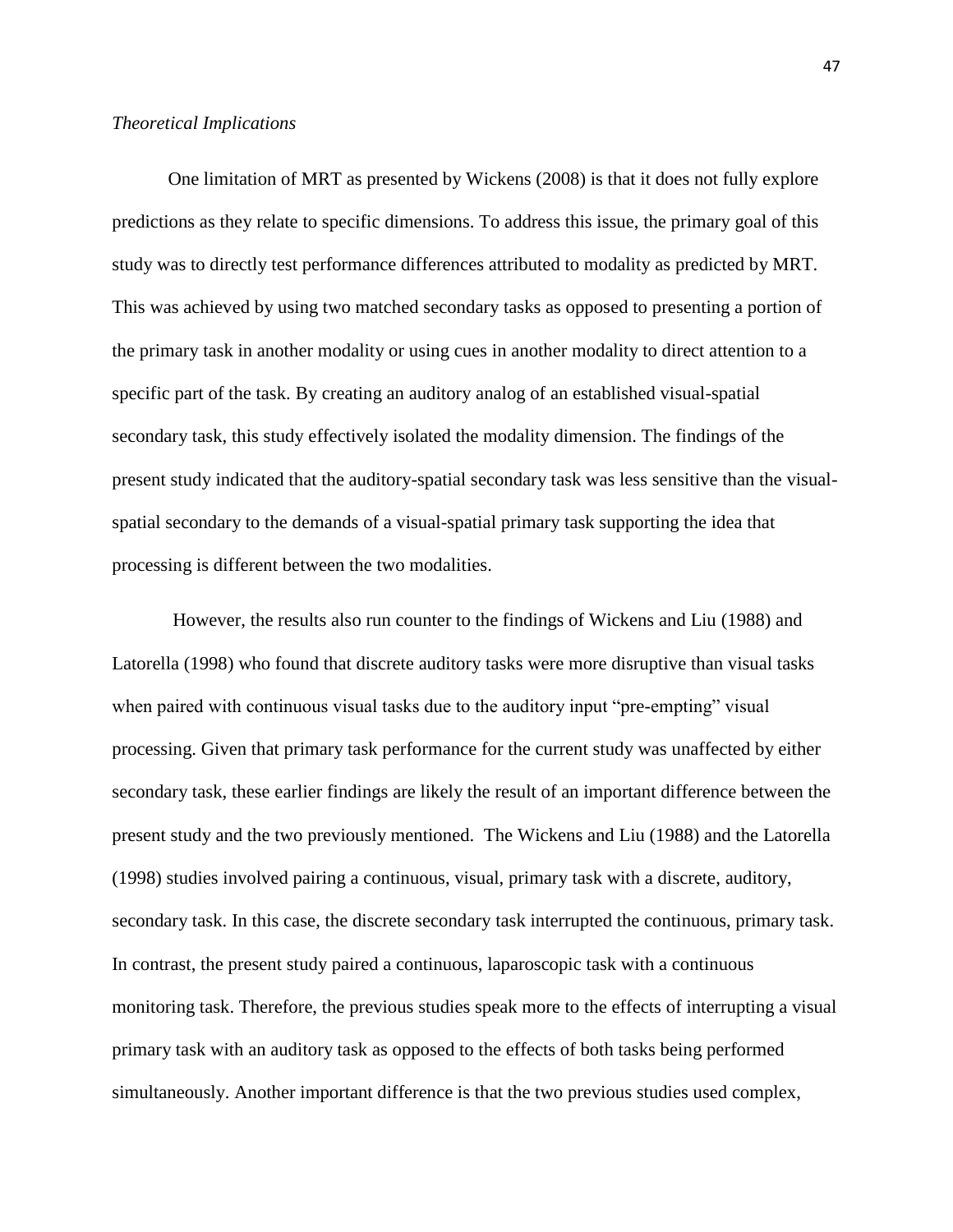verbal auditory tasks which were likely more demanding than the ball-and-tunnel task or its auditory analog. The present study supports the notion that different modalities may draw from separate resource pools and that this may be observable at a basic research level. Yet, the predictions of MRT remain context dependent.

## *Applied Implications*

Laparoscopic surgery is more difficult than open surgery due to visual, tactile, and spatial orientation differences. Additionally, laparoscopy is a complex, visual-spatial task (Berguer, Smith, & Chung, 2001; Braga, et al., 2005; King, et al., 2005). One of the major contributions of MRT is that it provides guidance for improving performance by identifying aspects of tasks drawing on a common resource pool and instead distributing them across multiple resource pools (Wickens, 2008). Other studies have also demonstrated the efficacy of using auditory displays to reduce demand placed on visual-spatial resources (Begault, 1993; Bronkhorst, Vetman, & Van Breda 1996; Mckinley & Ericson, 1997).

In medical contexts, auditory displays have been evaluated and found to be effective when paired with visual monitoring devices that display patient information in numbers, as histograms, or polygons (Loeb & Fitch, 2002; Sanderson, Liu, & Jenkins, 2009). However, similar approaches have not been taken to reduce the demand placed on surgeons by laparoscopic surgery. The findings of the present study suggest that an auditory task is significantly easier to perform than a visual task when coupled with a a primary, laparoscopic task. Given that auditory tasks are less sensitive to the visual demands of laparoscopy than visual tasks, some information may be better conveyed in the auditory domain. Presenting some information needed during laparoscopic surgical tasks using an auditory display could result in reduced visual-spatial demand which could improve surgical performance and reduce errors. By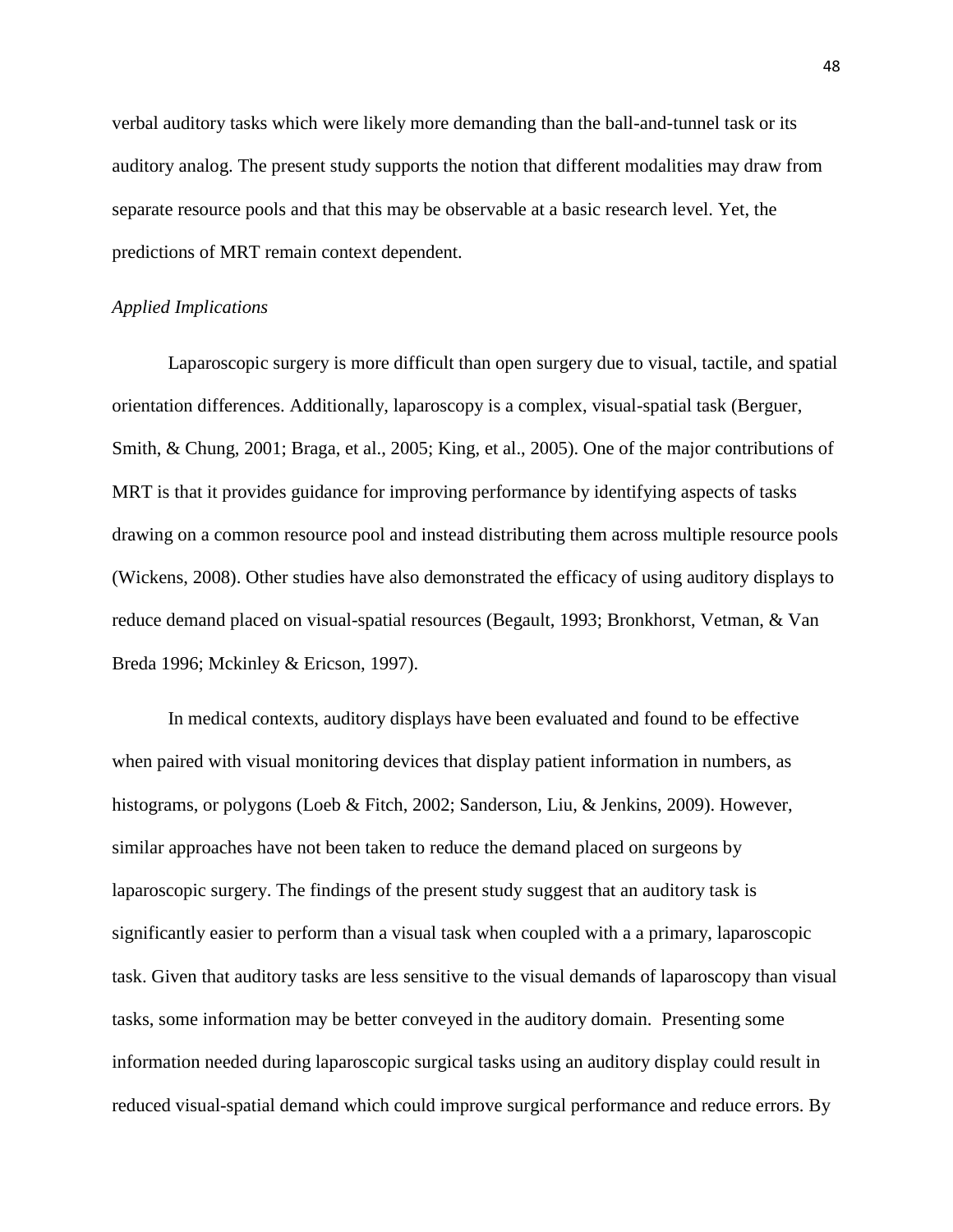reducing the amount of information that a surgeon needs to process visually, overall visualspatial demand could also be reduced. In turn, this could reduce the perceived workload associated with performing laparoscopic tasks.

Another purpose of the present study was to further evaluate different measures of workload during laparoscopic surgery. In this context, the present study may be considered a continuation of research by Stefanidis, Scerbo, Korndorffer, & Scott (2007), Prytz and colleagues (2012), and Warvel (2015). The findings from these earlier studies support the predictions of MRT by showing that the visual-spatial, ball-and-tunnel task was sensitive when paired with visual-spatial, laparoscopic primary tasks making it a good choice for measuring workload during laparoscopy. In contrast, the goal of the present study was to determine whether presenting an analog of the ball-and-tunnel tasks in the auditory modality would yield different results. The results showed that the auditory analog task was less sensitive than the ball-andtunnel task when paired with laparoscopic, primary tasks. This result is consistent with predictions based on MRT and suggests that an auditory secondary task is a poorer measure of the workload demanded by visual-spatial primary tasks.

#### *Limitations*

There were several limitations with the study that bear consideration. One notable limitation was that the hardware used to present the auditory stimuli introduced a time delay which affected the recording of response times. This was addressed by subtracting the average delay duration from each score prior to analyzing the data. Analysis of the delay times introduced by the hardware indicated that they did not vary significantly, nor did response times vary significantly within task blocks. This finding suggests that the delay was approximately the same across all participants for each task block. In addition, there were no trends that would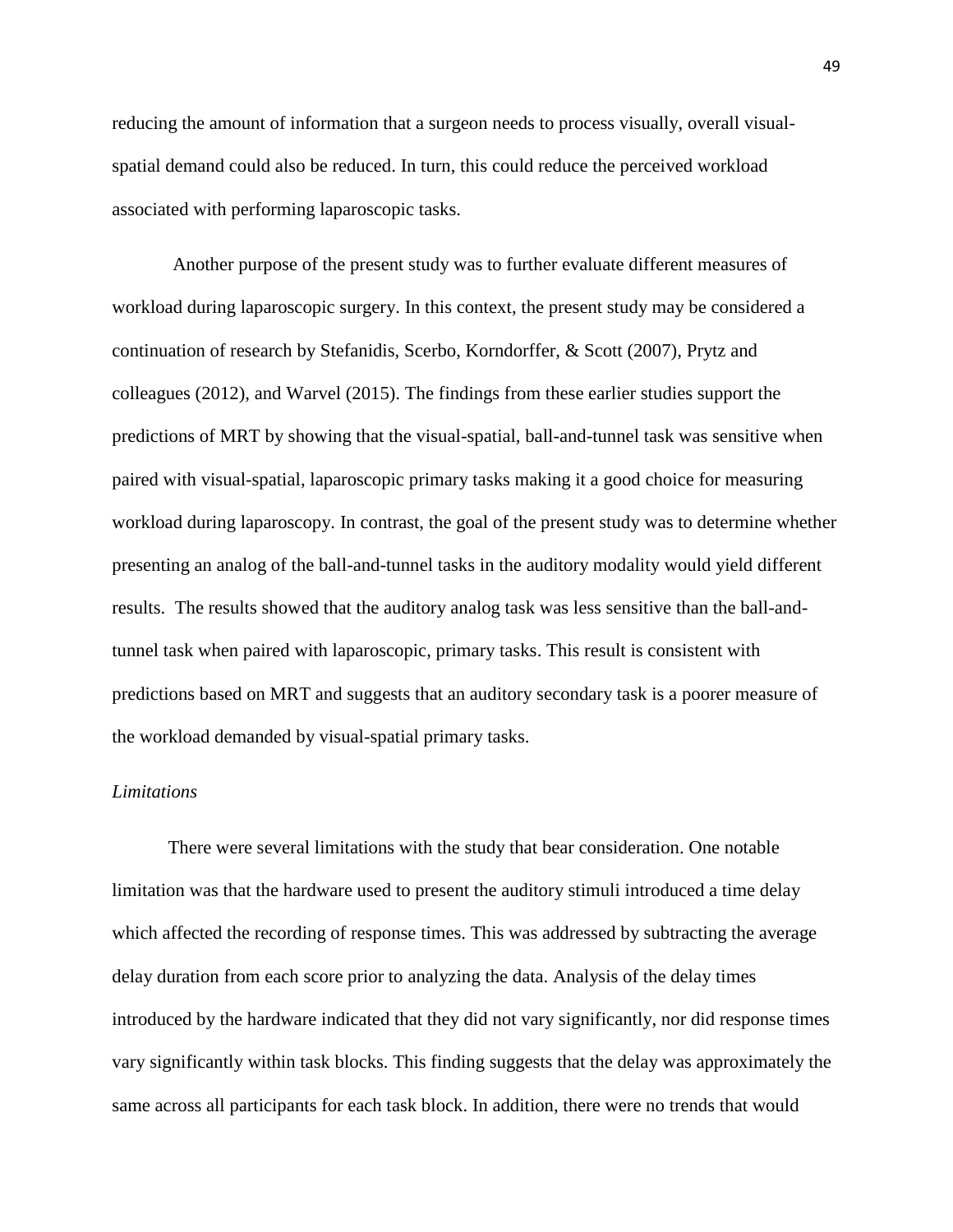indicate that the duration of the delay changed over the course of the experiment. However, response times recorded without a delay would be more accurate than those corrected after the fact. Further research should make use of more up-to-date audio equipment and accuracy of response times should be checked to ensure that the devices are operating correctly.

Another possible limitation is that the present study dealt only with novice participants. The advantage of limiting participation in the study to novices was that workload differences were very clear. However, many participants struggled with the novelty of the primary tasks which likely affected how subjective workload was reported. There may be some benefit to including more experienced participants to compare to novices or having participants complete the tasks across multiple sessions in future research (Patten,Kircher, Ostlund, Nilsson, & Svenson, 2006; Tole, Stephens, Harris, & Ephraph, 1982) .

One final limitation was that there were substantially more female than male participants. Given that there are differences in spatial processing between men and women, this issue should not be overlooked (Simon-Dack, Friesen, & [Teder-Sälejärvi,](https://www.ncbi.nlm.nih.gov/pubmed/?term=Teder-S%26%23x000e4%3Blej%26%23x000e4%3Brvi%20WA%5BAuthor%5D&cauthor=true&cauthor_uid=19151595) 2011; Vecchi & Girelli, 1998). That said, there was no evidence that gender accounted for differences in performance in the present study.

# *Future Research*

Some of the most important aspects of MRT to consider are the underlying processing differences that could potentially explain why the model works. The current study provided evidence supporting the notion that visual-spatial and auditory-spatial processing are different enough that pairing them in dual task conditions results in observable differences in performance and subjective workload. The explanation for these observations provided by MRT (Wickens,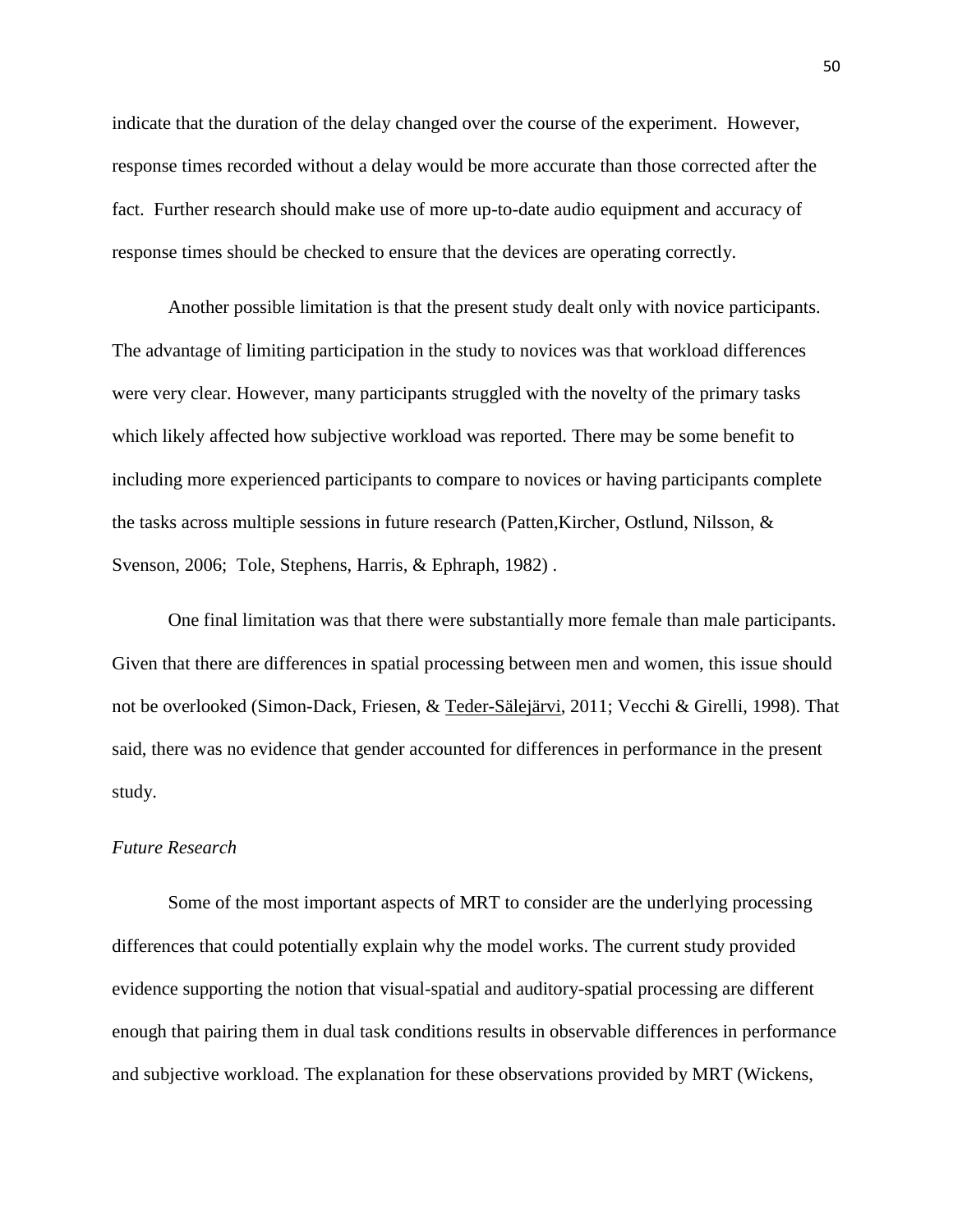1980,1984, 2002, 2008) is that each modality pulls from a separate resource pool. However, the physiological mechanisms underlying this phenomenon remain unexplained. One of the goals of future research on this topic should be to further assess the physiological differences in processing among modalities to further explain differences in resource expenditure.

An important step to expand on the findings of this study would be to perform a similar experiment using a tactile analog. The tactile modality is a relatively recent addition to the Multiple Resource Model (Wickens, 2008). Therefore, conducting a study using the same paradigm, changing only the modality of the analog would provide directly comparable results among all three modalities. These comparisons could provide further support for predictions relying on the modality dimension of the Multiple Resource Model. Alternately, they could help reveal aspects of the model that are not consistent across modalities.

One final recommendation for future work is to include expert-level participants. For the initial study, it was important for participants to be unfamiliar with the primary tasks to ensure that the high workload task was sufficiently demanding. While this approach was effective, it also limited the generalizability of the study, particularly considering that practicing laparoscopic surgeons are experts. The primary challenge of generalizing the results of the present study to practicing laparoscopic surgeons is that the high workload primary tasks used in the present study would not likely place much demand on expert surgeons. With adjustments to the workload manipulation, it should be possible to determine the extent to which the findings of the current study extend to those with experience performing laparoscopic procedures. In the present study, novice participants struggled to complete the peg transfer task in 10 minutes, whereas the Fundamentals of Laparoscopic Surgery (FLS) program requires surgeons to complete the task in under 48 seconds to be considered proficient (FLS Proficiency-Based Training Curriculum,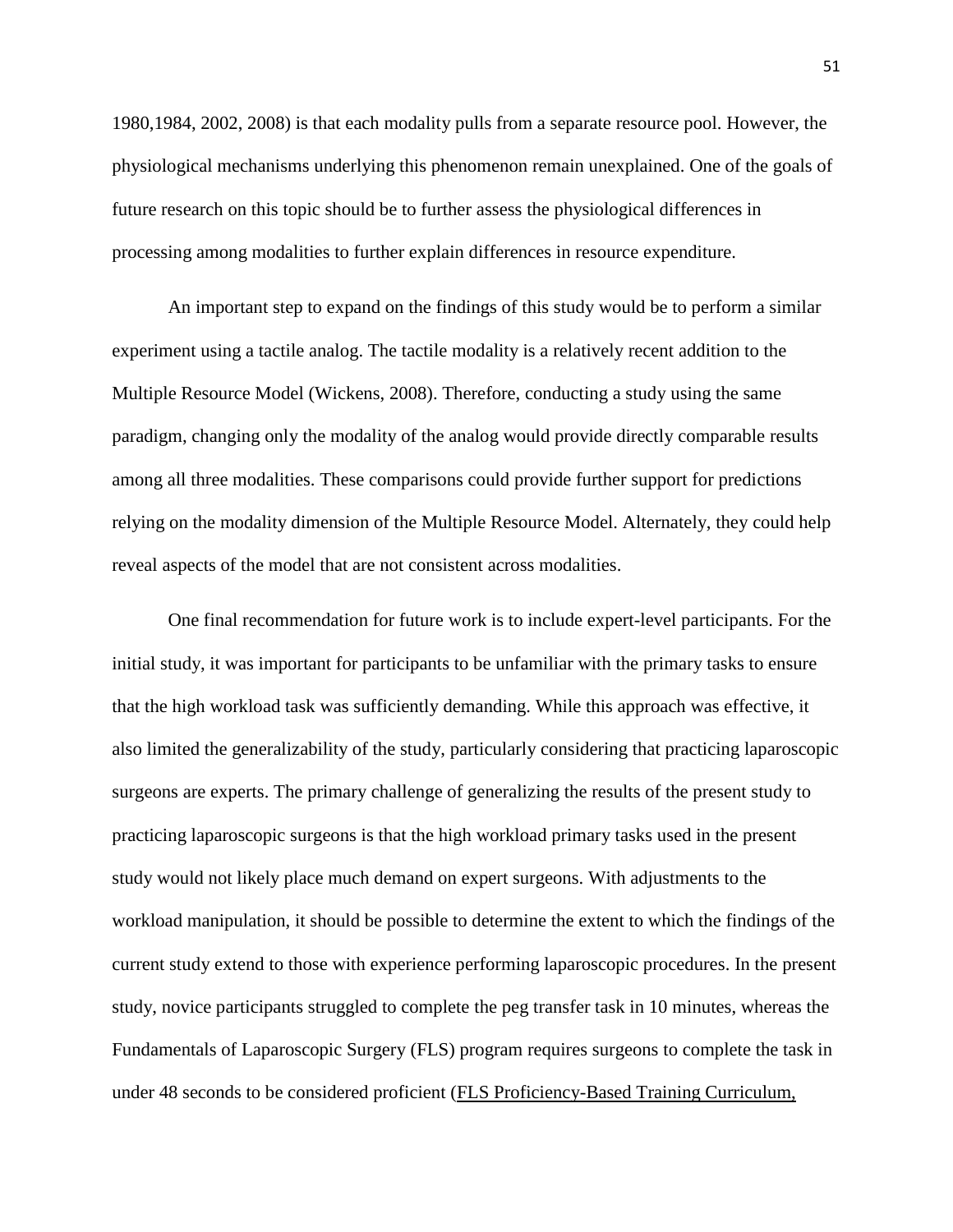2014). A performance difference this large suggests that a task for surgeons would need to be much more complex to achieve the same level of demand as the novices experienced.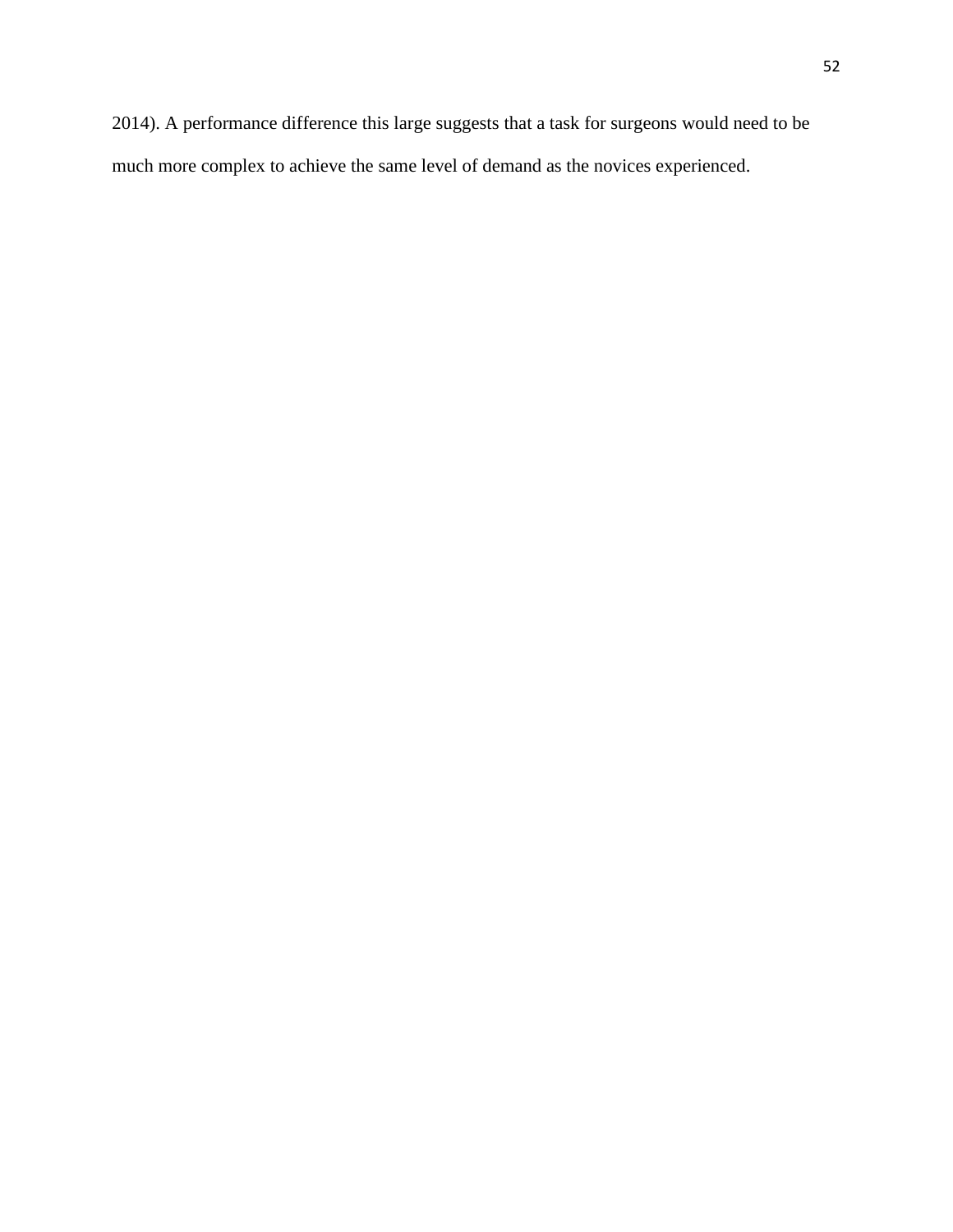#### **CHAPTER 5**

#### **CONCLUSION**

The present study compared performance on a visual-spatial secondary task with that of an auditory analog to test predictions of MRT. Specifically, this study sought to compare performance on two tasks that differed only in modality. Much of the previous research exploring differences between visual-spatial and auditory-spatial processing applying MRT has consisted of adding auditory displays to existing visual tasks. One limitation of this approach is that the demand of each task or task component is not known. The goal of the present study was to use a well-established measure of workload for laparoscopic surgery and its auditory equivalent to isolate modality differences. This study demonstrated the efficacy of using analogues of established tasks to more directly investigate performance differences among the dimensions of the Multiple Resource Model.

Overall, the findings of present study support the prediction that the auditory analog would be less sensitive than the visual spatial secondary task. This finding provides additional evidence for the effects of modality on performance in multitask settings. More specifically it supports the notion that task performance under high workload conditions is better when multiple tasks do not share the same modality. Further, the findings support the notion that there may be different resource pools for each modality and by extension for each stage, code, and channel of the Multiple Resource Model.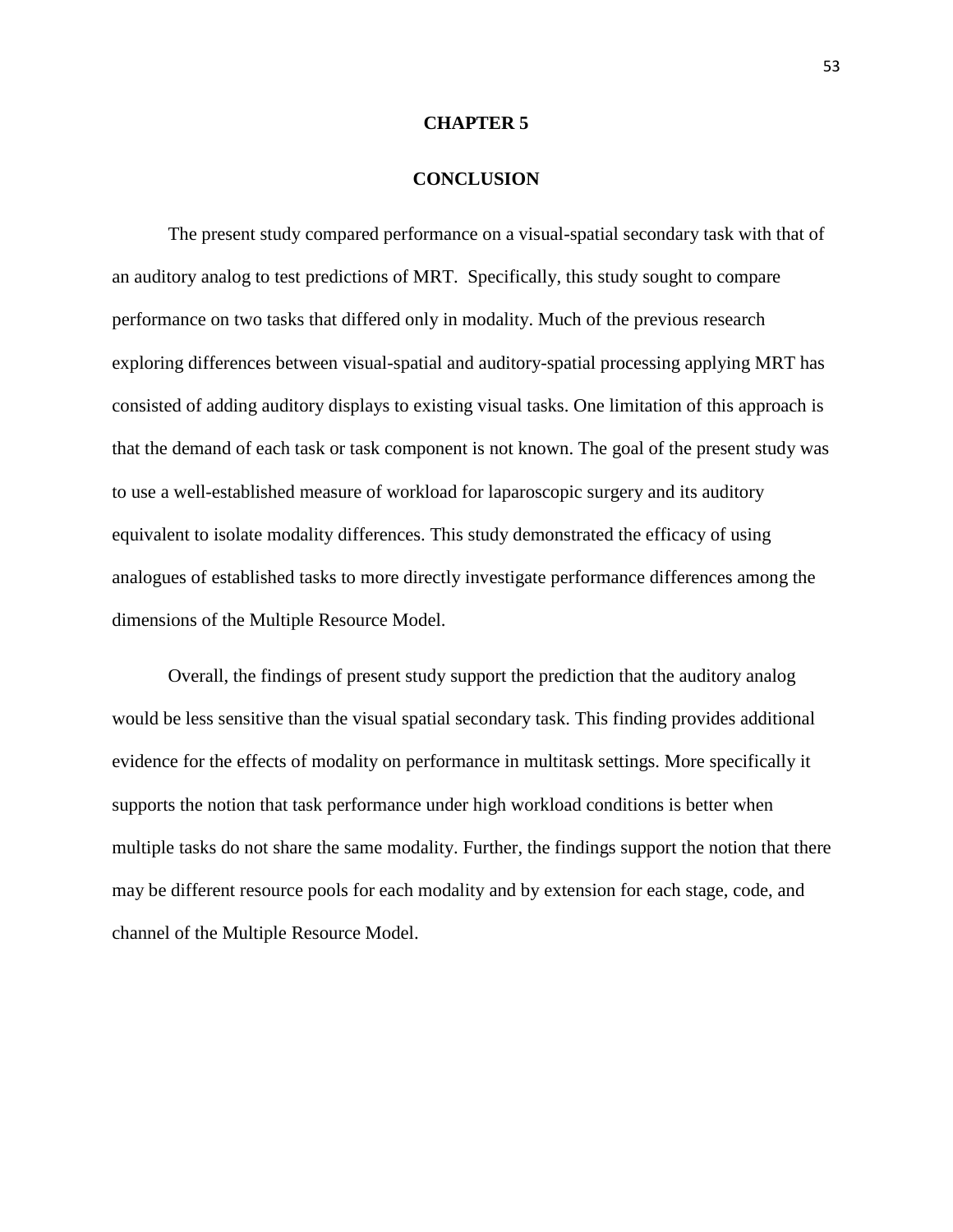#### **REFERENCES**

- Begault, D. R. (1993). Head-up auditory displays for traffic collision avoidance system advisories: A preliminary investigation. *Human factors*, *35*, 707-717.
- Berguer, R., Smith, W. D., & Chung, Y. H. (2001). Performing laparoscopic surgery is significantly more stressful for the surgeon than open surgery. *Surgical Endoscopy, 15*, 1204-1207. doi: 10.1007/s004640080030
- Braga, M., Vignali, A., Zuliani, W., Frasson, M., Di Serio, C., & Di Carlo, V. (2005). Laparoscopic versus open colorectal surgery. *Annals of Surgery, 242*, 890-896. doi: 10.1097/01.sla.0000189573.23744.59
- Bronkhorst, A. W., Veltman, J. A., & Van Breda, L. (1996). Application of a three-dimensional auditory display in a flight task. *Human factors*, *38*, 23-33.
- Brown, M. L., Newsome, S. L., & Glinert, E. P. (1989, March). An experiment into the use of auditory cues to reduce visual workload. In *ACM SIGCHI Bulletin*, 20, 339-346.
- Boles, D. B., & Law, M. B. (1998). A simultaneous task comparison of differentiated and undifferentiated hemispheric resource theories. *Journal of Experimental Psychology: Human Perception and Performance, 24*, 204-215. doi: 10.1037/0096-1523.24.1.204
- Britt, R. C., Scerbo, M. W., Montano, M., Kennedy, R. A., Prytz, E., & Stefanidis, D. (2015). Intracorporeal suturing: Transfer from Fundamentals of Laparoscopic Surgery to cadavers results in substantial increase in mental workload. *Surgery, 158*, 1428-1433. doi:10.1016/j.surg.2015.03.032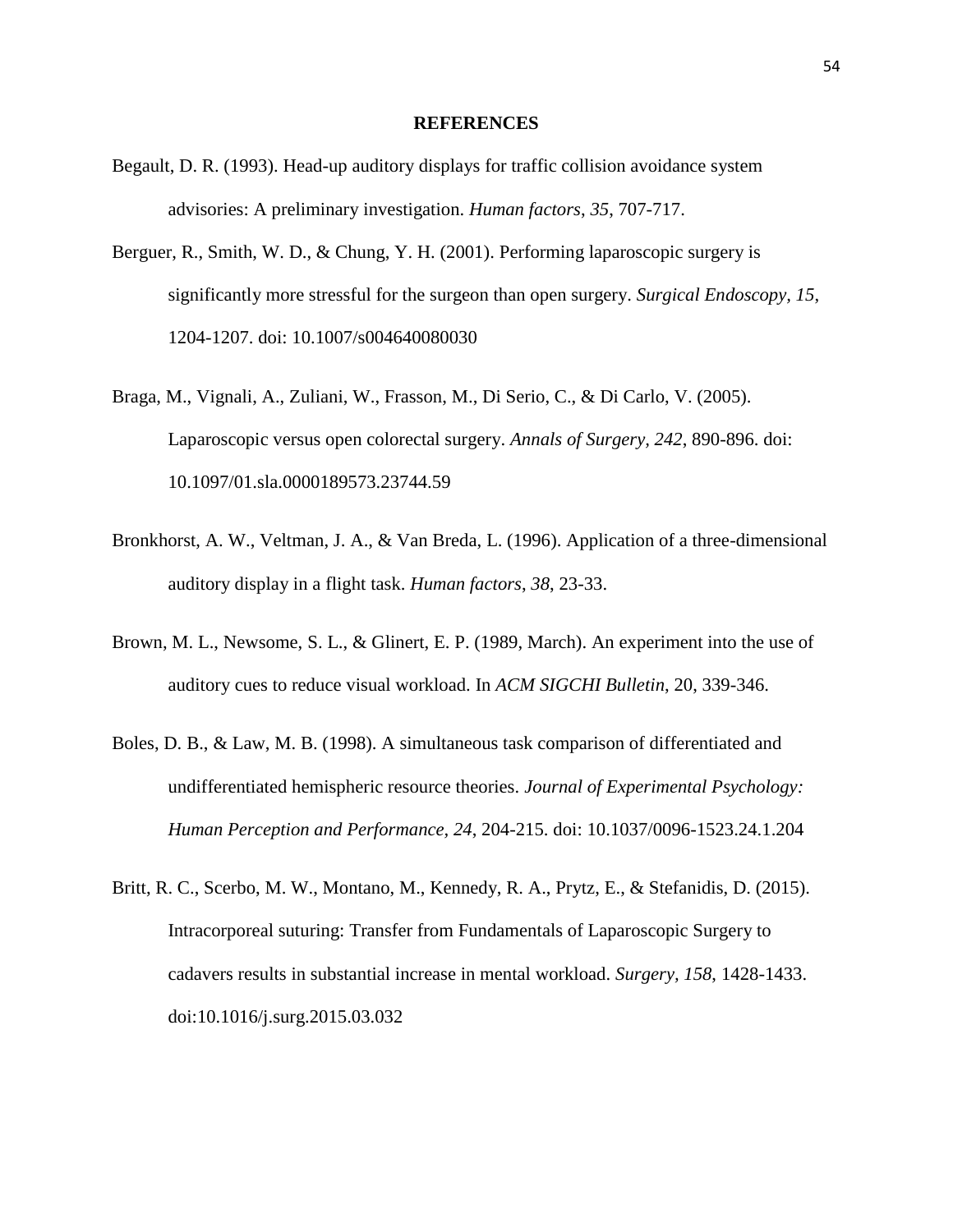- Carswell, C. M., Clarke, D., & Seales, W.B. (2005). Assessing mental workload during laparoscopic surgery. *Surgical Innovation, 12*, 80-90. doi: 10.1177/155335060501200112
- Crawford, J., Watson, M., Burmeister, O., & Sanderson, P. (2002). Multimodal displays for anaesthesia sonification: timesharing, workload, and expertise. In *Proceedings of the joint ESA/CHISIG Conference on Human Factors (HF 2002). Melbourne, Australia.*
- Cuschieri, A. (1995). Visual displays and visual perception in minimal access surgery. *Surgical Innovation, 2*, 209-214. doi: 10.1177/15533506950020030
- Gallagher, A., McClure, N., McGuigan, J., Ritchie, K., & Sheehy, N. (1998). An ergonomic analysis of the fulcrum effect in the acquisition of endoscopic skills. *Endoscopy, 30*, 617- 620. doi: 10.1055/s-2007-1001366
- Gallagher, A. G., Al-Akash, M., Seymour, N. E., & Satava, R. M. (2009). An ergonomic analysis of the effects of camera rotation on laparoscopic performance. *Surgical Endoscopy, 23*, 2684-2691. doi: 10.1007/s00464-008-0261-x
- Hart, S. G. (2006). NASA-task load index (NASA-TLX): 20 years later*. Proceedings of the Human Factors and Ergonomics Society Annual Meeting*, 50, 904-8
- Hart, S. G., & Staveland, L. E. (1988). Development of NASA-TLX (Task Load Index): Results of empirical and theoretical research. *Advances in Psychology, 52*, 139-183. doi: 10.1016/S0166-4115(08)62386-9
- Jeon, M., Gable, T. M., Davison, B. K., Nees, M. A., Wilson, J., & Walker, B. N. (2015). Menu navigation with in-vehicle technologies: Auditory menu cues improve dual task performance, preference, and workload. *International Journal of Human-Computer*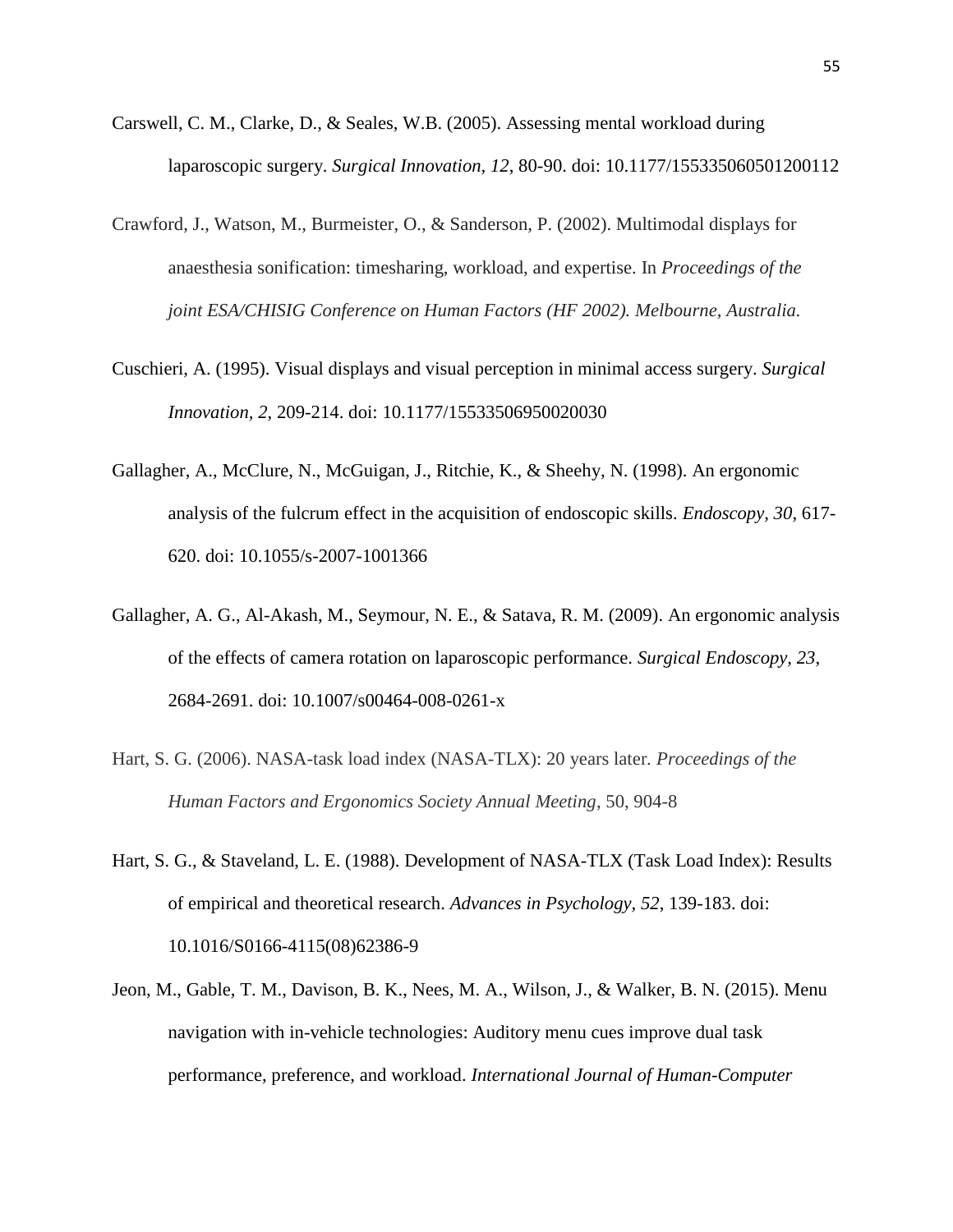*Interaction*, *31*, 1-16.

- King, P.M., Blazeby, J.M., Ewings, P., Franks, P.J., Longman, R.J., Kendrick, A.H, Kipling, R.M., & Kennedy, R.H. (2006). Randomized clinical trial comparing laparoscopic and open surgery for colorectal cancer within an enhanced recovery programme. *British Journal of Surgery, 93*, 300-308. doi: 10.1002/bjs.5216
- Klein, M. I., Warm, J. S., Riley, M. A., Matthews, G., & Parsons, K. S. (2004). The multidimensional nature of stress in an endoscopic surgery simulator. *Proceedings of the Human Factors and Ergonomics Society Annual Meeting, 48*, 1700-1703. doi: 10.1177/154193120404801515
- Latorella, K. A. (1998). Effects of Modality on Interrupted Flight Deck Performance: Implications for Data Link. *Proceedings of the Human Factors and Ergonomics Society Annual Meeting*, *42*, 87–91. <https://doi.org/10.1177/154193129804200120>
- Liu, Y. C. (2001). Comparative study of the effects of auditory, visual and multimodality displays on drivers' performance in advanced traveller information systems. *Ergonomics*, *44*, 425-442.
- Loeb, R. G., & Fitch, W. T. (2002). A laboratory evaluation of an auditory display designed to enhance intraoperative monitoring. *Anesthesia & Analgesia*, *94*, 362-368.
- Lysaght, R.J., Hill, S.G., Dick, A.O., Plamondon, B.D., Linton, P.M., Wierwille, W.W., Zaklad, A.L., Bittner, A.C., & Wherry, R.J. (1989). *Operator workload: Comprehensive review and evaluation of operator workload methodologies* (DTIC Publication No. ADA212879). Retrieved from DTIC Online website: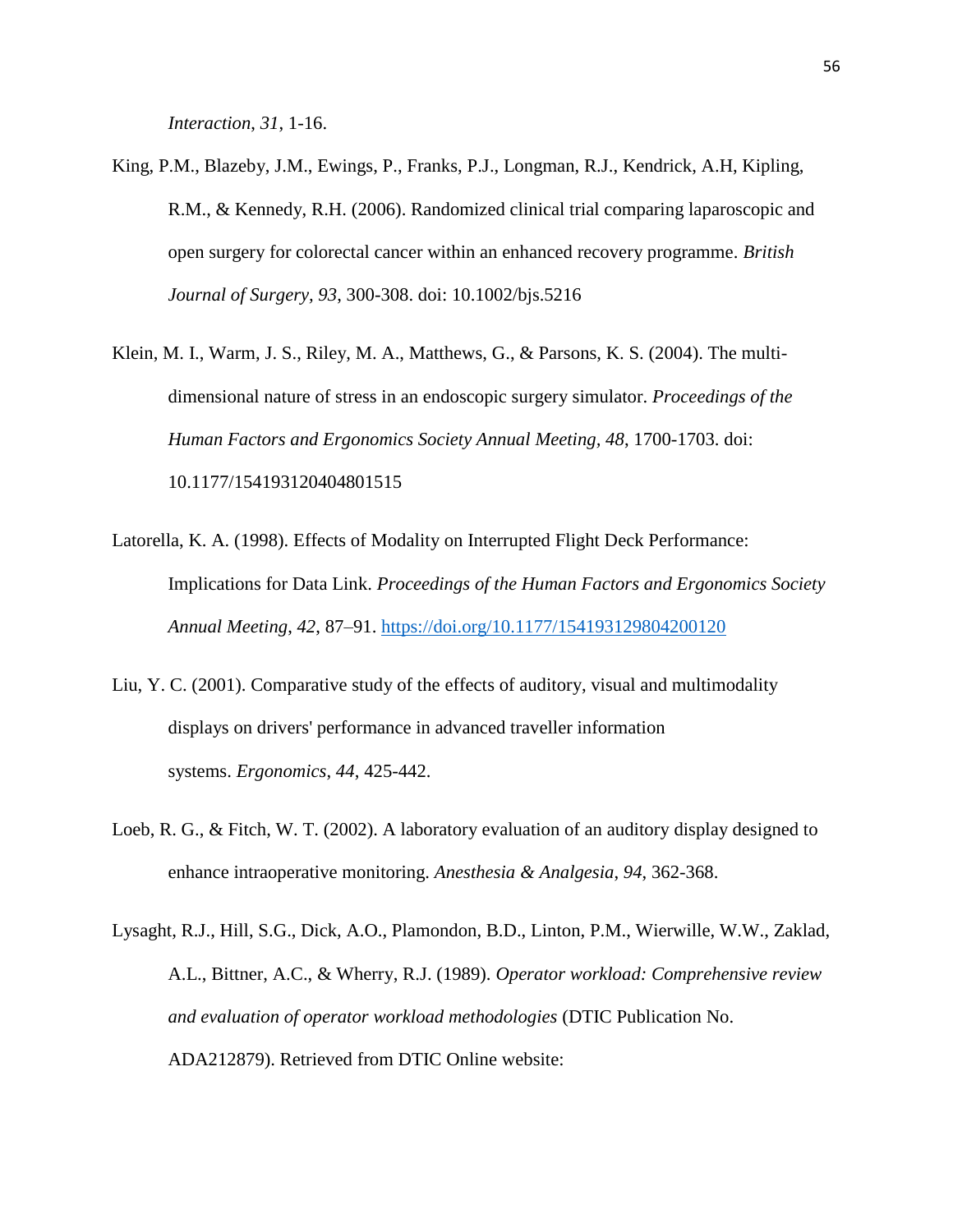http://oai.dtic.mil/oai/oai?verb=getRecord&metadataPrefix=html&identifier=ADA21287 9

McKinley, R. L., & Ericson, M. A. (1997). Flight demonstration of a 3-D auditory display.

- Middlebrooks, J. C., & Green, D. M. (1991). Sound localization by human listeners. *Annual review of psychology*, *42*, 135-159.
- Navon, D., & Gopher, D. (1979). On the economy of the human-processing system. *Psychological Review, 86*, 214-255. doi: 10.1037/0033-295X.86.3.214
- O'Donnell, R. D., & Eggemeier, F. T. (1986). Workload assessment methodology. In K. Boff, L. Kaufman, & J. Thomas (Eds.), *Handbook of perception and human performance, vol. II: Cognitive processes and performance* (pp. 1-49). Oxford, England: John Wiley & Sons.
- Oshima, C., & Wickens, C. D. (1992). Intuitive display features for situation awareness: The effects of frame-of-reference, modality, and redundancy. *Aviation Research Laboratory Institute of Aviation*.
- Patten, Kircher, Östlund, Nilsson, & Svenson. (2006). Driver experience and cognitive workload in different traffic environments. *Accident Analysis and Prevention, 38*, 887-894.
- Pavlovic, N. J., Keillor, J., Hollands, J. G., & Chignell, M. H. (2009). Reference Frame Congruency in Search-and-Rescue Tasks. Human factors, 51, 240-250.
- Prytz, E, Montano, M., Kennedy, R., Scerbo, M., Britt, R., Davis, S., & Stefanidis, D. (2012). Using a spatial task to measure laparoscopic mental workload: Initial results. *Simulation in Healthcare, 7*, 511.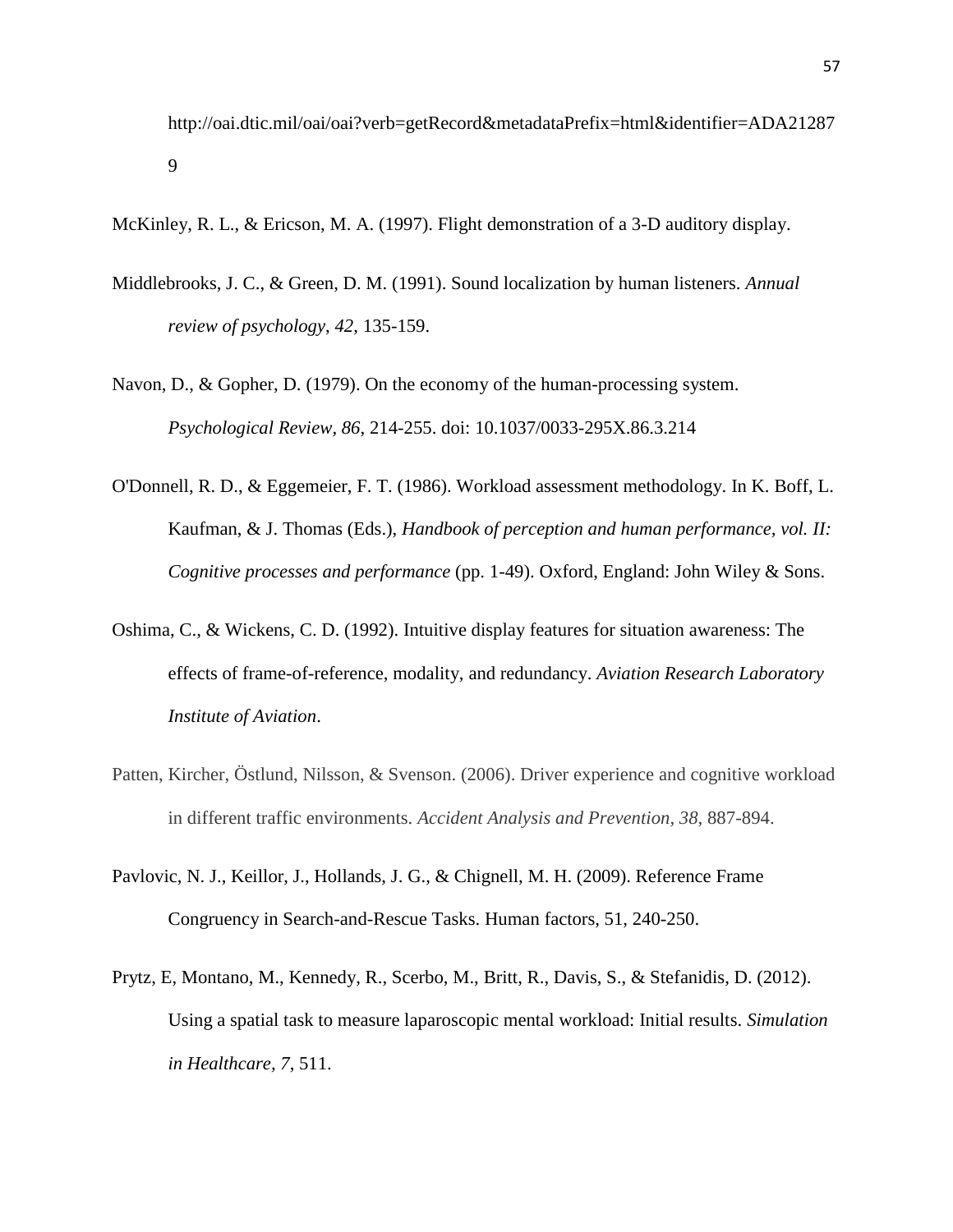- Reid, G.B. & Nygren, T.E. (1988). The subjective workload assessment technique: A scaling procedure for measuring mental workload. *Advances in Psychology, 52,* 185-218. doi: 10.1016/S0166-4115(08)62387-0
- Sanderson, P. M., Liu, D., & Jenkins, S. A. (2009). Auditory displays in anesthesiology. *Current Opinion in Anesthesiology*, *22*, 788-795.
- Scerbo, M. W., Kennedy, R. A., Montano, M., Britt, R. C., Davis, S. S., & Stefanidis, D. (2013). A spatial secondary task for measuring laparoscopic mental workload: Differences in surgical experience. *Proceedings of the Human Factors and Ergonomics Society Annual Meeting, 57*, 728-732. doi: 10.1177/1541931213571159
- Simon-Dack, S. L., Friesen, C. K., & Teder-Sälejärvi, W. A. (2009). Sex differences in auditory processing in peripersonal space: an event-related potential study. *Neuroreport*, *20*, 105- 10.
- Stefanidis, D., Scerbo, M. W., Korndorffer, J. R., Jr., & Scott, D. J. (2007). Redefining simulator proficiency using automaticity theory. *American Journal of Surgery, 193*, 502-506. doi: 10.1016/j.amjsurg.2006.11.010
- Tendick, F., Bhoyrul, S., & Way, L. W. (1997). Comparison of laparoscopic imaging systems and conditions using a knot-tying task. *Computer Aided Surgery, 2*, 24-33. doi:10.3109/10929089709149080
- Tole, J. R., Stephens, A. T., Harris, R. L., & Ephrath, A. R. (1982). Visual scanning behavior and mental workload in aircraft pilots. *Aviation, Space, and Environmental Medicine, 53*, 54- 61.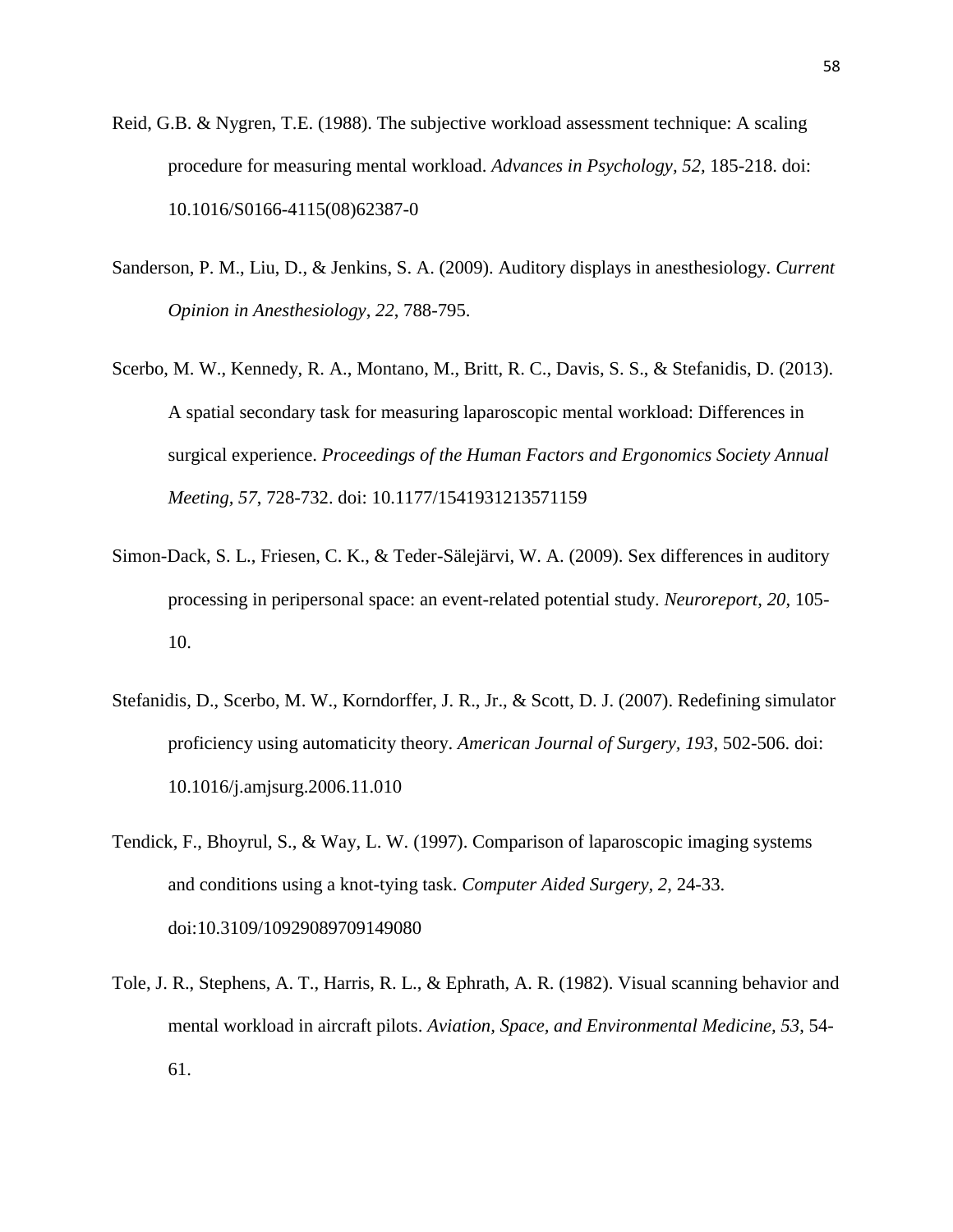- Vecchi, T., & Girelli, L. (1998). Gender differences in visuo-spatial processing: The importance of distinguishing between passive storage and active manipulation. *Acta Psychologica*, *99*, 1-16.
- Walker, B. N., & Kramer, G. (2005). Mappings and metaphors in auditory displays: An experimental assessment. *ACM Transactions on Applied Perception (TAP)*, *2*, 407-412.
- Warvel, L. (2015). Assessing the effectiveness of an interval estimation and a visual-spatial secondary task as measures of mental workload during laparoscopy. In M. W. Scerbo, C. Brill, & B. Winstead (Eds.): ProQuest Dissertations Publishing.
- Wenzel, E. M., Arruda, M., Kistler, D. J., & Wightman, F. L. (1993). Localization using nonindividualized head‐related transfer functions. *The Journal of the Acoustical Society of America*, *94*, 111-123.
- Wickens, C. D. (1980). The structure of attentional resources. In R. Nickerson (Ed.), *Attention and performance VIII* (pp. 239-257). Hillsdale, NJ: Erlbaum.
- Wickens, C. D. (2002). Multiple resources and performance prediction. *Theoretical issues in ergonomics science,* 3, 159-177.
- Wickens, C. D. (2008). Multiple resources and mental workload. *Human Factors: The Journal of the Human Factors and Ergonomics Society, 50*, 449-455. doi: 10.1518/001872008x288394
- Wickens, C. D., & Liu, Y. (1988). Codes and modalities in multiple resources: A success and a qualification. *Human Factors*, *30*, 599-616.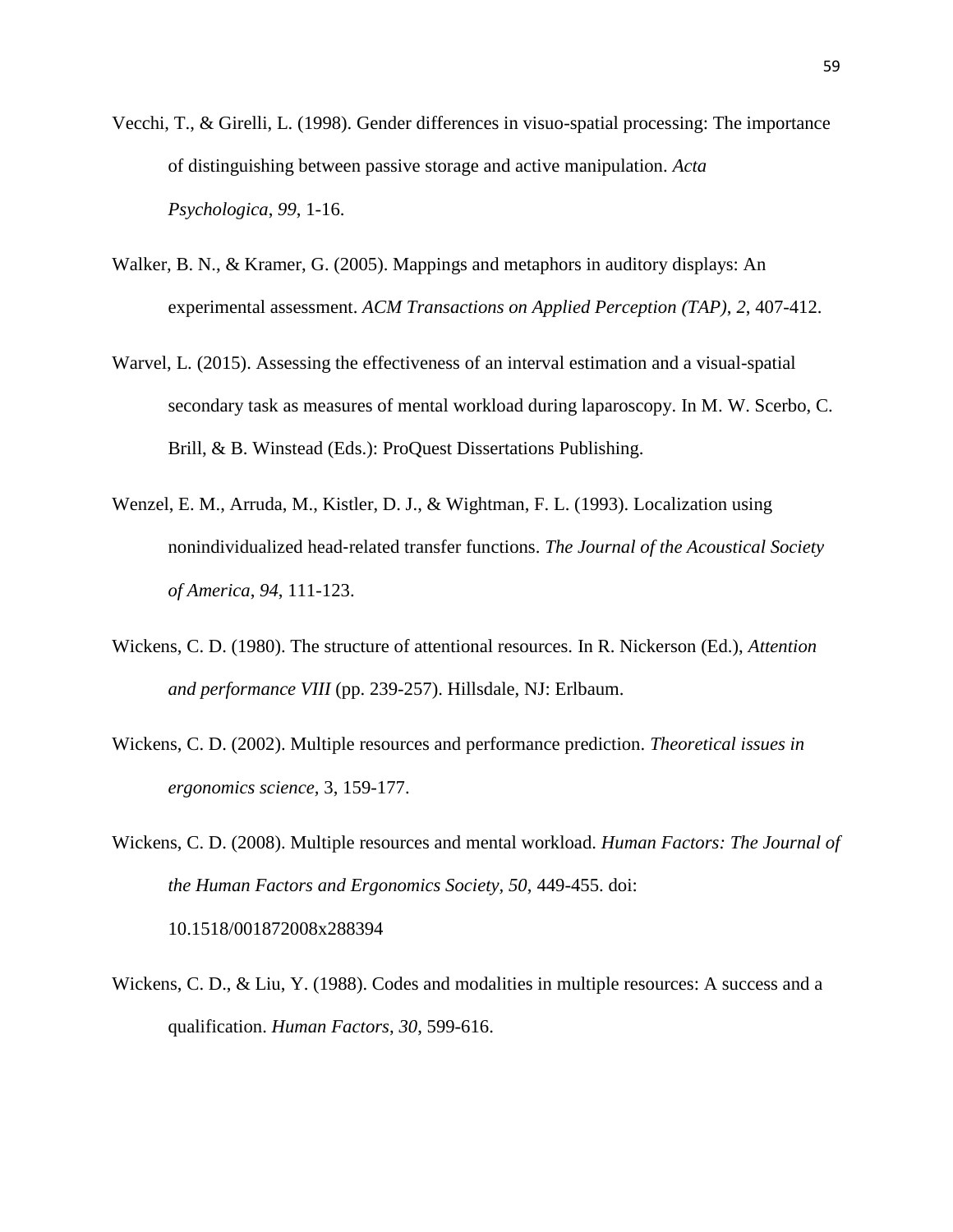Wierwille, W. W., & Connor, S. A. (1983). Evaluation of 20 workload measures using a psychomotor task in a moving-base aircraft simulator. *Human Factors: The Journal of the Human Factors and Ergonomics Society, 25*, 1-16. doi: 10.1177/001872088302500101

Wierwille, W. W., & Eggemeier, F. T. (1993). Recommendations for mental workload measurement in a test and evaluation environment. *Human Factors: The Journal of the Human Factors and Ergonomics Society, 35*, 263-281. doi: 10.1177/00187208930350020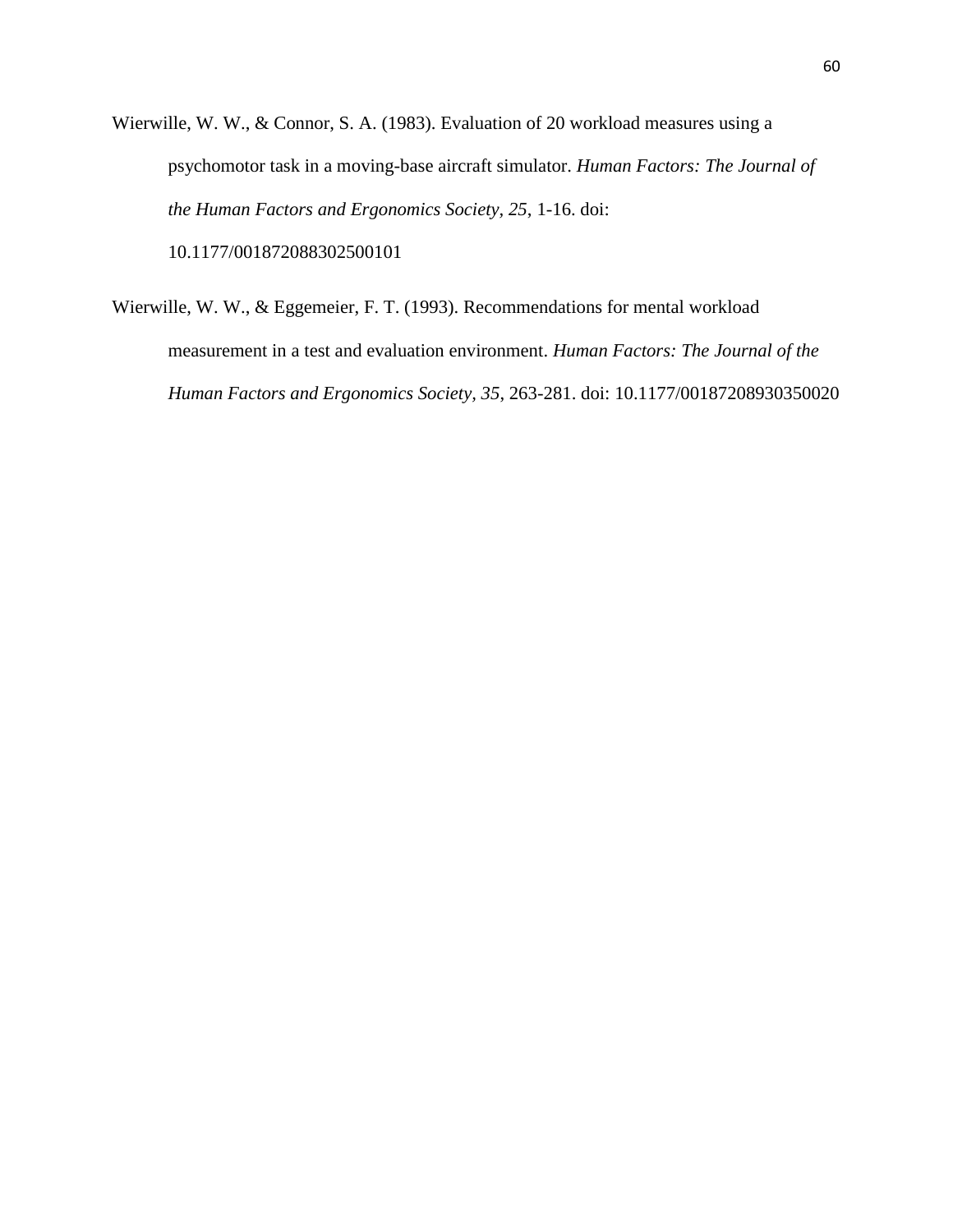# **APPENDIX A**

# **PARTICIPANT BACKGROUND INFORMATION FORM**

| Participant #:                                       | Group: Date:                        | Time:                                                                                              |
|------------------------------------------------------|-------------------------------------|----------------------------------------------------------------------------------------------------|
|                                                      | be used for research purposes only. | The purpose of this questionnaire is to obtain background information on the participant that will |
| $1. \text{Age}\_\_\_\_\_\$                           |                                     |                                                                                                    |
| 2. Gender                                            |                                     |                                                                                                    |
| $0 =$ Female                                         |                                     |                                                                                                    |
| $1 = Male$                                           |                                     |                                                                                                    |
| 3. Do you have any hearing impairments?_____         |                                     |                                                                                                    |
| $0 = Yes$                                            |                                     |                                                                                                    |
| $1 = No$                                             |                                     |                                                                                                    |
| 4. Do you have normal or corrected-to-normal vision? |                                     |                                                                                                    |
| $0 = Yes$                                            |                                     |                                                                                                    |
| $1 = No$                                             |                                     |                                                                                                    |
| 5. What is your dominant hand?                       |                                     |                                                                                                    |
| $0 =$ Right                                          |                                     |                                                                                                    |
| $1 = Left$                                           |                                     |                                                                                                    |
| $2 =$ Ambidextrous                                   |                                     |                                                                                                    |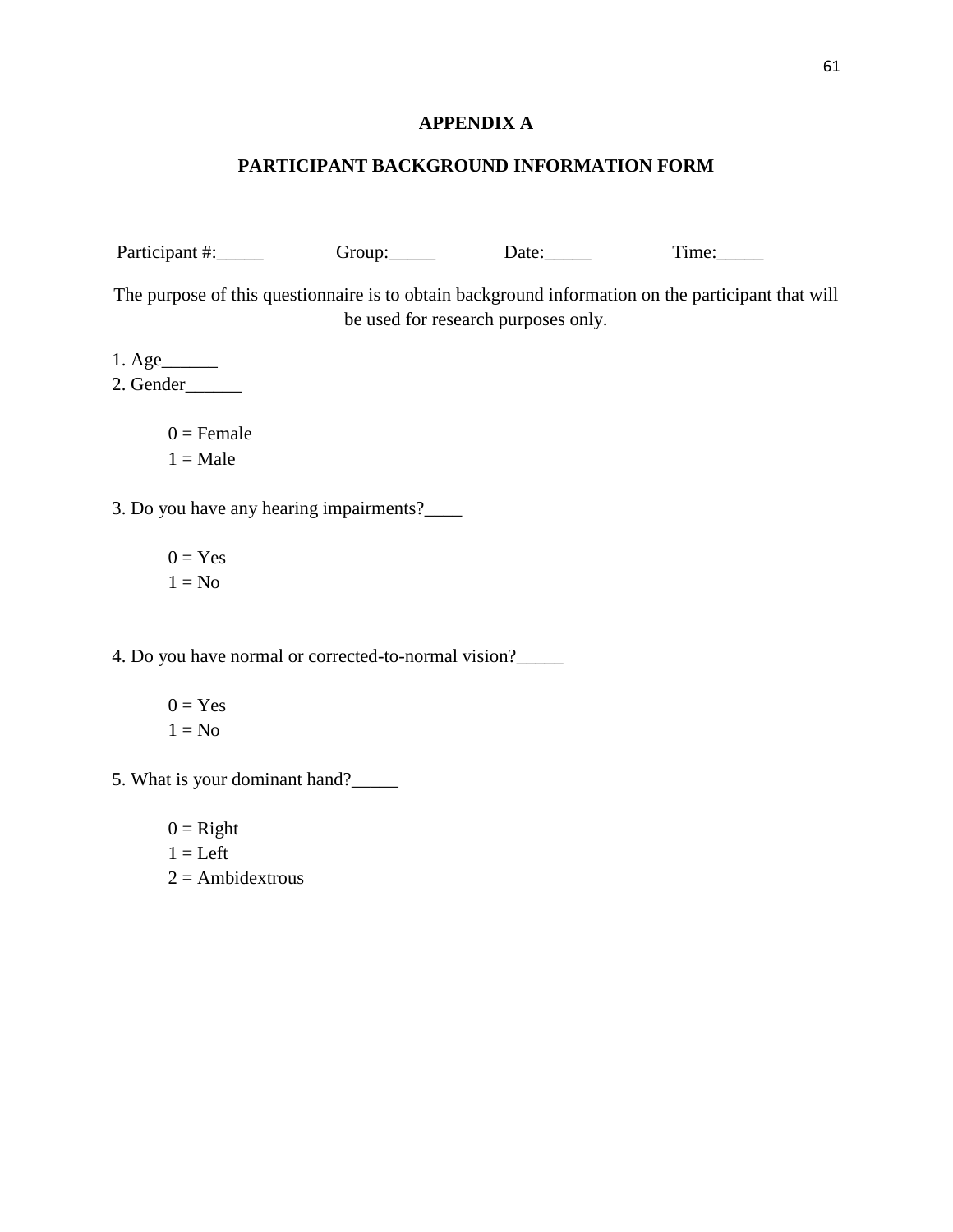#### **APPENDIX B**

#### **PRIMARY TASK INSTRUCTIONS**

#### Peg Transfer Task

- 1. Take a grasping tool in each hand.
- 2. Using the grasping tool in your nondominant hand, pick up a ring from one of the pegs.
- 3. Transfer the ring from the grasping tool in your nondominant hand to the one in your dominant hand.
- 4. Using the grasping tool in your dominant hand, place the ring on the side of the board that matches that hand.
- 5. Repeat these steps until all rings have been transferred.
- 6. When all of the rings have been transferred, complete the process again beginning with the dominant hand and ending when all of the rings are placed on the nondominant hand side of the pegboard.

# Eraser and Bowl task

- 1. Take a grasping tool in your dominant hand.
- 2. Using the grasping tool pick up one of the erasers and place it into the bowl.
- 3. Repeat this process until all of the erasers are placed in the bowl.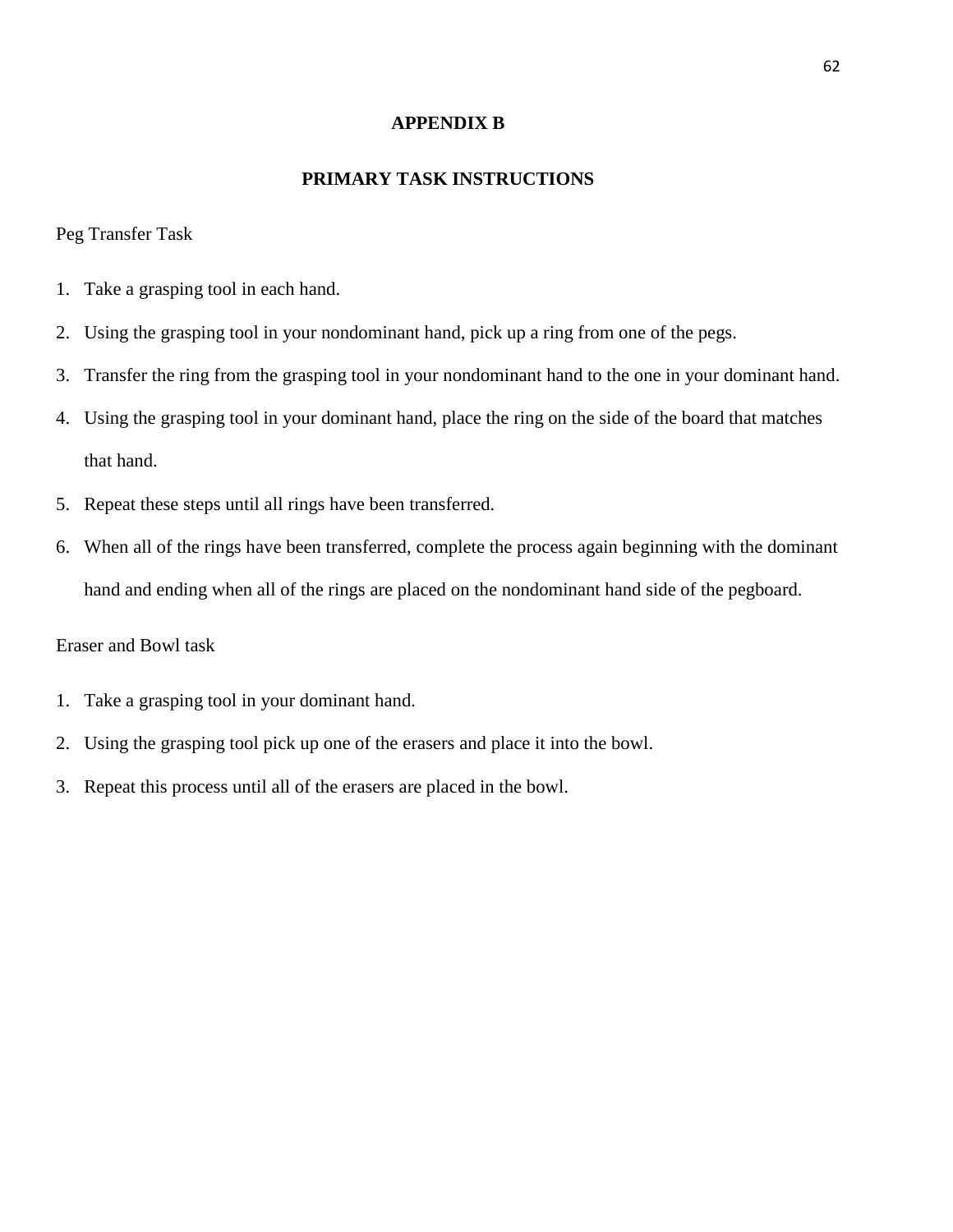## **APPENDIX C**

## **SECONDARY TASK INSTRUCTIONS**

Ball-and-Tunnel Task

1.You will be presented with the image of two balls.

2. The neutral positions for these balls will be at 3 o'clock and 9 o'clock.

3.Press the left foot pedal when one of the balls appears to have moved from the neutral position.

4.Press the left foot pedal when you are ready to begin.

5.Press the right foot pedal to exit.

### Auditory Analog

1.You will be presented with two tones.

2. The neutral positions for these tones will be in the speakers directly to your left and right.

3.Press the left foot pedal when one of the tones appears to have moved from the neutral position.

4.Press the left foot pedal when you are ready to begin.

5.Press the right foot pedal to exit.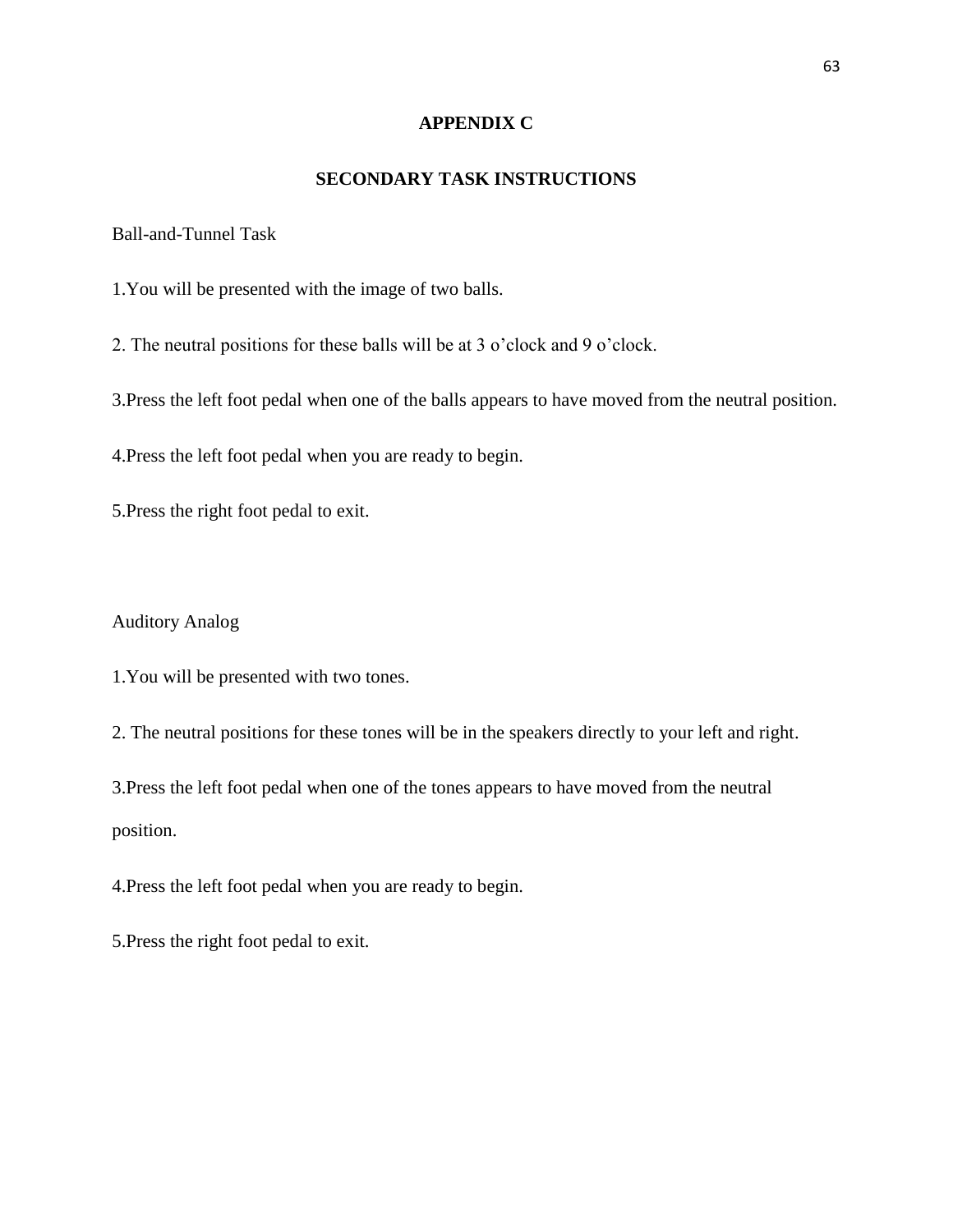#### **APPENDIX D**

## **NASA-TLX WORKLOAD QUESTIONNAIRE**

Participant #:\_\_\_\_\_\_\_\_\_\_ Group:\_\_\_\_\_\_\_\_

# NASA-TASK LOAD INDEX (TLX) WORKLOAD QUESTIONNAIRE (Hart & Staveland, 1988)

## **MENTAL DEMAND**

Low High 

#### PHYSICAL DEMAND

Low High [[ ---- | ---- | ---- | ---- | ---- | ---- | ---- | ---- | ---- | ---- | ---- | ---- | ---- | ---- | ---- | ---- | ---- | ---- |

#### **TEMPORAL DEMAND**

Low High 

#### **PERFORMANCE**

Low High . | ---- | ---- | ---- | ---- | ---- | ---- | ---- | ---- | ---- | ---- | ---- | ---- | ---- | ---- | ---- | ---- | ---- |

#### **EFFORT**

Low High 

## **FRUSTRATION**

Low High